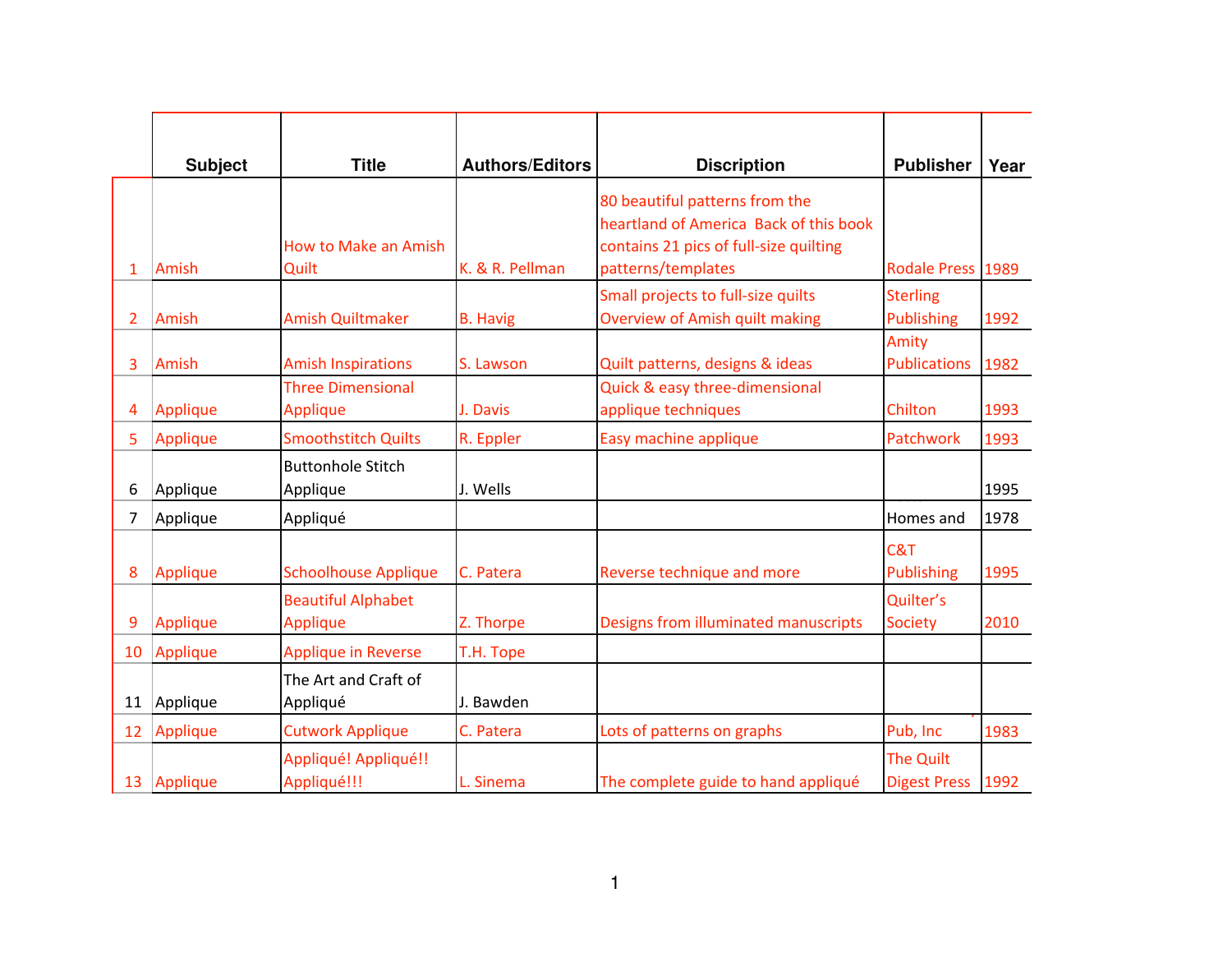|    | <b>Subject</b>          | <b>Title</b>                                                                                                                                | <b>Authors/Editors</b>           | <b>Discription</b>                                                | <b>Publisher</b>                | Year |
|----|-------------------------|---------------------------------------------------------------------------------------------------------------------------------------------|----------------------------------|-------------------------------------------------------------------|---------------------------------|------|
| 14 | Applique                | Appliqué 12 Easy Ways! E. Sienkiewicz                                                                                                       |                                  | Charming quilts, giftable projects,<br>timeless techniques        |                                 |      |
| 15 | Applique                | <b>Your Family Heritage</b>                                                                                                                 | T. Beesley, T.<br><b>Boerens</b> | Projects using applique for family album<br>type images & letters | Patchwork<br>Place              | 2000 |
| 16 | Applique                | 2 books in one back-to-<br>back: Mastering<br>Machine Appliqué - the<br>Satin Stitch; Mastering<br>Machine Appliqué -<br>Mock Hand Appliqué | H. Hargrave                      | Also other techniques                                             |                                 | 1991 |
| 17 | Applique                | <b>Great Applique:</b><br><b>Wonderful Small Quilts</b>                                                                                     | Ed. by M. Bannon                 | One block in multiple colors, bear quilt                          | Homes &<br><b>Gardens</b>       | 1994 |
| 18 | Applique                | Learn to Applique                                                                                                                           | P. Sloan                         | Sweet and simple appliqué projects                                | Leisure Arts,<br>Inc.           | 2004 |
| 19 | Applique                | <b>Straight Stitch Applique</b>                                                                                                             | <b>Letty Martin</b>              | Machine applique by straight stitching<br>turned edge             | Quilter's<br><b>Society</b>     | 1994 |
| 20 | Applique &<br>Embellish | <b>Victorian Charm</b>                                                                                                                      | M.M. Sist                        | Heart designs to quilt, applique &<br>embellish                   | <b>Taylor</b><br><b>Designs</b> | 1990 |
| 21 | Applique &<br>Piecing   | <b>Quilts from Happy</b><br><b>Hands</b>                                                                                                    | S.L. Wright                      | Applique/Piecing 19 original quilt<br>patterns & instructions     | <b>Publishing</b><br>Co.        | 1981 |
| 22 | Applique &<br>Piecing   |                                                                                                                                             | Edited by G.M.<br>Knox           | Applique/Piecing Traditional American<br>patchwork & quilting     | Homes &<br>Gardens              | 1985 |
| 23 | Applique &<br>Piecing   | 501 Quilt Blocks                                                                                                                            | <b>Edited by S. Miller</b>       | A treasury of patterns for patchwork &<br>applique                | <b>Meredith</b><br><b>Press</b> | 1994 |
| 24 | Applique &<br>Piecing   | Fans & Flutterbys                                                                                                                           | P. Knoechel                      | Applique/Piecing Fans & butterflies<br><b>Quilt in a Day</b>      | Quilt in a<br>Day               | 2002 |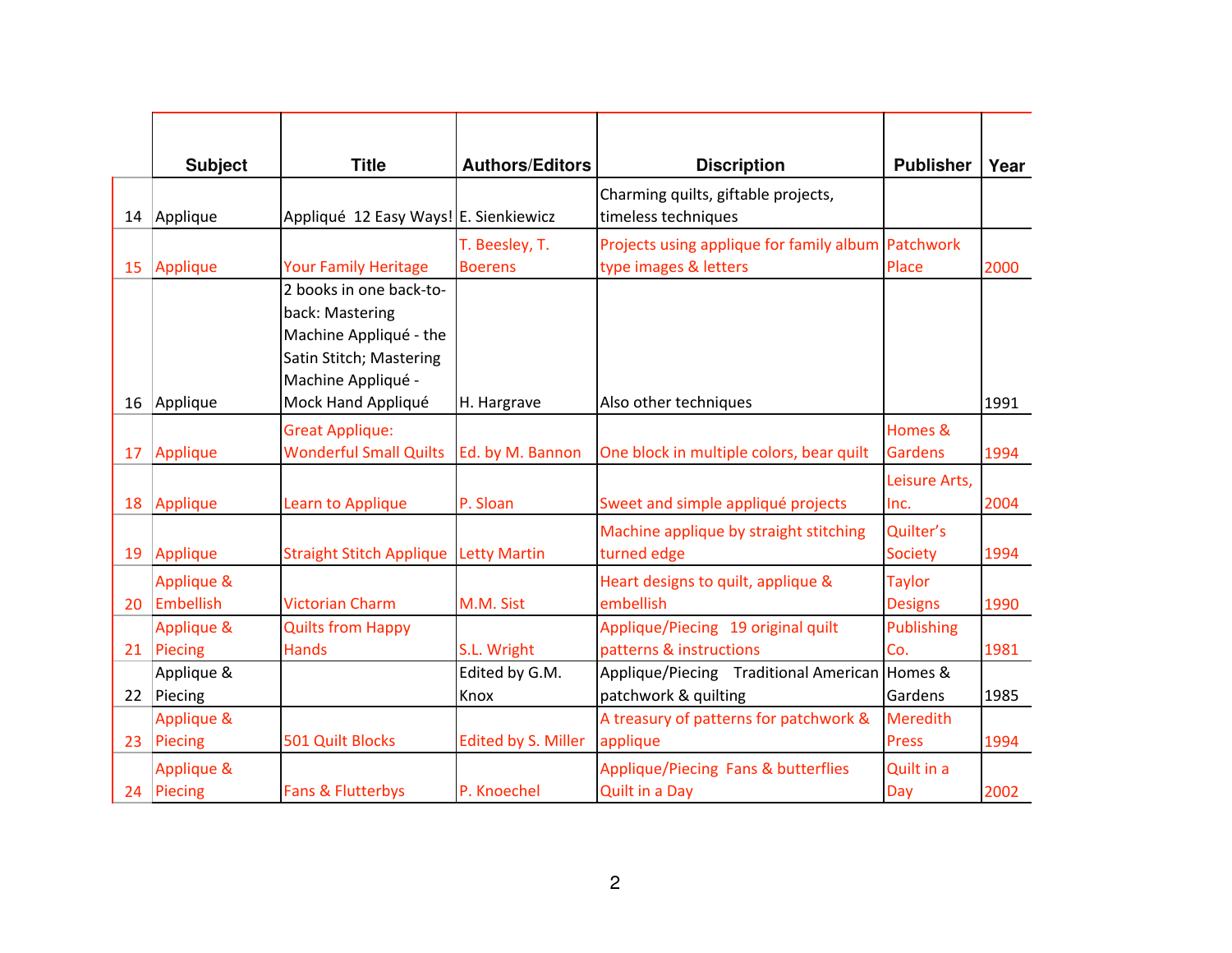|    | <b>Subject</b>                  | <b>Title</b>                                             | <b>Authors/Editors</b> | <b>Discription</b>                                                       | <b>Publisher</b>                        | Year |
|----|---------------------------------|----------------------------------------------------------|------------------------|--------------------------------------------------------------------------|-----------------------------------------|------|
|    | Applique &                      |                                                          |                        |                                                                          |                                         |      |
| 25 | Piecing                         | More Lap Quilting                                        | G. Bonesteel           | Machine piecing & applique                                               |                                         | 1985 |
| 26 | Applique &<br>Piecing, Holiday  | Decorating with Quick &<br><b>Easy Holiday Quilts</b>    | D. Mumm                | Applique/Piecing projects                                                | <b>Debbie</b><br><b>Mumm</b>            | 2004 |
| 27 | Applique &<br>Piecing           | & Applique Project<br><b>Book</b>                        | D. Hall                | All kinds of projects                                                    | Chartwell<br><b>Books</b>               | 1986 |
| 28 | Applique &<br>Piecing           | Tried & True -<br>Cabbage Rose Favorites B. Brandenburg  |                        | Applique/Piecing Collection of 39 quilts                                 | 518-TT B,<br>Brandenburg 2006           |      |
| 29 | Applique &<br>Piecing           | A Year in the Garden                                     | <b>B.</b> Ferrier      | One quilt project using star and flower<br>appliqué blocks               | Farm<br><b>Publications</b>             | 2006 |
| 30 | Applique &<br>Piecing           | From the Desert to the<br>Sea                            | S. Bignell             | Applique/Piecing Gorgeous up-scale<br>quilts w/country flair             | Freckleberry<br>Farm                    | 2006 |
| 31 | Applique &<br>Piecing           | <b>Berry Hill Quilts - 6</b><br><b>Applique Projects</b> | P. Sloan               | Folksy & whimsical country style<br>animals, fruits, flowers             | Leisure Arts,<br>Inc.                   | 2005 |
| 32 | Applique &<br>Piecing           | <b>Baby Quilts</b>                                       | L. Denner              | Applique/piecing 30 patterns, hand &<br>machine quilting                 | <b>Crown Trade</b><br><b>Paperbacks</b> | 1993 |
| 33 | Applique &<br>Piecing; Children | <b>Appliquilt Your ABCs</b><br>(Country Style)           | T. White               | Multiple projects w/cute imges & letters Patchwork<br>for young children | That<br>Place                           | 1995 |
| 34 | Applique &<br>Piecing; Clothing | <b>Heirloom Quilts</b>                                   | Leisure Arts, Ed.      | A collection of patterns from yesteryear<br>with today's techniques      | Oxmoor<br>House                         | 1997 |
| 35 | Applique &<br>Piecing; Crafts   | <b>Small Patchwork &amp;</b><br><b>Quilting</b>          | L. Linsley             | Small projects & quilts                                                  | <b>Meredith</b><br><b>Press</b>         | 1993 |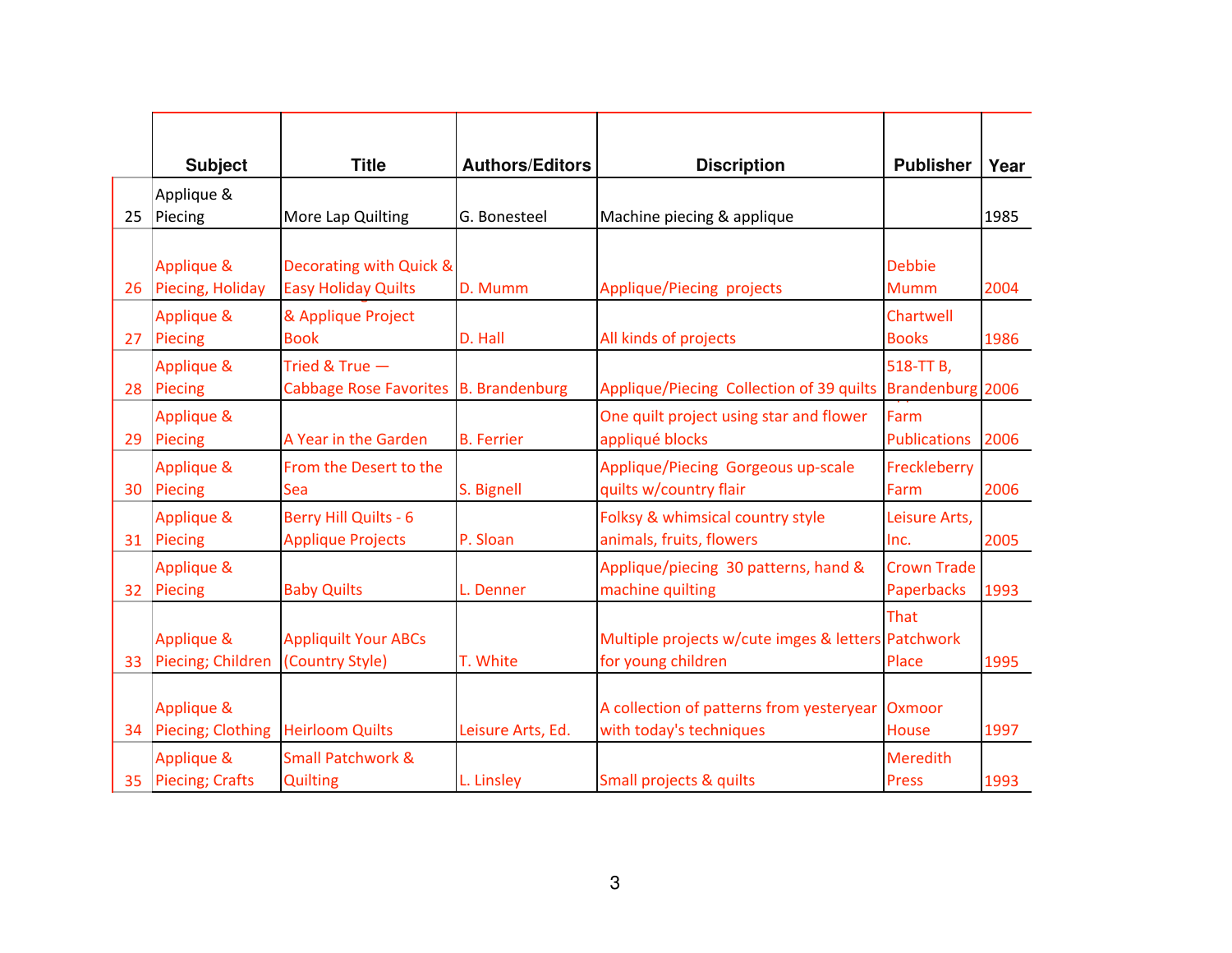|    | <b>Subject</b>                          | <b>Title</b>                                     | <b>Authors/Editors</b>                   | <b>Discription</b>                                                                  | <b>Publisher</b>                     | Year         |
|----|-----------------------------------------|--------------------------------------------------|------------------------------------------|-------------------------------------------------------------------------------------|--------------------------------------|--------------|
|    | Applique;                               | <b>Baltimore Beauties &amp;</b>                  |                                          |                                                                                     | C&T                                  |              |
| 36 | <b>Collections</b>                      | <b>Beyond</b><br>Vol 1                           | E. Sienkiewicz                           | Studies in classic album quilt appliqué                                             | Publishing                           | 1989         |
| 37 | Applique; Crafts                        | Quilting the Lodge Look D. Field                 |                                          | 24 quilts, wallhangings & companion<br>projects in patchwork & wildlife<br>appliqué | Landauer<br>Corporation              | 2004         |
|    | Applique;                               | Applique & Embroidery                            |                                          | Applique & embellishment techniques                                                 | Quilter's                            |              |
| 38 | Embroidery                              | Embellishment                                    | A. Shackelford                           | for today's album quilt                                                             | <b>Society</b>                       | 1994         |
| 39 | Applique;<br><b>Holiday</b>             | <b>Welcome to the North</b><br>Pole              | B. Goldsmith, L.<br><b>Jenkins</b>       | Santa's village in applique                                                         | Patchwork<br>Place                   | 1997         |
|    | <b>Babies &amp;</b>                     | <b>Patchwork Quilts to</b>                       |                                          |                                                                                     | <b>Sterling</b>                      |              |
| 40 | Children                                | <b>Make for Children</b>                         | M. Rolfe                                 | Charming designs for children's quilts                                              | <b>Publishing</b>                    | 1989         |
|    | <b>Babies &amp;</b>                     | In a Twinkle Youthful                            |                                          |                                                                                     | <b>Quilt Puppy</b>                   |              |
| 41 | Children                                | <b>Quilt Designs</b>                             | K. Mackenzie                             | Youthful quilt designs                                                              | Pubs Designs 2004                    |              |
| 42 | <b>Babies &amp;</b><br>Children         | <b>American Crib Quilts</b>                      | A. Berg, S.<br>Johnson, M.E. Von<br>Holt | Inspirations from the 19th century                                                  | <b>Little Quilts</b>                 | 1992         |
| 43 | <b>Babies &amp;</b><br>Children         | <b>Quilts to Make for Kids</b>                   |                                          | Edited by P. Wilens Adorable kids quilts w/patterns                                 | Homes &<br><b>Gardens</b>            | 1991         |
| 44 | <b>Babies &amp;</b><br>Children         | <b>Baby Quilts</b>                               | Ed. L. Neubauer                          | 15 original designs for every nursery<br>decor                                      | <b>Creative</b><br><b>Publishing</b> | 2006         |
| 45 | <b>Babies &amp;</b><br>Children; Crafts | This is Mouse                                    | <b>B.</b> Maloney                        | Adorable stuffed animals and other<br>objects, along with children's stories        | Fun Stitch<br>Studio/C&T<br>Pub      | 2014         |
| 46 | Category                                | Title                                            | Authors/Editors                          | Subject                                                                             | Publisher                            | Pub.<br>Date |
| 47 | <b>Clothing</b>                         | <b>Machine Quilted</b><br>Jackets, Vests & Coats | N. Moore                                 | Contemporary quilted clothing                                                       | Chilton                              | 1991         |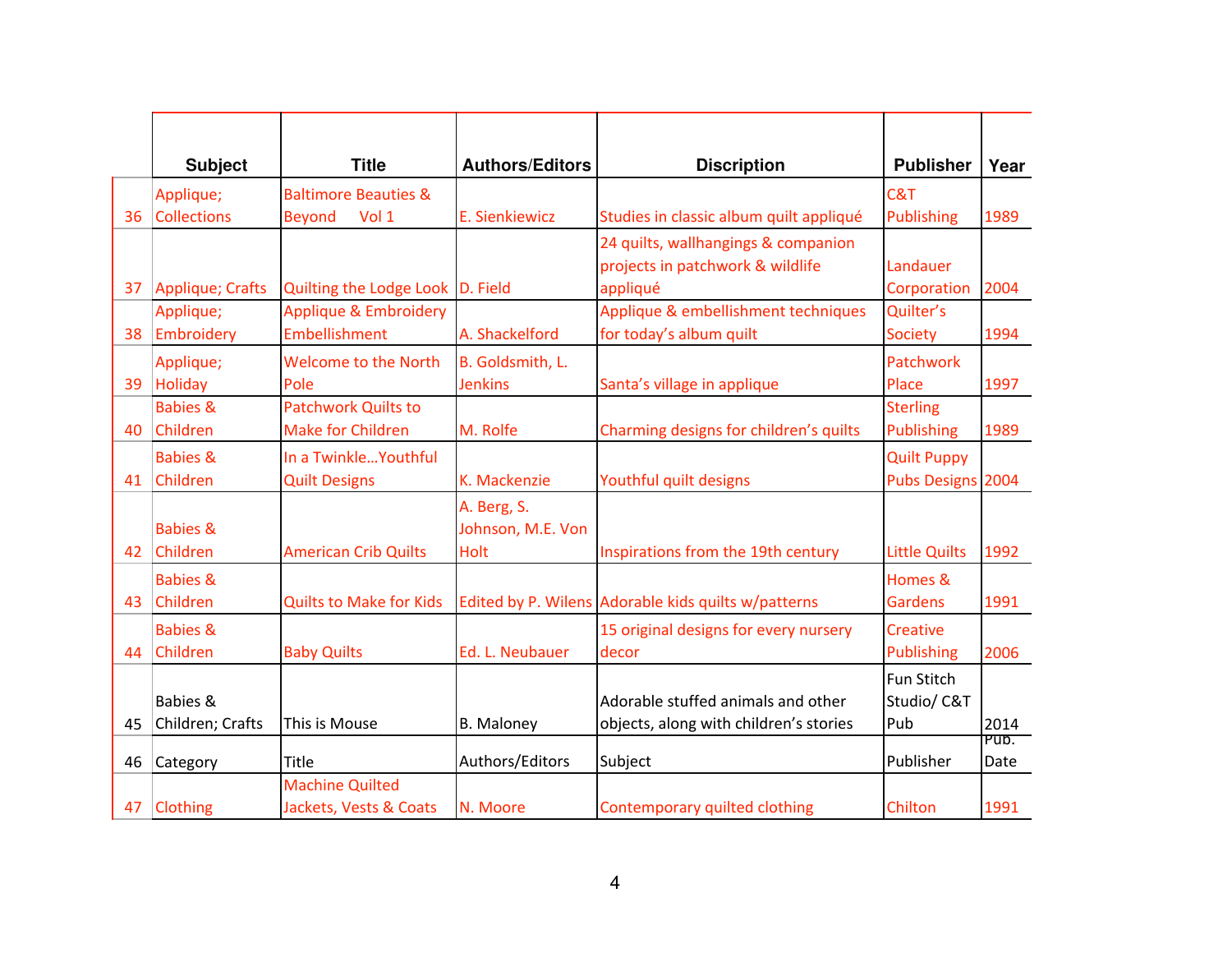|    | <b>Subject</b>     | <b>Title</b>                 | <b>Authors/Editors</b> | <b>Discription</b>                                    | <b>Publisher</b>     | Year |
|----|--------------------|------------------------------|------------------------|-------------------------------------------------------|----------------------|------|
|    |                    | More Sweatshirts with        |                        |                                                       |                      |      |
| 48 | Clothing           | <b>Style</b>                 | M. Mulari              |                                                       |                      | 1996 |
|    |                    |                              |                        |                                                       |                      |      |
| 49 | Clothing           | <b>Classic Quilted Vests</b> | M. Fons, L. Porter     |                                                       |                      | 1982 |
| 50 | Clothing           | <b>Wearable Quilts</b>       | R.G. Smitley           |                                                       |                      | 1993 |
|    |                    | Judy Murrah's Jacket         |                        |                                                       |                      |      |
| 51 | Clothing           | Jackpot                      | J. Murrah              |                                                       |                      |      |
|    |                    | <b>Quilts in the Machine</b> |                        | Photos and descriptions of quilts in                  | Museum of            |      |
| 52 | <b>Collections</b> | Age                          | <b>B.</b> Brackman     | <b>Autry Museum</b>                                   | Western              | 1997 |
|    |                    | <b>Quilts of the Oregon</b>  |                        | Quilts of the pioneer women who                       | <b>Rutledge Hill</b> |      |
| 53 | <b>Collections</b> | <b>Trail</b>                 | M. B. Cross            | traveled the Oregon Trail                             | <b>Press</b>         | 1993 |
|    |                    |                              |                        |                                                       |                      |      |
|    |                    | <b>America's Glorious</b>    | Ed. D. Duke, D.        |                                                       | <b>Beaux Arts</b>    |      |
| 54 | <b>Collections</b> | <b>Quilts</b>                | <b>Harding</b>         | America's finest quilts                               | <b>Editions</b>      | 1987 |
|    |                    | <b>America's Heritage</b>    |                        | 70 quilts that exemplify America's                    | Homes &              |      |
| 55 | <b>Collections</b> | <b>Quilts</b>                |                        | Edited by P. Wilens history of quilt making           | <b>Gardens</b>       | 1991 |
|    |                    | <b>Treasury of American</b>  |                        |                                                       | Greenwich            |      |
| 56 | <b>Collections</b> | <b>Quilts</b>                |                        | C. Nelson, C. Houck 200 American quilts Some patterns | <b>House</b>         | 1982 |
|    |                    | <b>America's Regional</b>    |                        | A cross country trip of America's                     | <b>Meredith</b>      |      |
| 57 | <b>Collections</b> | Quilting                     | M.E. Moore             | regional quilts                                       | <b>Press</b>         | 1992 |
|    |                    |                              |                        |                                                       |                      |      |
| 58 | <b>Collections</b> | <b>Classic Quilts</b>        | R. McKendry            | History of quilts in North America                    | Firefly              | 1997 |
|    |                    | <b>Great American Quilts</b> |                        | Collection of quilt and quilters with                 | Oxmoor               |      |
| 59 | <b>Collections</b> | 1991                         | S.L. O'Brien           | patterns                                              | <b>House</b>         | 1990 |
|    |                    | <b>Collector Quilts and</b>  |                        |                                                       | American             |      |
|    |                    | <b>How to Make Them</b>      |                        |                                                       | School of            |      |
| 60 | <b>Collections</b> | <b>Book   Antique</b>        | M. Mitchell            | Red & White, Blue & White quilts                      | Needlework 1991      |      |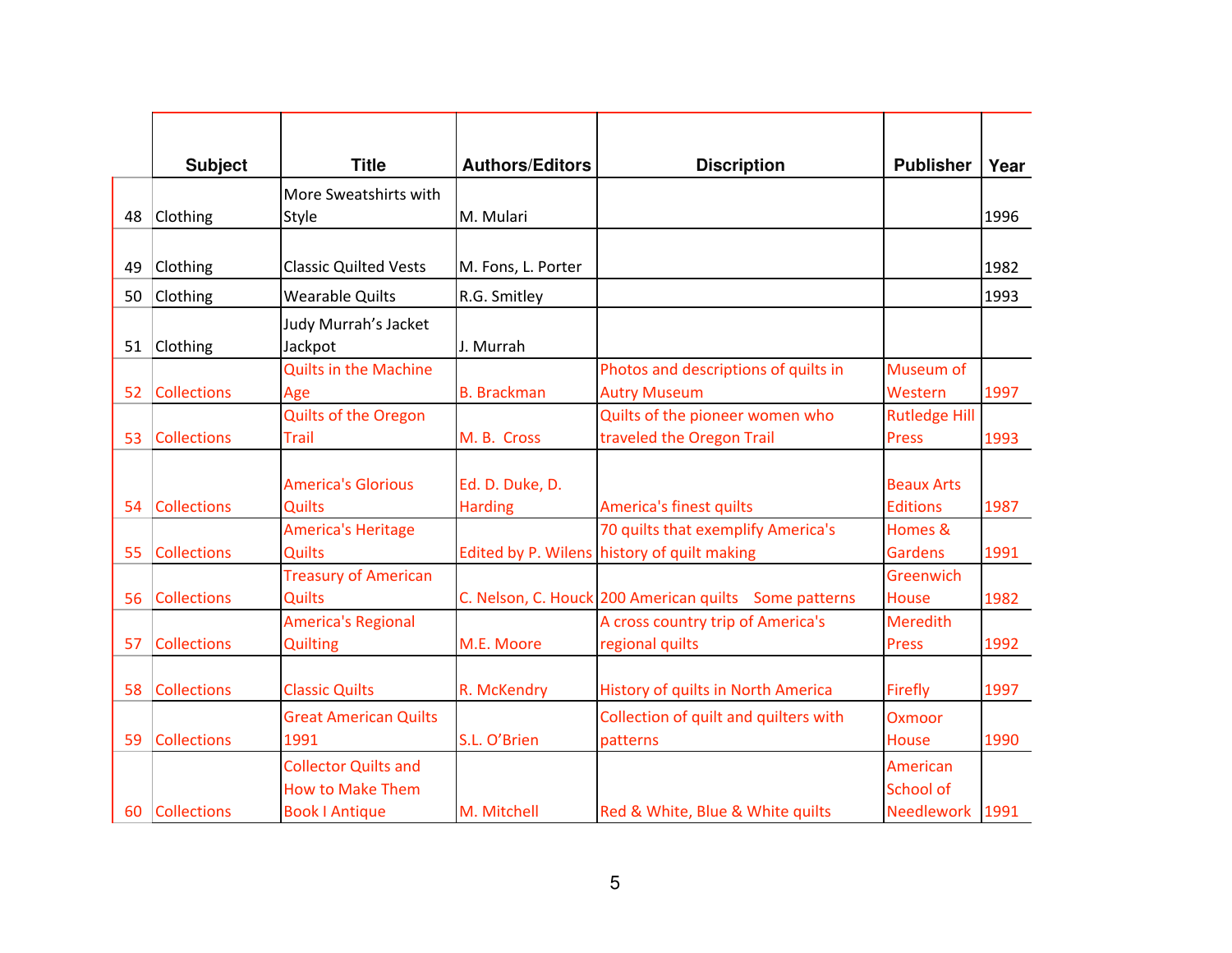|    | <b>Subject</b>     | <b>Title</b>                                                   | <b>Authors/Editors</b>              | <b>Discription</b>                                          | <b>Publisher</b>                     | Year |
|----|--------------------|----------------------------------------------------------------|-------------------------------------|-------------------------------------------------------------|--------------------------------------|------|
| 61 | <b>Collections</b> | <b>America's Regional</b><br><b>Quilting</b>                   | M.E. Moore                          | Piecing & applique quilts from several<br>regions of the US | <b>Meredith</b><br><b>Press</b>      | 1992 |
| 62 | <b>Collections</b> | Souvenirs1993<br><b>World's Fair</b>                           | M. Waldvogel, B.<br><b>Brackman</b> | <b>Sears National Quilt Contest</b>                         | <b>Rutledge Hill</b><br><b>Press</b> | 1993 |
| 63 | <b>Collections</b> | <b>Discover America</b>                                        | J. Atkins                           | <b>American Folk Art</b>                                    | Studio Books 1991                    |      |
| 64 | <b>Collections</b> | <b>Quilts from America's</b><br><b>Heartland</b>               | M. Fons, L. Porter                  | 35 traditional quilts                                       | Rodale Press 1994                    |      |
| 65 | Collections        | <b>Needlecraft Designs</b><br>from Our Best Quilts             | M.E. Johnson, Z.A.<br>Hurt          |                                                             |                                      | 1978 |
| 66 | <b>Collections</b> | <b>Collection - Wedding</b><br><b>Ring</b>                     | Edited by K.C.<br><b>Soltys</b>     | <b>Wedding ring patterns</b>                                | <b>Rodale Quilt</b><br><b>Book</b>   | 1995 |
| 67 | <b>Collections</b> | <b>Treasures from</b><br>Yesteryear, Book 2                    | S. Newman                           | Replicated antique quilts                                   | Martingale                           | 1995 |
| 68 | Collections        | <b>Better Homes and</b><br><b>Gardens Heritage Quilts</b>      |                                     |                                                             | Homes &<br>Gardens                   | 1991 |
| 69 | <b>Collections</b> | <b>Hello Baltimore!</b>                                        | M. Mitchell                         | 45" Baltimore-style quilt                                   | <b>BH&amp;G</b>                      | 1993 |
| 70 | Collections        | 1001 Patchwork Designs M. Malone                               |                                     |                                                             |                                      | 1982 |
| 71 | <b>Collections</b> | <b>The Perfect Patchwork</b><br>System - Vol 2                 | M. Mitchell                         | Encyclopedia of patchwork blocks                            | Marti<br>Mitchell                    | 1999 |
| 72 | <b>Collections</b> | <b>The Classic American</b><br>Quilt Collection - Log<br>Cabin | Series Editor M.V.<br>Green         |                                                             | Rodale Press 1995                    |      |
| 73 | <b>Collections</b> | <b>Great American Quilts</b><br>1992                           | Compiled, Edited<br>by S.L. O'Brien | A collection of quilters and their quilts<br>with patterns  | <b>Oxmoor</b><br>House               | 1992 |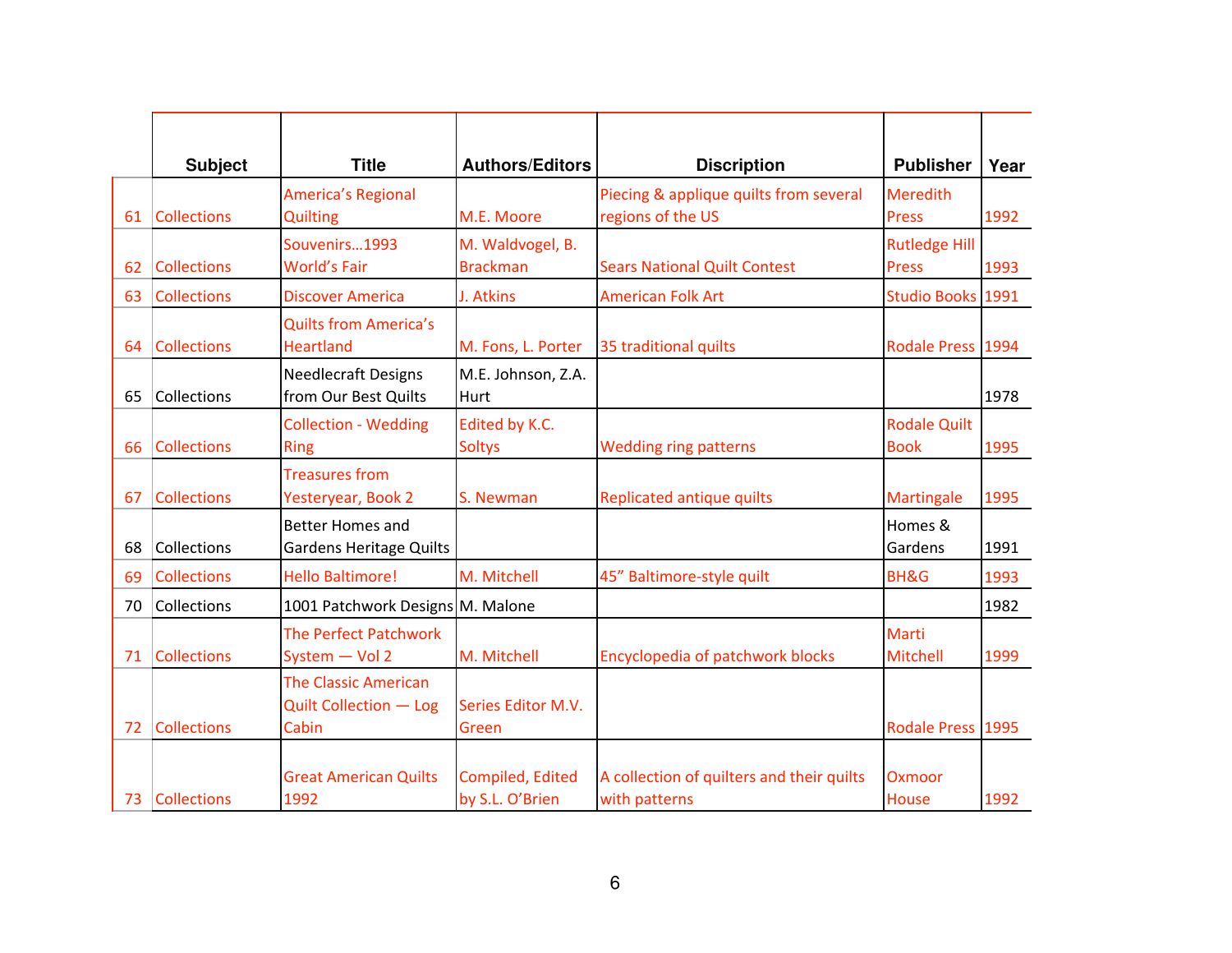|    | <b>Subject</b>     | <b>Title</b>                                                             | <b>Authors/Editors</b>             | <b>Discription</b>                                                                                                           | <b>Publisher</b>                     | Year |
|----|--------------------|--------------------------------------------------------------------------|------------------------------------|------------------------------------------------------------------------------------------------------------------------------|--------------------------------------|------|
| 74 | <b>Collections</b> | All About Quilting A-Z                                                   | <b>Multiple</b>                    | from Quilter's Newsletter Magazine,<br>and Quiltmaker Magazine                                                               | C&T<br><b>Publishing</b>             | 2002 |
| 75 | Collections        | 501 Quilt Blocks - A<br>Treasury of Patterns for<br>Patchwork & Appliqué | J. Lewis, L. Chiles                |                                                                                                                              | Homes &<br>Gardens<br><b>Books</b>   |      |
| 76 | Collections        | <b>Treasury of American</b><br>Quilts                                    | C.I. Nelson, C.<br>Houck           | Complete patterns & instructions                                                                                             |                                      |      |
| 77 | Collections        | Kentucky Quilts 1800-<br>1900                                            | Intro & Comments<br>by J. Holstein | The Kentucky Quilt Project                                                                                                   |                                      |      |
| 78 | <b>Collections</b> | <b>The Classic American</b><br>Quilt Collection - Nine<br>Patch          | Series Editor M.V.<br>Green        | Nine-patch quilts                                                                                                            | Rodale Press 1994                    |      |
| 79 | <b>Collections</b> | The Complete Book of<br><b>Quiltmaking</b>                               | M. Walker                          | How to re-create traditional patterns<br>and design new ones, how tones and<br>quilt every kind of patchwork and<br>appliqué | Knopf                                | 1986 |
| 80 | Collections        | <b>Arkansas Quilts</b>                                                   |                                    |                                                                                                                              | Quilter's                            |      |
| 81 | <b>Collections</b> | 500 Full-Size Patchwork<br><b>Patterns</b>                               | M. Malone                          | All block patterns for piecing                                                                                               | <b>Sterling</b><br><b>Publishing</b> | 1985 |
| 82 | <b>Collections</b> | <b>New Collection of</b><br><b>Classic Quilts</b>                        | L. Jensen                          | 28 quilting inspirations for the home                                                                                        | Landauer<br>Corporation              | 2006 |
| 83 | <b>Collections</b> | <b>Tennessee Waltz Quilt</b>                                             | S. Bouchard                        | <b>Quilt in a Day</b>                                                                                                        | Day                                  |      |
| 84 | Collections        | <b>Creative American</b><br>Quilting                                     | Edited by G.M.<br>Knox             |                                                                                                                              | Homes &<br>Gardens                   |      |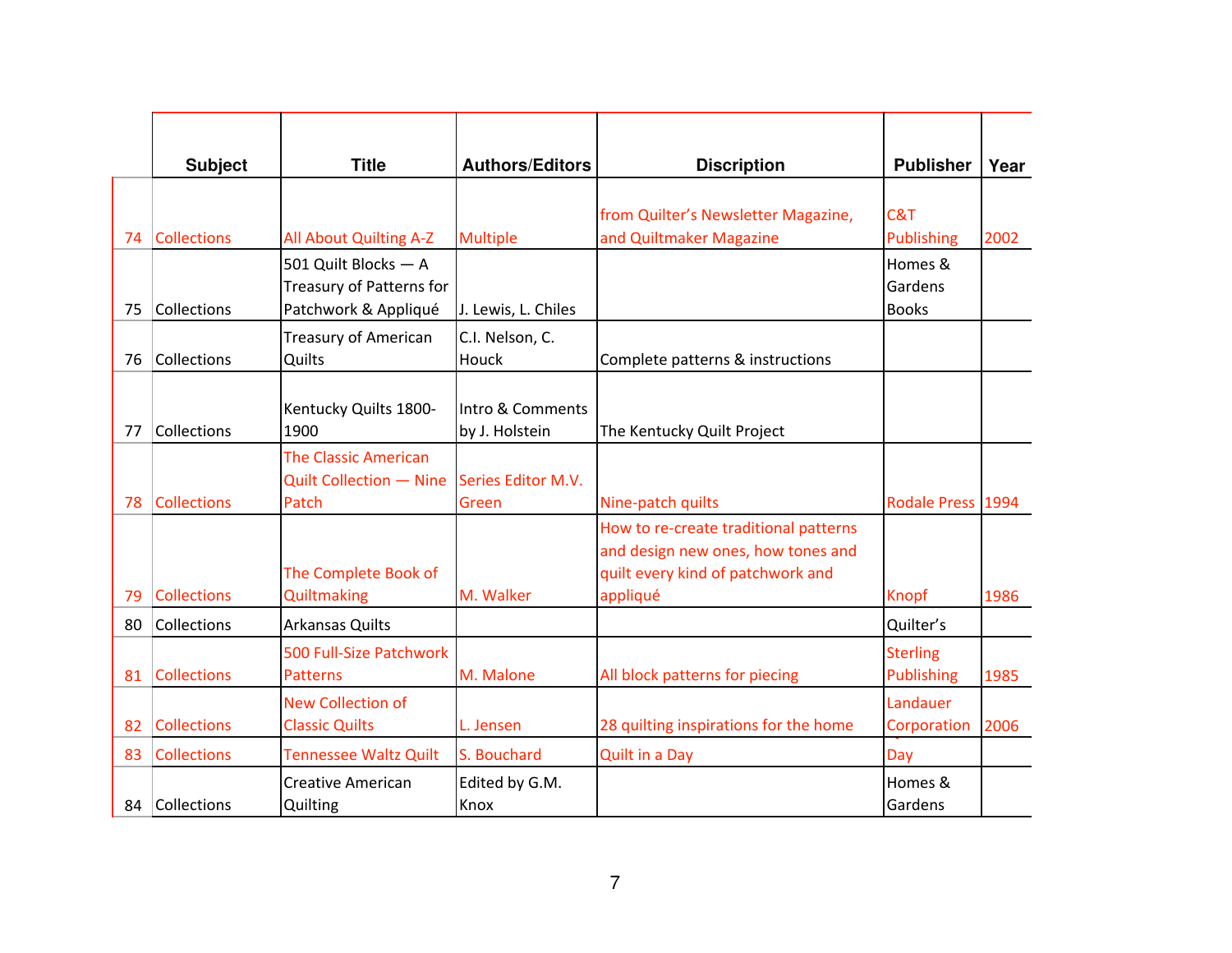|    | <b>Subject</b>     | <b>Title</b>                                                       | <b>Authors/Editors</b>              | <b>Discription</b>                                              | <b>Publisher</b>                   | Year |
|----|--------------------|--------------------------------------------------------------------|-------------------------------------|-----------------------------------------------------------------|------------------------------------|------|
| 85 | <b>Collections</b> | 101 Full-Size Quilt<br><b>Blocks &amp; Borders</b>                 | Edited by C.F.<br><b>Dahlstrom</b>  | Over 5000 interchangeable<br>combinations                       | <b>Homes</b> and<br><b>Gardens</b> | 1998 |
| 86 | <b>Collections</b> | Quilt Collection -<br>Amish                                        | Edited by K.<br><b>Bolesta</b>      | <b>Amish quilts</b>                                             | Rodale Press 1996                  |      |
| 87 | Collections        | Pieces of the Past                                                 | N.J. Martin                         | Featuring quilt designs by M. McCloskey                         |                                    |      |
| 88 | <b>Collections</b> | Royal Stars of the States Ed S.L. Hatch                            |                                     | 50 majestic quilts with complete<br>instructions                | White<br><b>Birches</b>            | 1995 |
| 89 | <b>Collections</b> | <b>Great American Quilts</b><br>Book 7                             |                                     | Edited by P. Wilens New ideas on old classics                   | Inc. 8<br>Oxmoor                   | 1999 |
| 90 | Collections        | American Quilts - A<br>Sampler of Quilts &<br><b>Their Stories</b> | J. Regan                            |                                                                 |                                    |      |
| 91 | Collections        | Warren Kimble-<br>American Folk Artist                             | W. Kimble                           | His life, his art & collections with<br>inspirations & patterns |                                    |      |
| 92 | <b>Collections</b> | Threads from the 30s                                               | Compiled by N.J.<br><b>Martin</b>   | <b>Quilts using reproduction fabrics</b>                        | <b>Martingale</b>                  |      |
| 93 | <b>Collections</b> | Backart - On the Flip<br><b>Side</b>                               | D. Rafalovich, K.A.<br>Pellman      | Quilts from vintage to avant garde                              | <b>Leone Pub</b>                   | 1991 |
| 94 | <b>Collections</b> | <b>Sampler Blocks from</b><br><b>Antique Quilts</b>                | D. Wilder                           | B&W but good patterns                                           | School of<br><b>Needlework</b>     | 1992 |
| 95 | <b>Collections</b> | Mitchell's Graveyard<br>Quilt                                      | L. O. Lipsett                       | An American pioneer saga, one quilt<br>and its family, history  | <b>Meadows</b><br>Pub              | 1995 |
| 96 | <b>Collections</b> | <b>Secret Story of Quilts &amp;</b><br>the Underground<br>Railroad | J. L. Tobin, R. G.<br><b>Dobard</b> | History of quilts in North America                              | Anchor<br><b>Books</b>             | 2000 |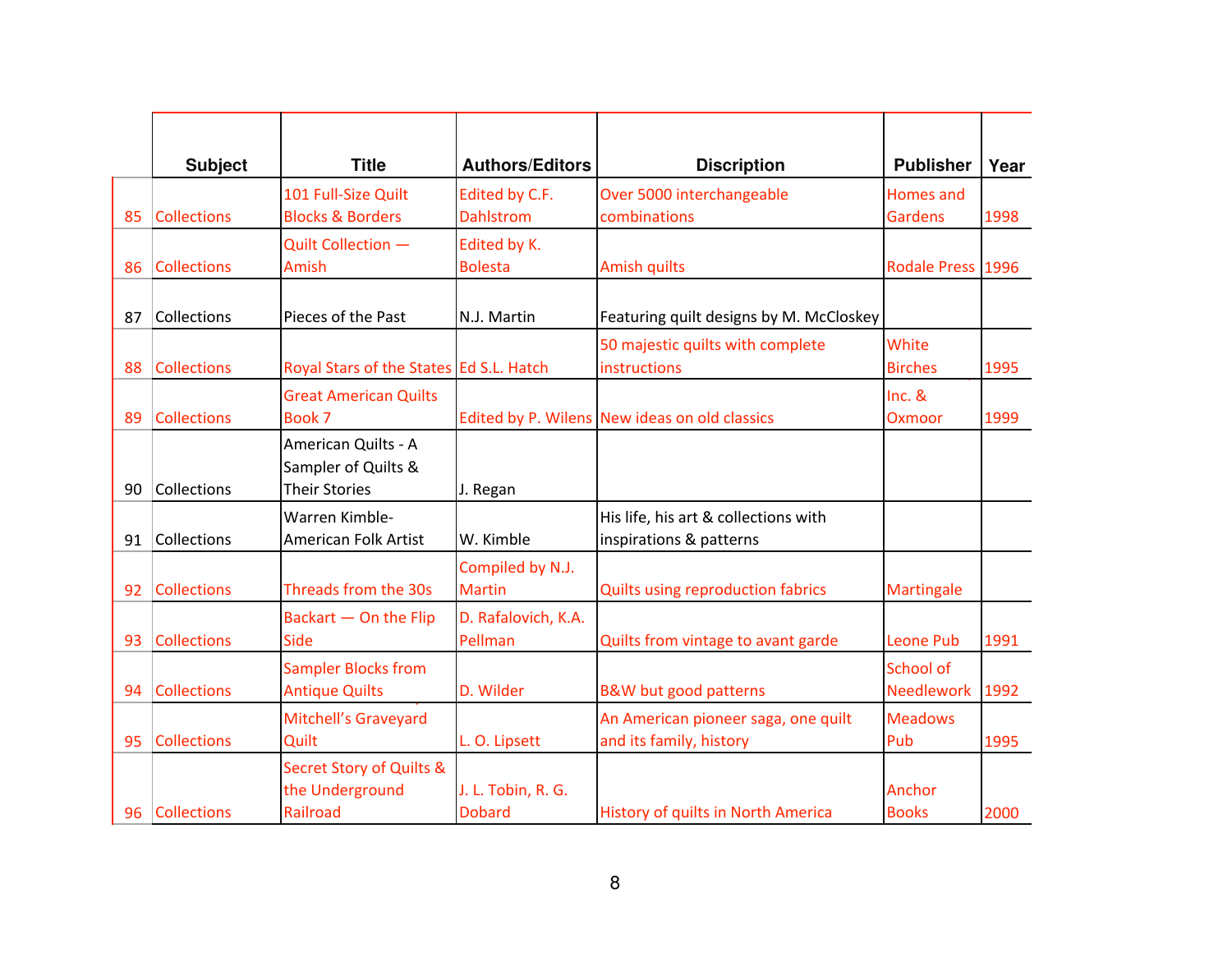|    | <b>Subject</b>                               | <b>Title</b>                                                                   | <b>Authors/Editors</b>                         | <b>Discription</b>                                                                                                                               | <b>Publisher</b>                           | Year |
|----|----------------------------------------------|--------------------------------------------------------------------------------|------------------------------------------------|--------------------------------------------------------------------------------------------------------------------------------------------------|--------------------------------------------|------|
| 97 | <b>Collections</b>                           | <b>A Patchwork of Pieces</b>                                                   | C. R. Benberry, C.<br>P. Crabb                 | An Anthology of Early Quilt Stories<br>1845-1940                                                                                                 | Quilter's<br><b>Society</b>                | 1993 |
| 98 | <b>Collections</b>                           | <b>More Quilt Blocks from</b><br>The Kansas City Star                          | <b>American School of</b><br><b>Needlework</b> | Collected by N. McCathron                                                                                                                        | American<br><b>School of</b><br>Needlework | 1988 |
| 99 | Collections                                  | Hinson's Quilting<br>Manual                                                    | D. A. Hinson                                   | History, blocks w/names, quilting<br>patterns w/names                                                                                            |                                            | 1980 |
|    | <b>Collections; Tips</b><br>100 & Techniques | <b>The Classic American</b><br>Quilt Collection -<br><b>Quilting Made Easy</b> | Ed. K.C. Soltys                                | <b>Great instructional book</b>                                                                                                                  | <b>Rodale Quilt</b><br><b>Book</b>         | 1995 |
|    | 101 Crafts                                   | Quick & Cozy Afghans                                                           |                                                | from Crochet Treasury series                                                                                                                     | $Inc.$ &<br>Oxmoor                         |      |
|    | 102 Crafts                                   | <b>American Country Folk</b><br>Crafts                                         | C.E. Sterbenz                                  | 50 country craft projects for decorating<br>home including quilts, woodworking,<br>embroidery, rugs, ol pointing, stuffed<br>animals, dolls, etc |                                            |      |
|    | 103 Crafts                                   | Decorate with Quilts &<br>Collections                                          | <b>N.J. Martin</b>                             | An upscale country-style book using<br>quilts for interior decorating                                                                            |                                            |      |
|    | 104 Crafts                                   | True Friends - Art to<br><b>Heart</b>                                          | N. Halvorsen &<br><b>Friends</b>               | Variety of projects, country style                                                                                                               | Art to Heart                               | 2002 |
|    | 105 Crafts                                   | <b>Quilting Around Your</b><br>Home                                            | A. & J. Jacobson                               | Decorating with quilts you can make -<br>wallhangings, table covers, throw<br>pillows, etc                                                       |                                            | 1993 |
|    | 106 Crafts                                   | Making Romantic Fabric-<br><b>Covered Boxes</b>                                | M. J. Hiney                                    | Not a quilting book, but nice craft                                                                                                              |                                            | 1998 |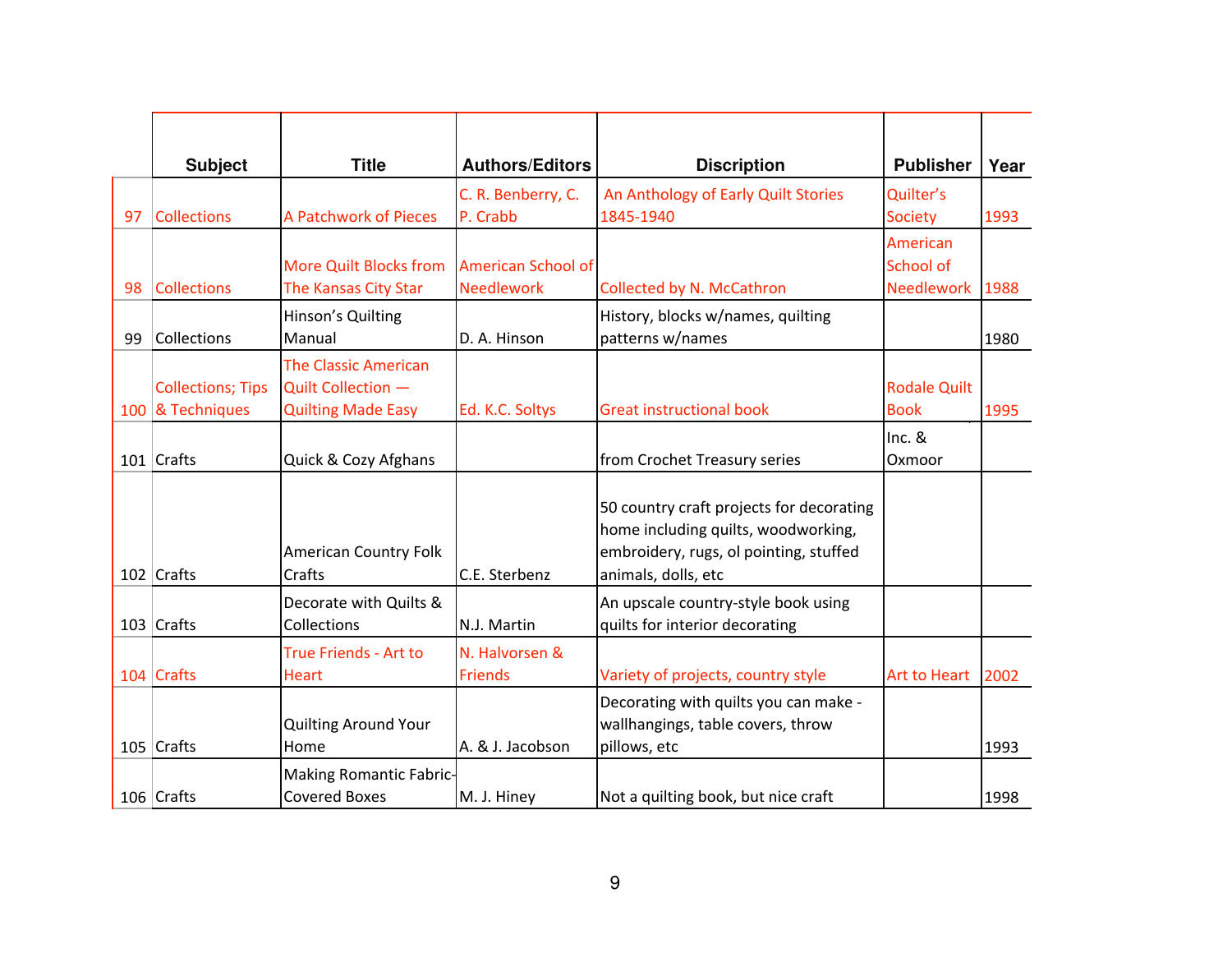| <b>Subject</b> | <b>Title</b>                    | <b>Authors/Editors</b>    | <b>Discription</b>                                                         | <b>Publisher</b>         | Year |
|----------------|---------------------------------|---------------------------|----------------------------------------------------------------------------|--------------------------|------|
|                |                                 |                           |                                                                            |                          |      |
| 107 Crafts     | <b>Small Quilt Crafts</b>       | J. Geiger                 | Not a quilting book, but many ideas                                        |                          |      |
|                | The Best of Sewing with         |                           |                                                                            |                          |      |
| 108 Crafts     | Nancy                           | N. Zieman                 | Not a quilting book, but many ideas                                        |                          | 1993 |
|                | Quilted & Soft Sculpture        |                           |                                                                            | <b>Craft Course</b>      |      |
| 109 Crafts     | <b>Houses</b>                   |                           | Full-size patterns                                                         | Publishers               | 1982 |
|                | Sew It Yourself - Home          |                           |                                                                            | <b>Prentice Hall</b>     |      |
| 110 Crafts     | Decorating                      |                           |                                                                            | Press                    | 1984 |
|                |                                 |                           |                                                                            | School of                |      |
| 111 General    | <b>Collector Scrap Quilts</b>   | M. Mitchell               | Pattern templates & instruction                                            | Needlework               | 1992 |
|                | <b>Stringing Along with</b>     |                           |                                                                            | Patchwork                |      |
| 112 General    | Vanessa-Ann                     | T. Boerens                | Pattern templates & instruction                                            | Place                    | 1995 |
|                | <b>Classic American Quilt</b>   |                           |                                                                            |                          |      |
| 113 General    | Collection                      | Ed. K.C. Soltys           | General                                                                    | Rodale Press   1995      |      |
|                | <b>Country Living's Country</b> |                           |                                                                            |                          |      |
| 114 General    | <b>Quilts</b>                   | <b>Edited by S. Hatch</b> | <b>General - Country Living Magazine</b>                                   | <b>Hearst Books 1992</b> |      |
|                |                                 |                           |                                                                            | C&T                      |      |
| 115 General    | Along the Garden Path           | J. & V. Wells             | Quilters & their gardens                                                   | <b>Publishing</b>        | 2001 |
|                |                                 |                           |                                                                            | White                    |      |
| 116 General    | <b>Angels All Around</b>        | <b>Edited by S. Hatch</b> | 5 Angel projects for your home                                             | <b>Birches</b>           | 1996 |
|                |                                 |                           |                                                                            |                          |      |
| 117 General    | Pieces of an American<br>Quilt  | P. McCormick              | Quilts, patterns, photos from the movie<br>"How to Make an American Quilt" | C&T<br>Publishing        | 1996 |
|                |                                 |                           | 80 projects featuring easy timesaving                                      |                          |      |
| 118 General    | <b>Quick Country Quilting</b>   | D. Mumm                   | techniques                                                                 | Rodale Press 1992        |      |
|                |                                 |                           |                                                                            | Patchwork                |      |
| 119 General    | On to Square Two                | M. McCloskey              | Bias strip piecing & beyond                                                | Place                    | 1992 |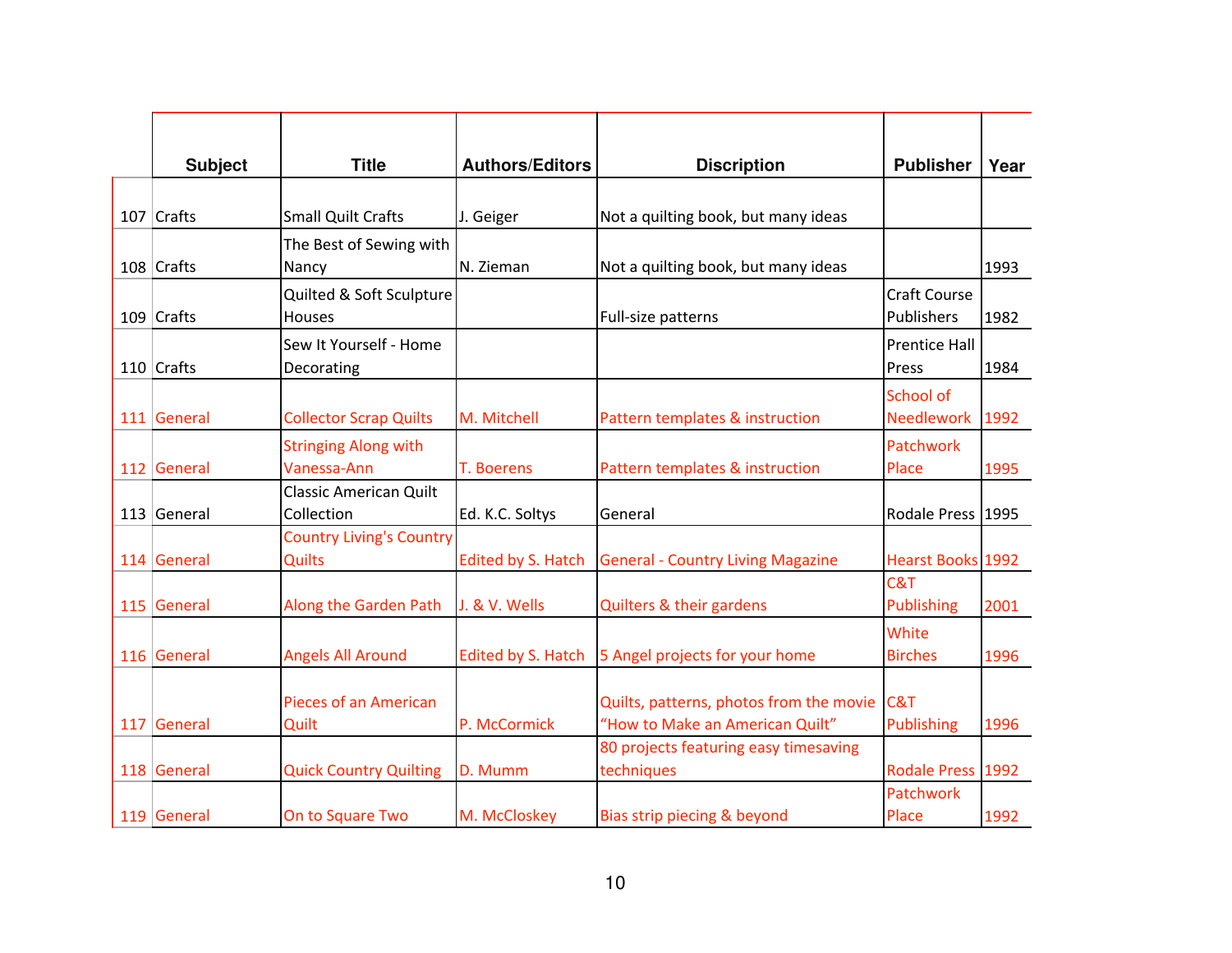| <b>Subject</b> | <b>Title</b>                                       | <b>Authors/Editors</b>              | <b>Discription</b>                                                                              | <b>Publisher</b>                     | Year |
|----------------|----------------------------------------------------|-------------------------------------|-------------------------------------------------------------------------------------------------|--------------------------------------|------|
| 120 General    | <b>New Patchwork &amp;</b><br><b>Quilting Book</b> | Edited by G.M.<br><b>Knox</b>       | Quilts & projects from editors of Better<br><b>Homes &amp; Gardens</b>                          | Meredith<br>Press                    | 1987 |
| 121 General    | New Ideas for Lap<br><b>Quilting</b>               | <b>G. Bonesteel</b>                 | New Techniques & Designs for Lap<br><b>Quilting</b>                                             | <b>Oxmoor</b><br><b>House</b>        | 1987 |
| 122 General    | <b>Stellar Journeys</b>                            | G. Garber                           | Flying geese & star quilts                                                                      | <b>AQS</b>                           | 2001 |
| 123 General    | <b>Quick Creative Quilting</b>                     | Ed. S. Hatch, J.<br><b>Stauffer</b> | <b>Quick quilting projects</b>                                                                  | White<br><b>Birches</b>              | 2000 |
| 124 General    | 50 Country Quilting<br>Projects                    | Edited by M.<br><b>Echols</b>       | Country quilts & projects                                                                       | Rodale Press 1990                    |      |
| 125 General    | <b>Scrap Patchwork &amp;</b><br><b>Quilting</b>    | M. Michell                          | <b>Scrappy quilts</b>                                                                           | <b>Meredith</b><br>Press             | 1992 |
| 126 General    | Miniature Magic                                    | G. Imbach, J.<br>Bacon              | 150 3- and 6-inch patterns, designs, and<br>color plates                                        | Imbach<br>Publications               | 1981 |
| 127 General    | <b>Star Quilts</b>                                 | M.E. Johnson                        | Patterns for more than 30 stars                                                                 | Potter                               | 1992 |
| 128 General    | Lap Quilting                                       | G. Bonesteel                        | 70 traditional designs & patterns to<br>piece by machine & quilt in your lap                    | <b>Oxmoor</b><br>House               | 1982 |
| 129 General    | The New American Quilt M. Echols                   |                                     | An innovation in contemporary quilt<br>design                                                   | <b>Doubleday</b>                     | 1976 |
| 130 General    | <b>Country Quilts In a Day</b>                     | F. Roen                             | Using strip quilting & other speed<br>techniques                                                | <b>Sterling</b><br><b>Publishing</b> | 1991 |
| 131 General    | Nova Scotia Patchwork<br><b>Patterns</b>           | C. Houck                            | Instructions and full-size templates for<br>12 quilts                                           | <b>Dover</b><br><b>Publications</b>  | 1981 |
| 132 General    | <b>East Quilts West</b>                            | K. Sudo                             | 53 original block designs featuring<br>Eastern & Western design, color &<br>culture<br>2 copies | <b>Quilt Digest</b><br><b>Press</b>  | 1992 |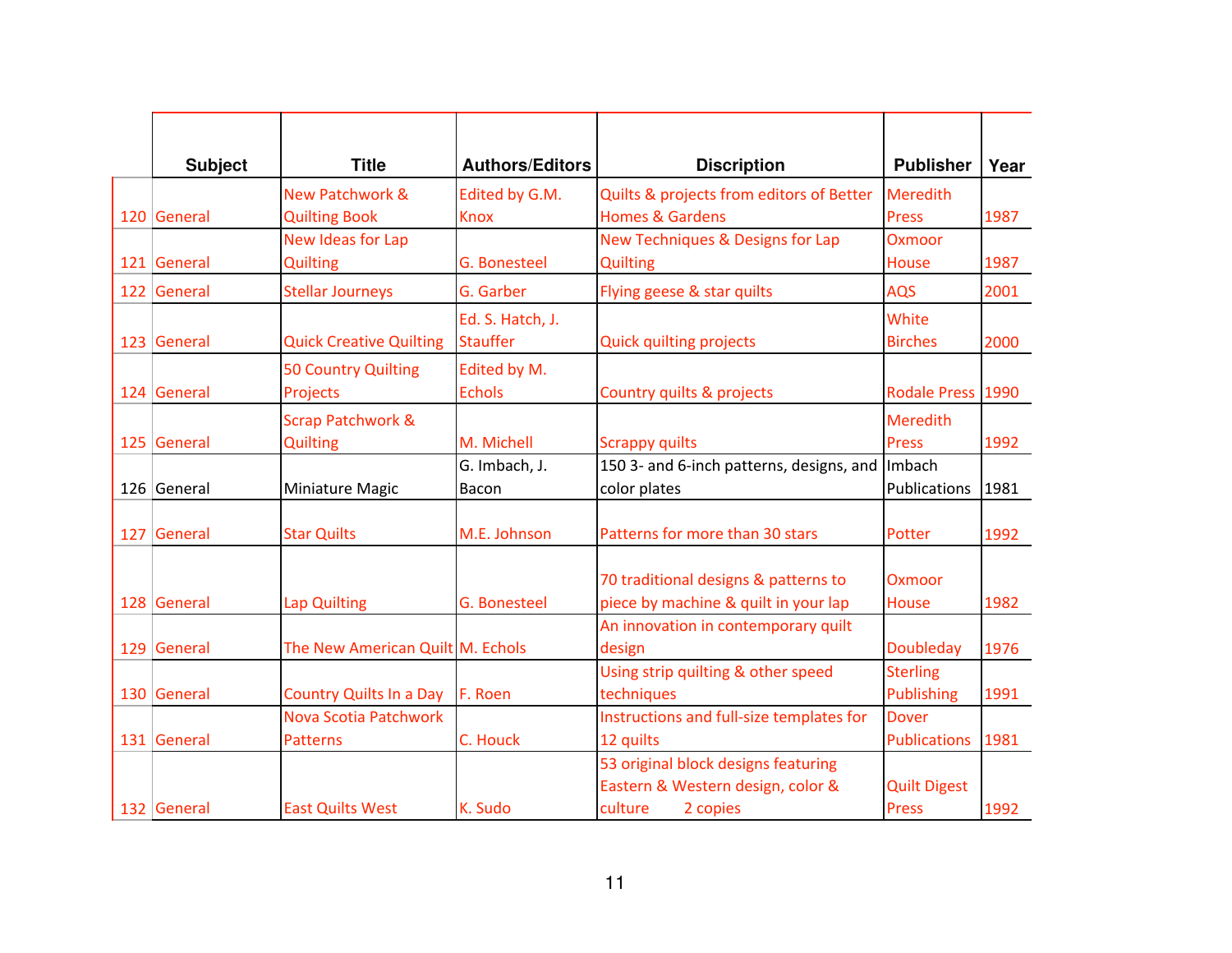| <b>Subject</b> | <b>Title</b>                                            | <b>Authors/Editors</b> | <b>Discription</b>                                                   | <b>Publisher</b>                      | Year |
|----------------|---------------------------------------------------------|------------------------|----------------------------------------------------------------------|---------------------------------------|------|
|                | <b>Garden Stars: Paper</b>                              | L. Schwartz, S.        | 48 innovative garden star block patterns                             | Zippy                                 |      |
| 133 General    | <b>Pieced Stained Glass</b>                             | <b>Seifert</b>         | for paper piecing                                                    | <b>Designs</b>                        | 2001 |
| 134 General    | <b>Biblical Blocks</b>                                  | R. Makhan              | Inspired designs for quilters                                        | That<br>Patchwork                     | 2001 |
| 135 General    | <b>Simple Chenille Quilts:</b><br><b>Block by Block</b> | A.W. Helmkamp          | Creating chenille quilts; reversible                                 | That<br>Patchwork                     | 2006 |
|                | Learn to Quilt Row by                                   |                        |                                                                      |                                       |      |
| 136 General    | <b>Row</b>                                              | L. Causee              | Learn several ways to make blocks                                    | <b>AMS</b>                            | 2003 |
| 137 General    | Quilts and Whacky<br>Pinwheel                           | <b>B.S. Reynolds</b>   | Two books in one - book is reversible.<br>Kaleidoscope-effect quilts | <b>AQS</b>                            | 1997 |
| 138 General    | Grandma's Quilting Bee N.F. Wyatt                       |                        | 12 best-loved patterns used by our<br>grandmothers                   | Oxmoor<br>House                       | 1995 |
| 139 General    | Sensational Scrap Quilts D.D. Williamson                |                        | Designs & insights for using scraps                                  | <b>AQS</b>                            | 1992 |
| 140 General    | <b>Reversible Quilts</b>                                | S. Pederson            | Two at a time                                                        | That<br>Patchwork                     | 2002 |
| 141 General    | Log Cabin with a Twist                                  | <b>B.T. Kaempfer</b>   | <b>Twisted log cabin patterns</b>                                    | <b>AQS</b>                            | 1995 |
| 142 General    | <b>Machine Quilting Made</b><br>Easy                    | M. Noble               | <b>Basics of machine quilting</b>                                    | Patchwork<br>Place                    | 1994 |
| 143 General    | <b>Favorite Flannel Quilts</b>                          | J. Miller, S. Parr     | <b>Quilting using flannel</b>                                        | Kingdom                               | 1994 |
| 144 General    | Patchwork<br>Pictures1001 Patterns C. LaBranche         |                        | All piecing with dynamite alternate<br>ideas for classic designs     | <b>Sterling</b><br><b>Main Street</b> | 1985 |
| 145 General    | New Ideas for Lap<br>Quilting                           | <b>G. Bonesteel</b>    | More wonderful lap quilt designs                                     | <b>Oxmoor</b><br><b>House</b>         | 1987 |
| 146 General    | <b>The Ultimate Quilting</b><br><b>Book</b>             | M.M. Gordon            | Over 1000 inspirational ideas & tips                                 | <b>Collins &amp;</b><br><b>Brown</b>  | 1999 |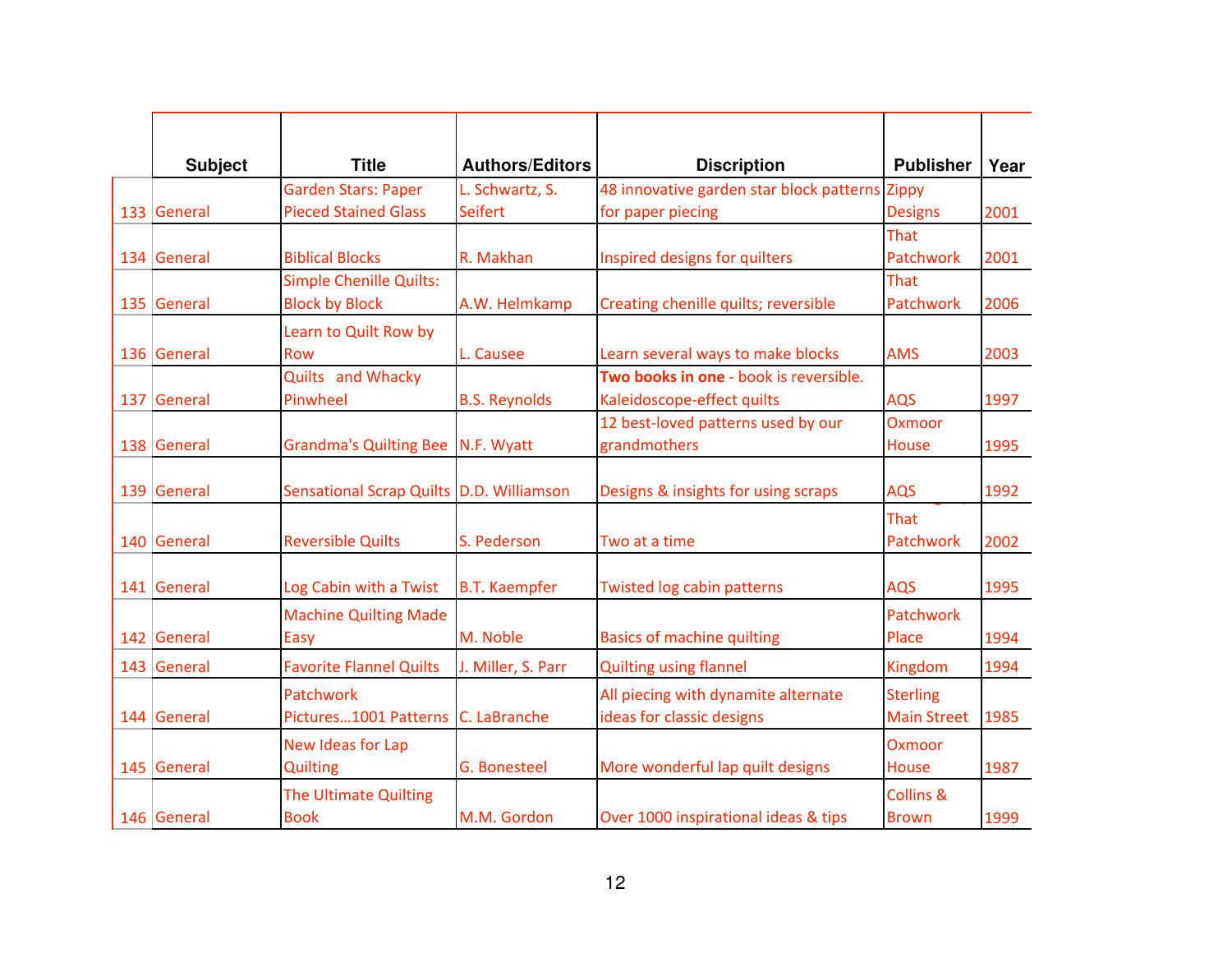| <b>Subject</b>                   | <b>Title</b>                                               | <b>Authors/Editors</b>          | <b>Discription</b>                              | <b>Publisher</b>                      | Year |
|----------------------------------|------------------------------------------------------------|---------------------------------|-------------------------------------------------|---------------------------------------|------|
| 147 General                      | Let's Make Waves                                           | M. Fons, L. Porter              | Complete instructions for making wave<br>quilts | C&T<br><b>Publishing</b>              | 1989 |
| 148 General                      | A Constellation for<br><b>Quilters</b>                     | C. LaBranche                    | Star patterns for piecing                       | <b>Sterling</b><br><b>Main Street</b> | 1986 |
| 149 General                      | Egg Money Quilts1930's<br><b>Vintage Samplers</b>          | E. Burns                        |                                                 |                                       | 2005 |
| 150 General                      | In Love with Quilts                                        | Ed A.V.W. Childs                | Treasury of keepsake quilts                     | Inc.                                  | 1993 |
| 151 General                      | <b>Easy Does It Quilts</b>                                 | <b>G. Bonesteel</b>             | Collection of quilt types with some<br>patterns | Oxmoor<br><b>House</b>                | 1995 |
| 152 General; Crafts              | <b>Plaid Country</b>                                       | ????                            | Mostly houses and starts                        | Four Corners 1996                     |      |
| 153 General                      | <b>Lap Quilting</b>                                        | <b>G. Bonesteel</b>             |                                                 |                                       | 1982 |
| 154 General                      | <b>Super Quilter II</b>                                    | C. Hassel                       | Challenges for advanced quilter                 | Homestead<br><b>Book Co</b>           | 1982 |
| 155 General                      | <b>Happy Trails</b>                                        | P. Cory                         | Variations on drunkards path                    | <b>Publishing</b>                     | 1991 |
| 156 General                      | <b>Scrap Crafts</b>                                        |                                 |                                                 | Needlework<br>& Crafts                | 1984 |
| 157 General                      | Log Cabin Quilts                                           |                                 | B.Leman, J. Martin History of Log Cabin quilts  | The<br><b>Mountain</b>                | 1980 |
| 158 General                      | Two-Color Quilts (2-in-1<br>book)                          | N. Martin                       | 10 romantic red quilts, 10 true blue<br>quilts  | Patchwork<br>Place                    | 1998 |
| General; Crafts;<br>159 Clothing | <b>Country Seams</b>                                       | M. Tendall, C.<br><b>Tesene</b> | Many projects                                   | Leisure Arts,<br>Inc.                 | 1995 |
| 160 General                      | <b>Double Wedding Ring</b><br><b>QuiltsColor Postcards</b> | none                            | postcards in full color                         | American<br><b>Folk Art and</b>       | ???? |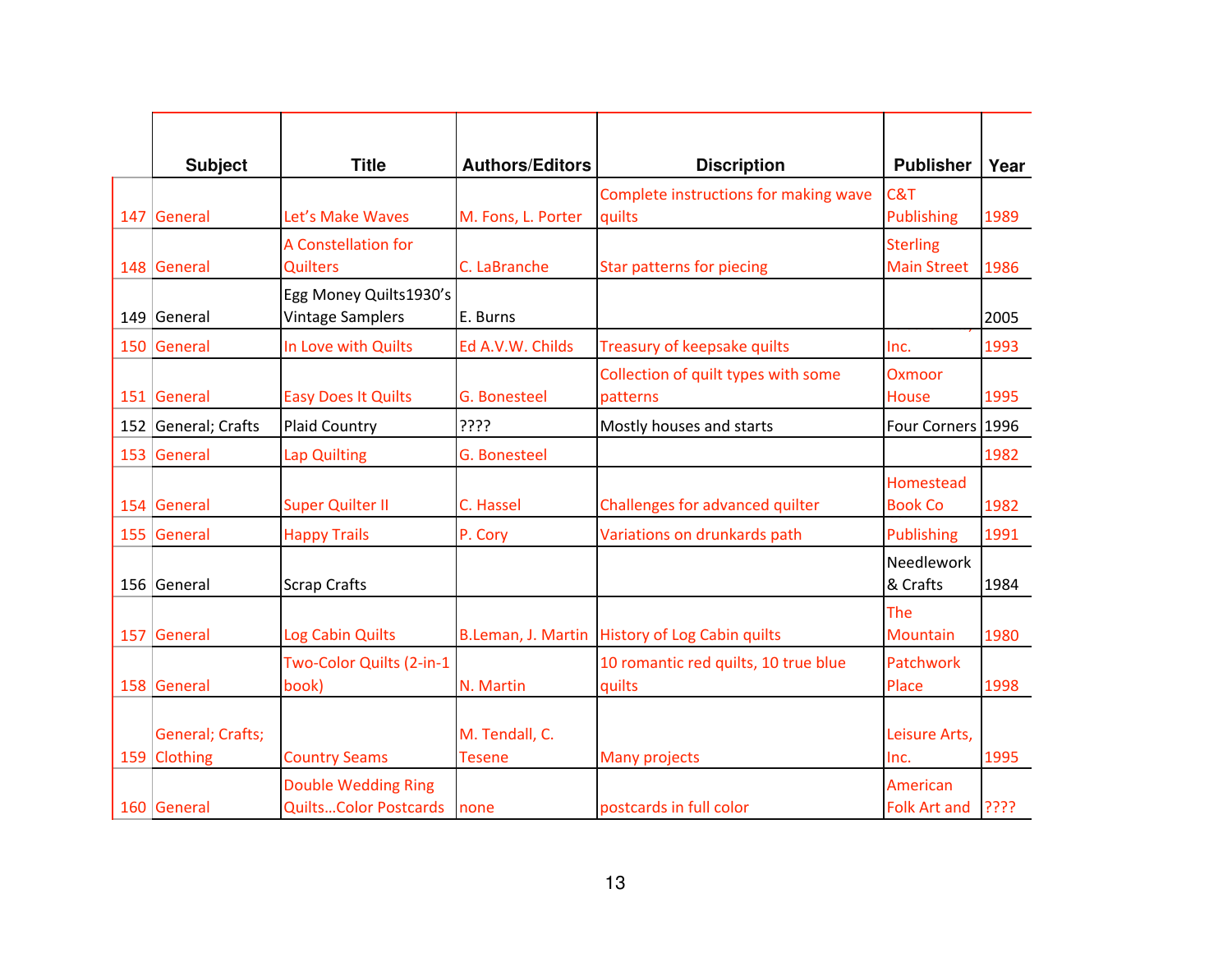| <b>Subject</b> | <b>Title</b><br>Learn How to Machine            | <b>Authors/Editors</b>           | <b>Discription</b>                                                                                  | <b>Publisher</b>                    | Year |
|----------------|-------------------------------------------------|----------------------------------|-----------------------------------------------------------------------------------------------------|-------------------------------------|------|
|                | QuiltIn Just One                                |                                  |                                                                                                     |                                     |      |
| 161 General    | Weekend                                         | M. Mitchell                      |                                                                                                     |                                     | 1999 |
|                | <b>Yes You Can!Make</b>                         |                                  |                                                                                                     | Crosley-                            |      |
|                | <b>Stunning Quilts from</b>                     |                                  |                                                                                                     | Griffith                            |      |
| 162 General    | <b>Simple Patterns</b>                          | J. Martin                        | 14 great scrap quilts with rotary cutting                                                           | <b>Publishing</b>                   | 1992 |
| 163 General    | All Quilt Blocks Are Not<br><b>Square</b>       | D. Wagner                        | Pretty quilts for bed Innovative piecing<br>and quilting of hexagons, triangles,<br>curves and more | Chilton                             | 1995 |
|                | Quilts, Quilts, and More D. McClun, L.          |                                  | Patterns using updated fabrics & new                                                                | C&T                                 |      |
| 164 General    | <b>Quilts</b>                                   | <b>Nownes</b>                    | techniques                                                                                          | <b>Publishing</b>                   | 1993 |
|                |                                                 |                                  | Full-size templates & complete                                                                      | <b>Dover</b>                        |      |
| 165 General    | Pathwork Sampler Quilt   A. Shedletsky          |                                  | instructions for 24 quilt blocks                                                                    | <b>Publications</b>                 | 1984 |
| 166 General    | Easy                                            | Ed S.L. Hatch                    | Many quilts with patterns                                                                           | White                               | 1997 |
| 167 General    | <b>Traditional Patchwork</b><br><b>Patterns</b> | C.B. Grafton                     | 12 quilts - cut-outs & instructions                                                                 | <b>Dover</b><br><b>Publications</b> | 1974 |
|                | <b>The Classical American</b>                   |                                  |                                                                                                     |                                     |      |
|                | <b>Quilt Collection-School</b>                  |                                  | Ready to mail postcards (ideas for your                                                             | <b>Rodale Quilt</b>                 |      |
| 168 General    | <b>House</b>                                    | Ed K. Solte                      | quilt)                                                                                              | <b>Book</b>                         | 1995 |
|                | <b>Cozy Quilts Country</b>                      |                                  |                                                                                                     | Thimbleberri                        |      |
| 169 General    | <b>Flannel Quilts</b>                           | L. Jensen                        | <b>Flannel quilt inspirations</b>                                                                   | es                                  | 1996 |
| 170 General    | <b>Quick and Easy Scrap</b><br><b>Quilts</b>    | Compiled, Edited<br>by P. Wilens | Adorable general patterns                                                                           | Leisure Arts,<br>Inc.               | 1995 |
|                |                                                 |                                  |                                                                                                     |                                     |      |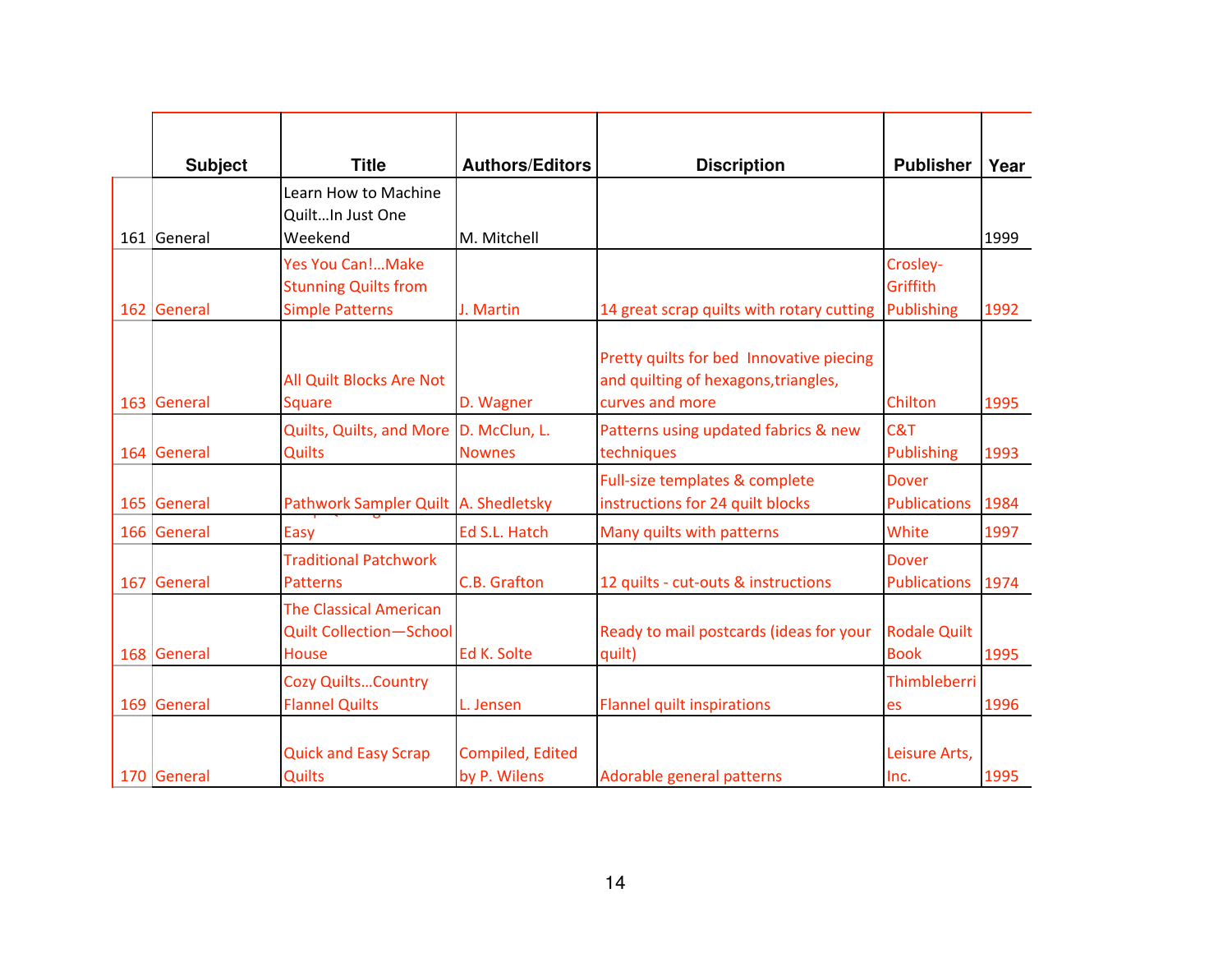| <b>Subject</b>                    | <b>Title</b>                                                             | <b>Authors/Editors</b>         | <b>Discription</b>                                         | <b>Publisher</b>                     | Year |
|-----------------------------------|--------------------------------------------------------------------------|--------------------------------|------------------------------------------------------------|--------------------------------------|------|
| 171 General                       | 365 Fun-to-Stitch Quilt<br><b>Blocks</b>                                 | Edited by J.                   | Stauffer, S.L. Hatch A block for each day of the year      | House of<br>White<br><b>Birches</b>  | 2002 |
| 172 General; Crafts               | <b>Happy Quilts</b>                                                      | C. Fall                        | Cheerful projects to brighten your home Publishing         | <b>Sterling</b>                      | 1994 |
| 173 General                       | All the Blocks Are Geese M.S. Suit                                       |                                | Flying geese the fast way                                  | Patchwork                            | 1994 |
| 174 General                       | <b>Handmade Quilts</b>                                                   | M. Dietrich                    | Overview of handmade quilts                                | Patchwork                            | 1990 |
| 175 General                       | <b>Classic Blue Quilts</b>                                               | Ed. A.V.W. Childs              | <b>Quick method</b>                                        | Leisure Arts,<br>Inc.                | 1997 |
| 176 General                       | Quilts! Quilts!! Quilts!!!                                               | D. McClun, L.<br><b>Nownes</b> | The complete guide to quilt making                         | The Quilt<br><b>Digest Press</b>     | 1988 |
| 177 General                       | <b>Traditional Patchwork</b><br>Patternswith Plastic<br><b>Templates</b> | R. Weiss                       | 12 designs                                                 |                                      | 1985 |
| 178 General                       | Country Quilts in a Day                                                  | F. Roen                        | Strip quilting & speed techniques                          |                                      | 1991 |
| 179 General                       | <b>Dahlia Quilts and</b><br>Projects                                     | C. Benner, R.T.<br>Pellman     | Complete patterns and instructions for<br>the dahlia quilt | <b>Good Books</b>                    | 1995 |
| 180 General                       | <b>Friendship Blocks</b>                                                 | M. Edie                        | New settings for sentimental favorites                     | Patchwork<br>Place                   | 2001 |
| 181 General                       | 520 Quick & Easy<br><b>Patchwork Designs</b>                             | K. Kobayashi                   | Amazing paper-folding method for<br>endless variations     | <b>Sterling</b><br><b>Publishing</b> | 1993 |
| 182 General                       | Patchwork Folk Art                                                       | J. Bolton                      | Piecing, applique, quilting                                | <b>Publishing</b>                    | 1995 |
| General; Tips &<br>183 Techniques | <b>Combing Through Your</b><br><b>Scraps</b>                             | K. Combs                       | Multiple quilt types with patterns and<br>quilting tips    | Quilter's<br><b>Society</b>          | 2000 |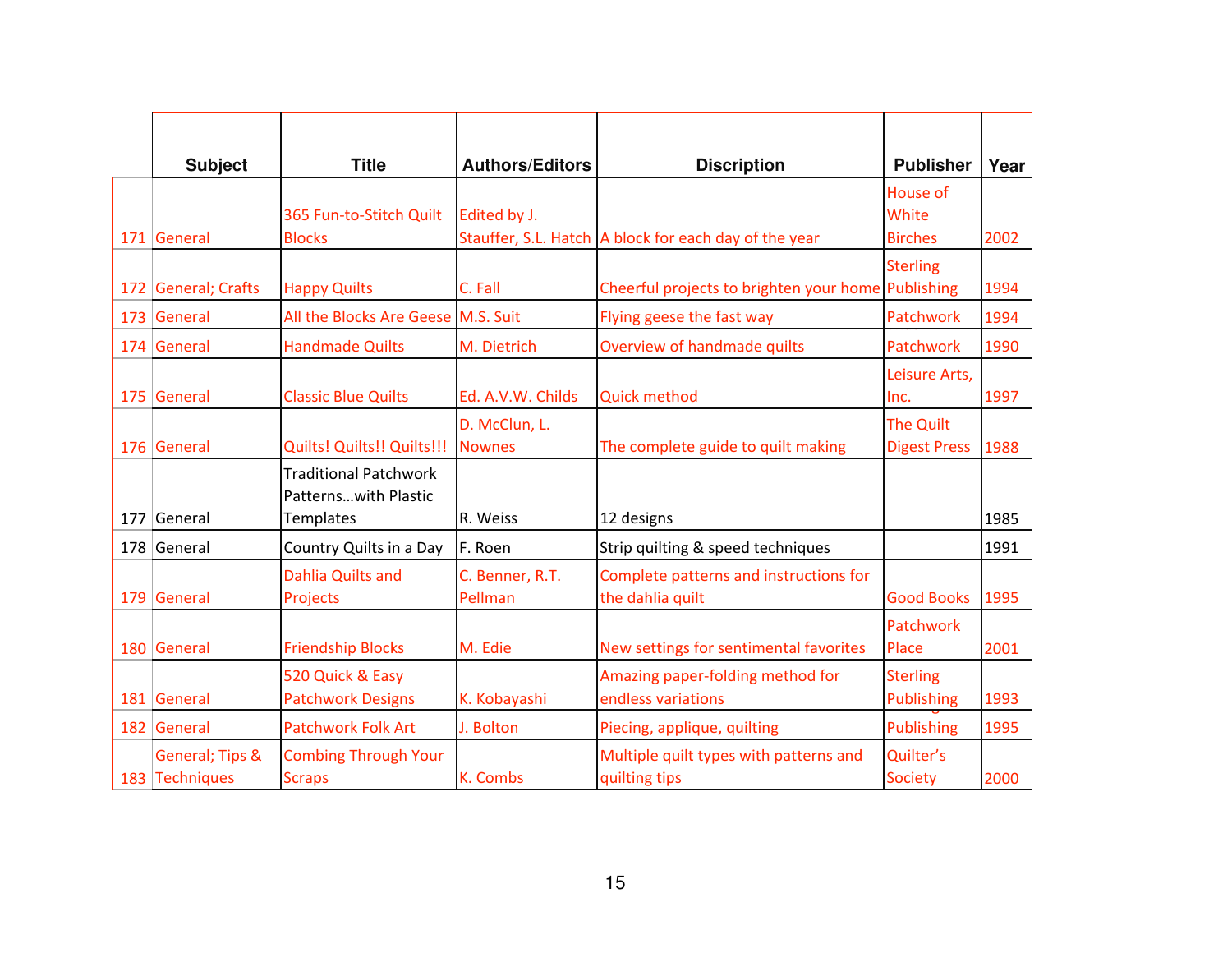|     | <b>Subject</b>                    | <b>Title</b>                                 | <b>Authors/Editors</b>         | <b>Discription</b>                                                                                      | <b>Publisher</b>                        | Year |
|-----|-----------------------------------|----------------------------------------------|--------------------------------|---------------------------------------------------------------------------------------------------------|-----------------------------------------|------|
|     | General; Tips &<br>184 Techniques | <b>Perfect Blocks in</b><br><b>Minutes</b>   | A.G. Solomon                   | Revolutionary technique - One-piece<br>paper foundation to fold & sew                                   | C&T<br><b>Publishing</b>                | 2004 |
|     | 185 General                       | <b>Sunbonnet Sue</b>                         | P.L. Krush                     | Different projects using fused blanket<br>stitch                                                        | White<br><b>Birches</b>                 | 2010 |
|     | Applique &<br>186 Piecing         | Pink Lemonade & Other<br><b>Delights</b>     | L. Johnson                     | 10 refreshing quilt projects                                                                            | That<br>Patchwork                       | 2001 |
| 187 | General                           | It's Okay If You Sit on<br>My Quilt          | M.E. Hopkins                   | Entirely squares, right triangles & strips                                                              | <b>ME</b><br><b>Publications</b>        | 1989 |
|     | 188 General                       | <b>Patriotic Little Quilts</b>               |                                | All American, w/patterns                                                                                | Patchwork                               | 2002 |
|     | 189 General                       | <b>Oh Sew Cozy Flannel</b><br><b>Quilts</b>  | L. Jensen                      | <b>Flannel quilt inspirations</b>                                                                       | Thimbleberri<br>es                      | 2004 |
|     | 190 General                       | You're Invited                               | L. Jensen, M.<br>Ginsburg      | Special occasions all year                                                                              | Thimbleberri<br>es                      | 2005 |
|     | 191 General                       | Quick-to-SewOne-Day Edited by B.<br>Gifts    | Wheeler                        |                                                                                                         |                                         | 2000 |
|     | 192 General                       | Say It With Quilts                           | D. McClun, L.<br><b>Nownes</b> | 23 new quilts from authors of "Quilts,<br><b>Quilts &amp; More Quilts"</b>                              | C&T<br><b>Publishing</b>                | 1997 |
|     | 193 General                       | Favorite Quilts - Fun & N. Smith, L.<br>Easy | Milligan                       | <b>Cute Favorites</b>                                                                                   | <b>Possibilities</b>                    | 2002 |
|     | 194 General                       | <b>Sunbonnet Sue</b>                         | L. Nownes                      | Double fabric layers, stitched inside<br>out, then turned right side out, pressed<br>and hand appliquéd | <b>The Quilt</b><br><b>Digest Press</b> | 1991 |
|     | 195 General                       | <b>Great Patchwork: Stars</b><br>& Stripes   | M. Bannon                      | All red, white & blue                                                                                   | Homes &<br>Gardens                      | 1994 |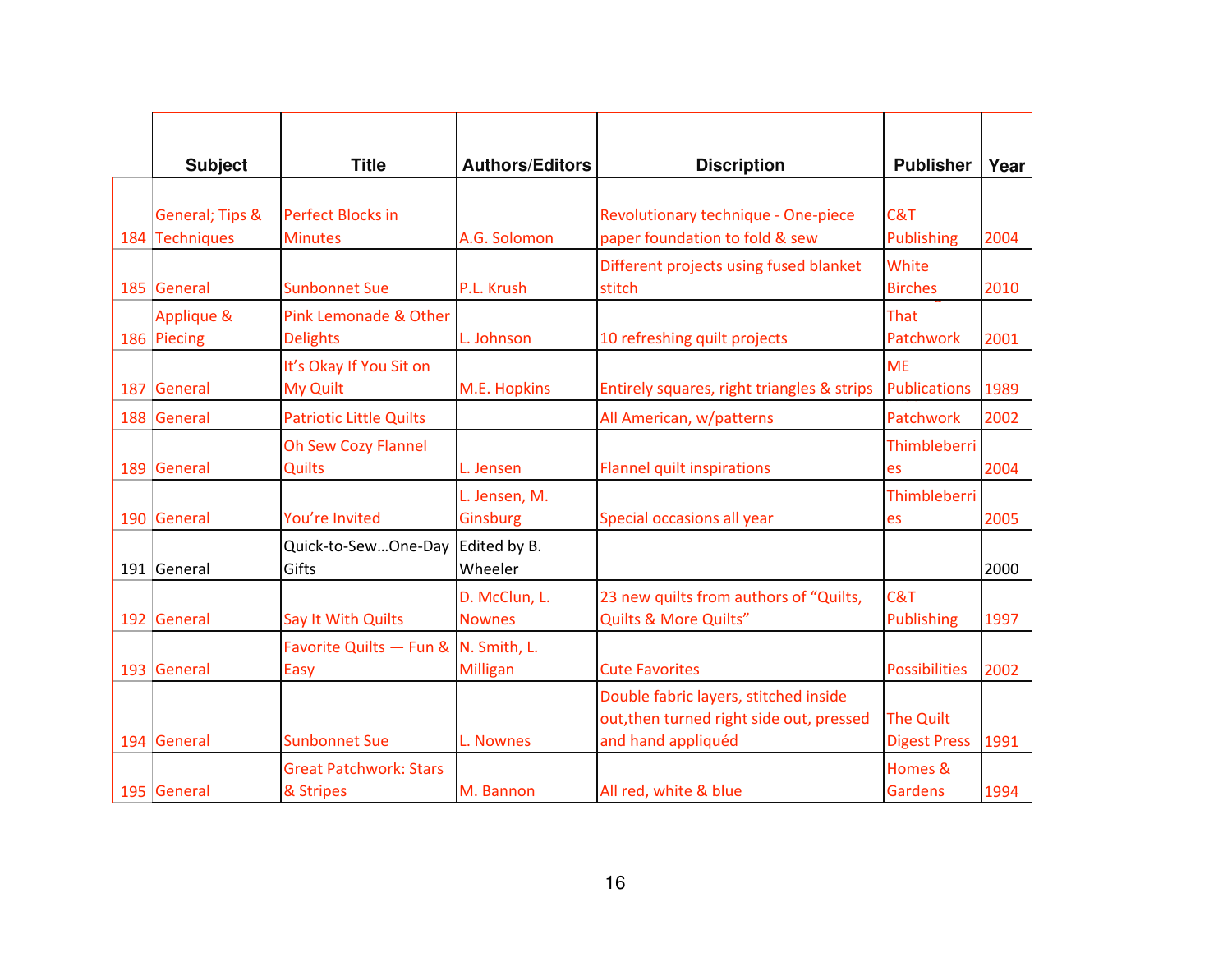| <b>Subject</b> | <b>Title</b>                                     | <b>Authors/Editors</b>                                          | <b>Discription</b>                                                    | <b>Publisher</b>                                  | Year |
|----------------|--------------------------------------------------|-----------------------------------------------------------------|-----------------------------------------------------------------------|---------------------------------------------------|------|
|                | <b>More Quick Country</b>                        |                                                                 |                                                                       |                                                   |      |
| 196 General    | <b>Quilting</b>                                  | D. Mumm                                                         | 60 fast & fun projects                                                | Rodale Press 1994                                 |      |
| 197 General    | <b>Courthouse Combo</b>                          | <b>B.</b> Cotton                                                | <b>Cotton-theory quilting</b>                                         | <b>Theory</b>                                     | 2009 |
| 198 General    | <b>Perfect Piecing</b>                           | Edited by K.C.<br><b>Soltys</b>                                 | Rodale's successful quilting library                                  | Rodale Press 1997                                 |      |
| 199 General    | 101 Fabulous Rotary-<br><b>Cut Quilts</b>        | J. Hopkins, N.J.<br><b>Martin</b>                               | Complete instructions for making<br>pieced quilts                     | That<br>Patchwork                                 | 1998 |
| 200 General    | <b>Watercolor Log Cabin</b><br>Quilts            | <b>Collected, Edited</b><br>by T.J. Huh                         | watercolor log cabins from Paloose<br><b>Indians</b>                  | American<br>School of<br><b>Needlework</b>        | 1996 |
| 201 General    | <b>Traditional Needle Arts</b><br>- Patchwork    | D. Lodge                                                        | 25 classic step-by-step projects                                      |                                                   |      |
| 202 General    | Scrap Patchwork &<br>Quilting                    | M. Mitchell                                                     |                                                                       |                                                   |      |
| 203 General    | <b>Quick-Method Quilts</b><br>Galore             | Ed. L.L. Trimble                                                | Collection of quilt types with some<br>patterns                       | Leisure Arts,<br>Inc.                             | 1995 |
| 204 General    | The Quilter's Coloring<br><b>Book</b>            | M. Echols                                                       | A start-to-finish workbook for the<br>beginner & the advanced quilter |                                                   |      |
| 205 General    | The Art of the<br><b>Handmade Quilt</b>          | N.B. Daniel                                                     | 18 classic projects using new techniques Publishing                   | <b>Sterling</b>                                   | 2008 |
| 206 General    | <b>Quick &amp; Easy</b><br>Quiltmaking           | M. Hickey, N.J.<br>Martin, M.<br>McCloskey, S.<br><b>Nephew</b> | 26 projects featuring speedy cutting &<br>piecing                     | That<br>Patchwork<br>Place &<br>Rodale Press 1993 |      |
| 207 General    | <b>Patchwork Quilt Design</b><br>& Coloring Book | J.L. Larsen, C.W.<br>Gull                                       | Everything you need for coloring and<br>designing                     | <b>Butterick</b><br><b>Publishing</b>             | 1977 |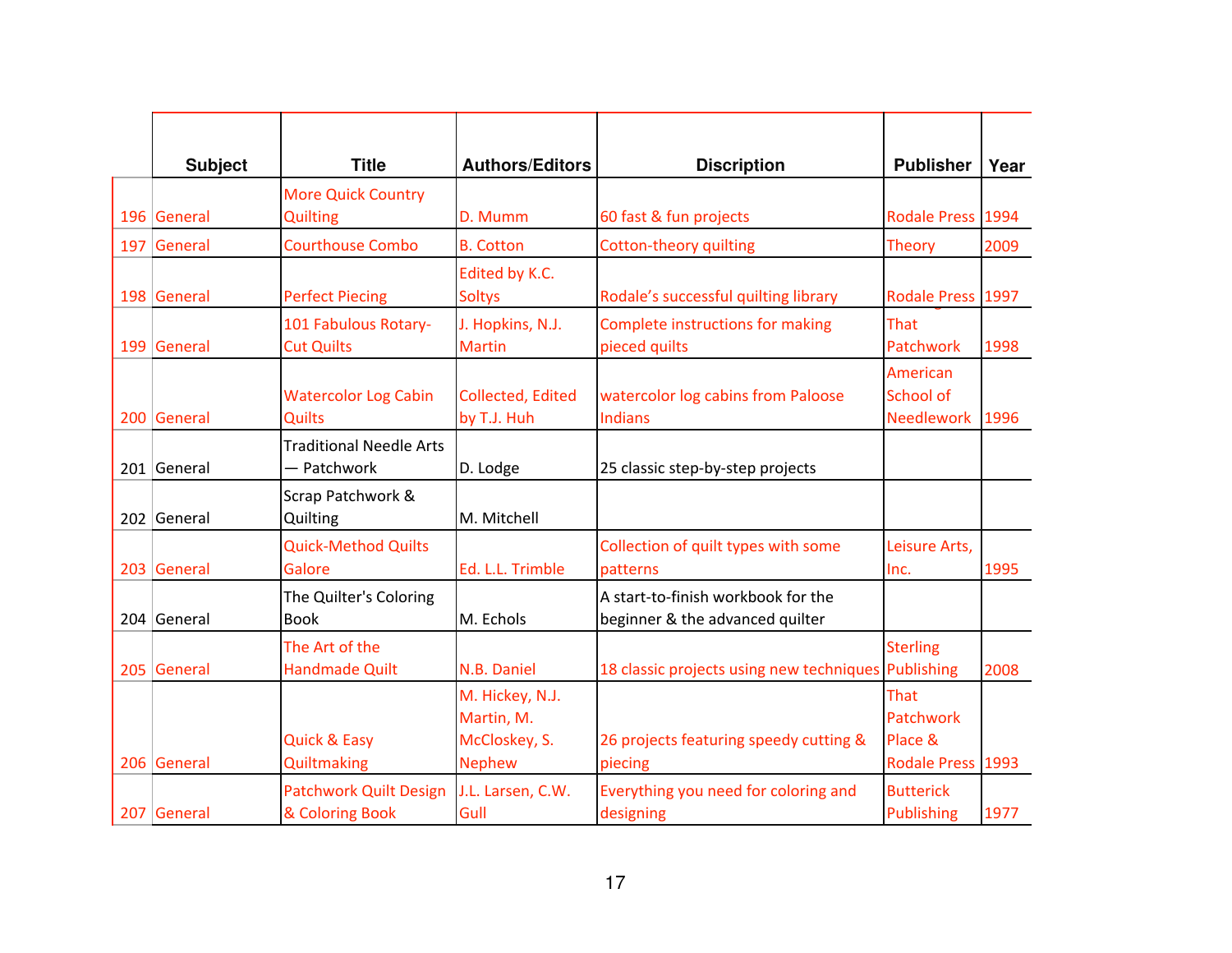| <b>Subject</b> | <b>Title</b>                                              | <b>Authors/Editors</b>                | <b>Discription</b>                                                      | <b>Publisher</b>                        | Year |
|----------------|-----------------------------------------------------------|---------------------------------------|-------------------------------------------------------------------------|-----------------------------------------|------|
|                | Quilting for the First                                    |                                       | Complete instructions for making                                        | <b>Design</b>                           |      |
| 208 General    | <b>Time</b>                                               | D. Kooler                             | pieced quilts and quilting                                              | <b>Studio</b>                           | 2003 |
| 209 General    | <b>Quilt Hoops</b>                                        | Y. Amico, M.<br>Fabian                | Quilt blocks but not whole quilts                                       |                                         |      |
| 210 General    | Patchwork & Other<br><b>Quilting</b>                      | L.S. Weeks                            | <b>Outdated but great Teddy Bear Quilt</b>                              | <b>Sterling</b><br>Publishing           | 1974 |
| 211 General    | The Sampler Quilt                                         | D. Leone                              | Patterns, ideas, tips                                                   | <b>Publications</b>                     | 1980 |
| 212 General    | Quilt in a Day Log Cabin<br><b>Pattern 3rd Edition</b>    | E. Burns                              | Log cabin patterns                                                      | Eleanor<br><b>Burns</b>                 | 1986 |
| 213 General    | A Garden of Quilts                                        | M.E. Johnson                          |                                                                         |                                         |      |
| 214 General    | <b>Country Friends Go</b><br>Quilting Book 2              | Ed. Wiles, Caudle,<br>Garner          | Lots of cute quilts w/some patterns                                     | Patch Co., A<br>Leisure                 | 2002 |
| 215 General    | Travels with Peaky &<br><b>Spike</b>                      | D. Speckmann                          | Doreen Speckmann's quilting<br>adventures                               | C&T<br>Publishing                       | 1999 |
| 216 General    | <b>Special Patchwork</b>                                  | Edited by G.M.<br><b>Knox</b>         | <b>Colorful trims using Seminole</b><br>patchwork                       | Homes and<br><b>Gardens</b>             | 1989 |
| 217 General    | <b>Hearts are Forever</b>                                 | Stylist J. Lokey, R.<br><b>Stoker</b> | A collection of timeless heart designs                                  | <b>Four Corners</b><br><b>Designs</b>   | 1992 |
| Applique &     | <b>Basic Quiltmaking</b><br><b>Techniques for Divided</b> |                                       |                                                                         | That<br>Patchwork                       |      |
| 218 Piecing    | <b>Circles</b>                                            | S. Reis                               | Piecing & applique                                                      | Place                                   | 1998 |
| 219 Applique   | Ladies Day Out with the<br><b>Bonnet Girls</b>            | H.R. Scott                            | Take-off on Sun Bonnet Sue - really<br>sweet alternative w/great scenes | American<br>Quilter's<br><b>Society</b> | 2005 |
| 220 General    | Row By Row - 10 Easy<br><b>Bar Quilts</b>                 | T. Martin                             | Using themed fabrics like baseball,<br>cityscapes, kittens, etc         | That<br>Patchwork                       | 2000 |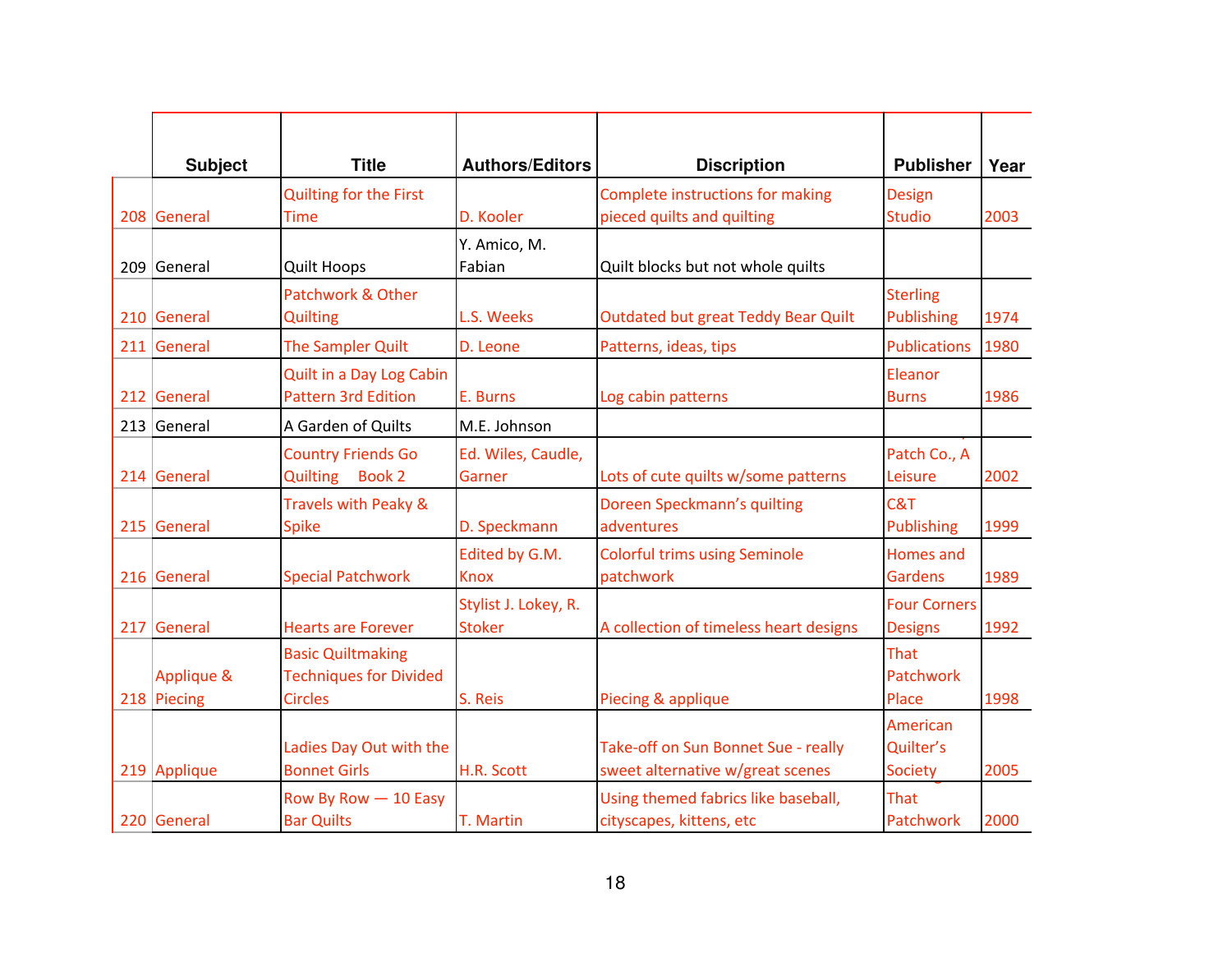| <b>Subject</b>                    | <b>Title</b>                                    | <b>Authors/Editors</b>                | <b>Discription</b>                                              | <b>Publisher</b>        | Year |
|-----------------------------------|-------------------------------------------------|---------------------------------------|-----------------------------------------------------------------|-------------------------|------|
| 221 General                       | <b>Country-Fresh Quilts</b>                     | D. Eisenman                           | <b>Traditional blocks with floral accents</b>                   | That<br>Patchwork       | 2008 |
| 222 General                       | <b>Small Quilts Made Easy</b>                   | S. Burge                              | Sweet miniature quilts                                          | That<br>Patchwork       | 1998 |
| General; Tips &<br>223 Techniques | The Joy of Quilting                             | J. Hanson, M.<br><b>Hickey</b>        | All about making quilts                                         | That<br>Patchwork       | 1995 |
| 224 General                       | <b>Still Stripping After 25</b><br><b>Years</b> | E. Burns                              | Eleanor's strip quilts collection                               | Quilt in a<br>Day       | 2003 |
| 225 General                       | 101 Made-to-Fit Quilts<br>for Your Home         | Ed. J. Stauffer, S.L.<br><b>Hatch</b> | Size any quilt                                                  | White<br><b>Birches</b> | 2000 |
| 226 General                       | <b>More Quick-Pieced</b><br><b>Scrap Quilts</b> | S. Schneider                          | Quick-pieced scrap quilts                                       | That<br>Patchwork       | 2001 |
| 227 General                       | The Complete Book of<br><b>Crazy Patchwork</b>  | M. Conroy                             | A step-by-step guide to crazy patchwork Sterling<br>projects    | Publishing              | 1985 |
| 228 General                       | <b>Scrap Quilt Sensation</b>                    | <b>K.</b> Guerrier                    | Eye-popping, vibrant, bright,<br>multicolored                   | D&C                     | 2007 |
| 229 General                       | <b>Blended Wall Quilts</b>                      | S.E. Yenter                           | from In The Beginning: a workbook of<br>easy blended techniques |                         |      |
| 230 General                       | Quiltagami-the Art of<br><b>Fabric Folding</b>  | M.J. Hiney                            | 3-D fabric crafts, not quilts                                   |                         |      |
| 231 General                       | Mirror Manipulations -<br><b>Hidden Images</b>  | G. Valentine                          | <b>Unique quilts</b>                                            | Patchwork<br>Place      | 1996 |
| 232 General                       | <b>Machine Quilting</b><br>Solutions            | C. Maraccini                          | Fast & simple, to award-winning designs                         |                         |      |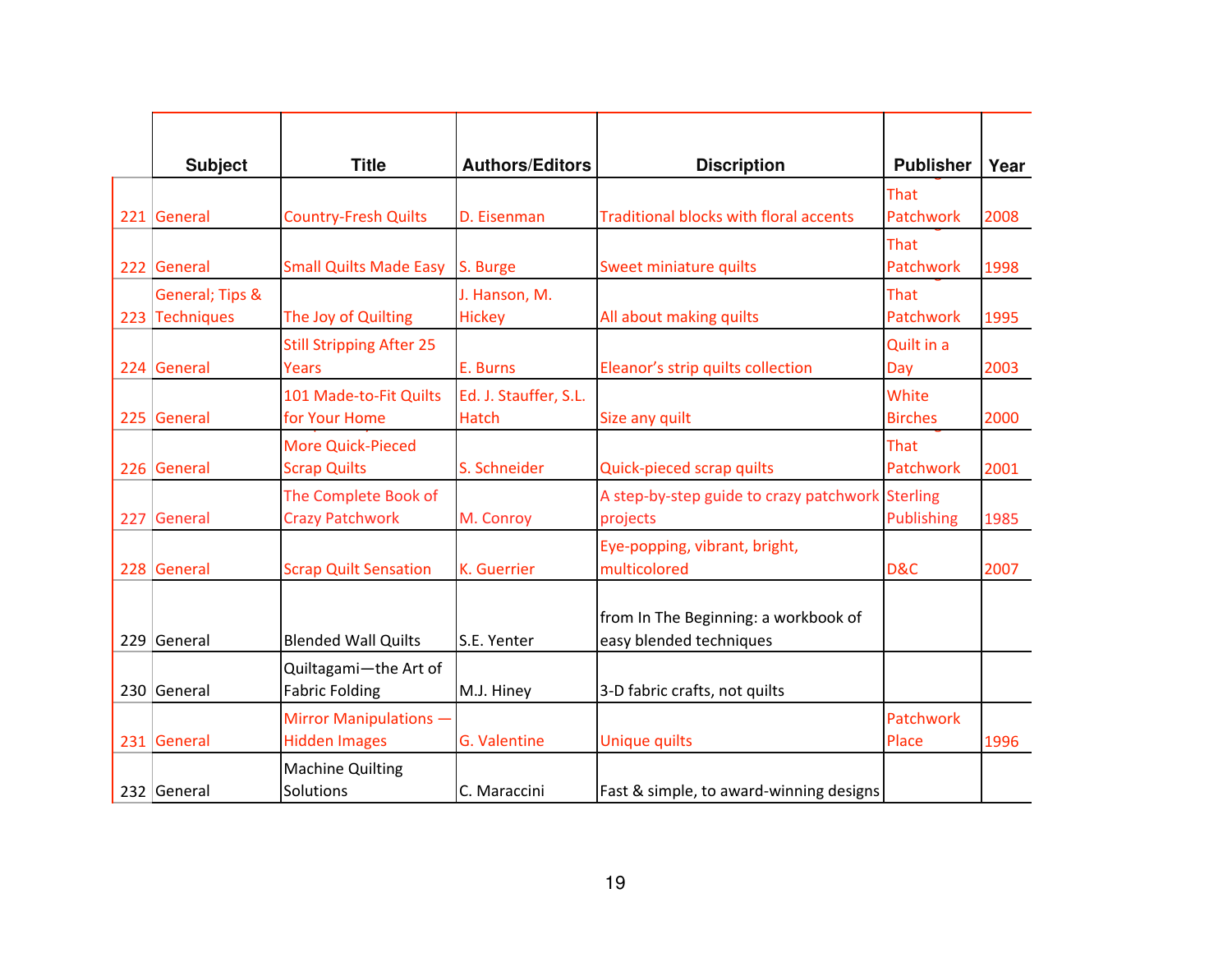| <b>Subject</b> | <b>Title</b>                                                    | <b>Authors/Editors</b>       | <b>Discription</b>                                                                              | <b>Publisher</b>                    | Year |
|----------------|-----------------------------------------------------------------|------------------------------|-------------------------------------------------------------------------------------------------|-------------------------------------|------|
| 233 General    | A Quilter's Ark                                                 | M. Rolfe                     | More than 50 designs using foundation<br>piecing                                                | Patchwork<br>Place                  | 1997 |
| 234 General    | Strippin' Along                                                 | D. Kinsey & L.<br>Rocamontes | Applique/Piecing Jelly rolls, fat quarters                                                      | Design<br>Originals                 | 2007 |
| 235 General    | Fast & Fun Stenciled<br><b>Quilts</b>                           | V. Garnas                    | A delightful book to guide you in<br>painting through home made stencils &<br>embellishing them | That<br>Patchwork<br>Place          | 1999 |
| 236 General    | <b>Making Waves -</b><br><b>Adventures of a Surf</b><br>Quilter | R. Appell                    | A complete guide to seascape quilts                                                             | <b>Rob Appell</b><br><b>Designs</b> | 2005 |
| 237 General    | <b>Beautiful Basket Quilts</b>                                  |                              | Quilts made easy; designs, patterns,<br>techniques Beautiful color combos                       | <b>Oxmoor</b><br><b>House</b>       | 1995 |
| 238 General    | <b>May Basket</b>                                               | E. Burns                     | How to piece a May basket quilt                                                                 | Day                                 | 1988 |
| 239 General    | Drunkard's Path Takes a<br><b>Little Turn</b>                   | C. Henry                     | Full-size to mini, easy, fun, quick, no<br>bias curves to set                                   | <b>Publications</b><br>Inc          | 2002 |
| 240 General    | <b>Bella Bella Quilts</b>                                       | N. McMeeking                 | <b>Stunning designs from Italian mosaics</b>                                                    | C&T<br><b>Publishing</b>            | 2005 |
| 241 General    | Sew Easy - Celtic                                               | A. Madden                    | Celtic designs and instructions                                                                 | <b>Publications</b>                 | 1993 |
| 242 General    | The Contemporary<br>Sampler                                     | K. Pasquini                  | Mostly geometric designs                                                                        | Sudz<br>Publisher                   | 1985 |
| 243 General    | <b>Phebe's Favorites</b>                                        | J. R. Nesbitt                | Inspirations from Mom's favorite quilts                                                         | <b>Buggy Barn</b>                   | 2003 |
| 244 General    | <b>Scrap Quilt</b>                                              | M. Lasher                    | <b>Strips and spider webs</b>                                                                   | Day                                 | 1991 |
| 245 General    | <b>Dream Scenes</b>                                             | L. Stangness                 | Picture-scape quilts                                                                            | <b>STPS</b>                         | 1993 |
| 246 General    | <b>Quilting</b>                                                 | ondori                       | pretty patterns with templates                                                                  | Publishers,                         | 1983 |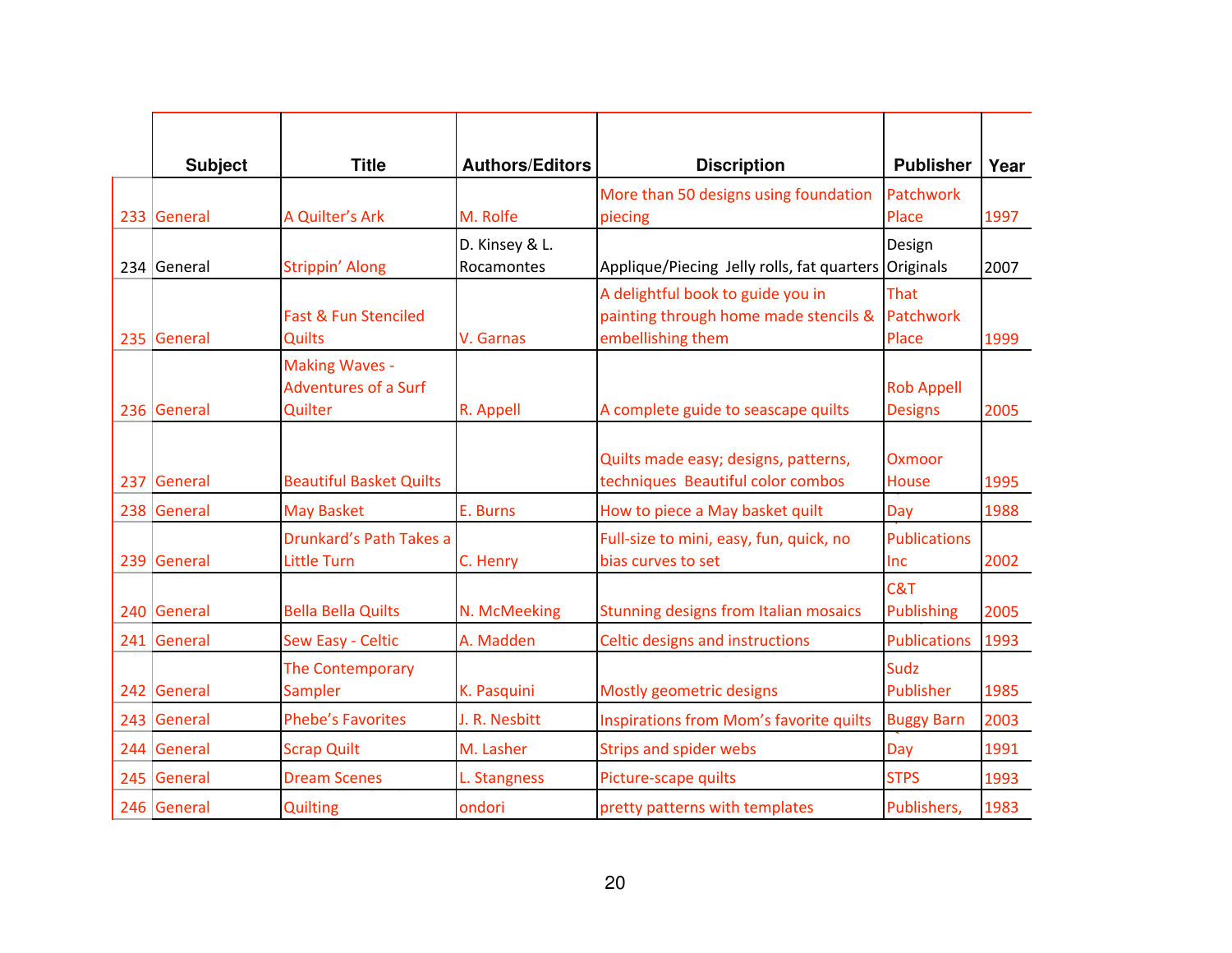| <b>Subject</b>      | <b>Title</b>                    | <b>Authors/Editors</b> | <b>Discription</b>                       | <b>Publisher</b>    | Year |
|---------------------|---------------------------------|------------------------|------------------------------------------|---------------------|------|
| General; Tips &     | <b>Award-Winning Quick</b>      |                        |                                          | Homestead           |      |
| 247 Techniques      | Quilts                          | J. Florence            | Old standbys                             | <b>Book Co</b>      | 1988 |
|                     | <b>Quilting with Folded</b>     | E. DeLancey            |                                          | <b>Craft Course</b> |      |
| 248 General         | <b>Star</b>                     | <b>Shinners</b>        | <b>Folded fabric create stars</b>        | <b>Publishers</b>   | 1981 |
| 249 General         | <b>Snow Country Quilts</b>      | L. Jensen              | Various projects good for Big Bear       | es                  | 2003 |
|                     | Quilts - Heirlooms of           |                        |                                          | Colonial            |      |
| 250 General         | Tomorrow                        |                        | 16 patterns, complete instructions       | Patterns, Inc       |      |
|                     |                                 |                        |                                          | <b>Design</b>       |      |
| 251 General         | <b>Strip Crazy</b>              | S. McNeill             | Eight stunning quilts from Jelly Rolls   | <b>Originals</b>    | 2007 |
|                     |                                 |                        |                                          | JF\\Folk art        |      |
|                     |                                 | G. Kimmel, L.          |                                          | designs with        |      |
| 252 General         | <b>Collections One</b>          | Brannock, J. Patek     | Country style, hand-drawn patterns       | patterns            | 1990 |
| 253 General         | <b>Every Seven Years</b>        | G. Kimmel-Carr         | Country style, lots of floral            | <b>Red Wagon</b>    | 1997 |
| 254 General         | <b>Strawberry Jam</b>           | L. Hagmeier            | <b>Country style</b>                     | <b>Troubles</b>     | ???? |
|                     |                                 | C. Tesene, M.          |                                          |                     |      |
| 255 General         | <b>Tall Moon</b>                | <b>Tendall</b>         | Folksy/primitive country style           | ????                | ???? |
|                     | <b>Quilts Talk - My Happy</b>   |                        | Folksy/primitive country style           |                     |      |
| 256 General         | <b>Book</b>                     | G. Kimmel              | w/applique                               | <b>Red Wagon</b>    | 1993 |
|                     | Fill the House with             |                        | Country designs for wall quilts, pillows | <b>Sterling</b>     |      |
| 257 General; Crafts | <b>Quilting</b>                 | E. Westfall            | and more                                 | Publishing          | 1993 |
|                     | <b>Fanciful Quilts to Paper</b> |                        |                                          |                     |      |
| 258 General; Crafts | Piece                           | W. Vosters             | Pictorial paper-pieced blocks            | Martingale          | 2005 |
|                     | Fill the House with             |                        |                                          |                     |      |
| 259 General; Crafts | Quilting                        | E. Westfall            |                                          |                     | 1993 |
|                     | <b>American Country</b>         |                        |                                          | Oxmoor              |      |
| 260 General; Crafts | Christmas                       |                        | Recipes/crafts/quilty projects           | House               | 1989 |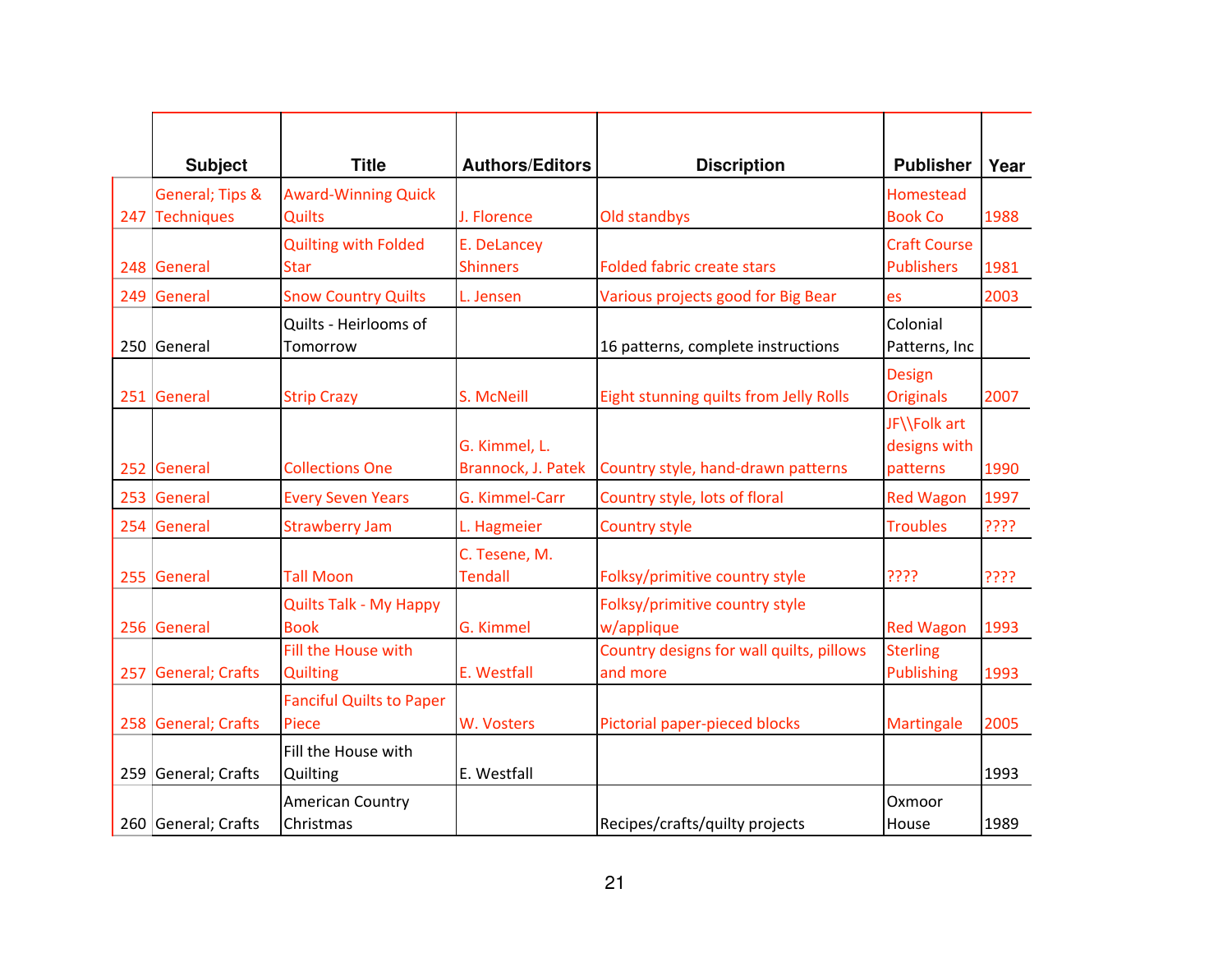| <b>Subject</b>      | <b>Title</b>                                      | <b>Authors/Editors</b>                     | <b>Discription</b>                                                          | <b>Publisher</b>             | Year |
|---------------------|---------------------------------------------------|--------------------------------------------|-----------------------------------------------------------------------------|------------------------------|------|
| 261 General; Crafts | <b>Quick Country Quilting</b>                     | D. Mumm                                    | 80 projects featuring easy timesaving<br>techniques                         |                              | 1992 |
|                     |                                                   |                                            |                                                                             |                              |      |
| 262 General; Crafts | <b>Singer Quilt Projects by</b><br><b>Machine</b> | <b>Singer</b>                              | Basics, Projects, Creative Sashing &<br><b>Borders</b>                      | <b>Singer</b>                | 1992 |
|                     | McCalls' Needlework &                             |                                            |                                                                             | <b>Needlework</b>            |      |
| 263 General; Crafts | <b>Crafts Country Quilting</b>                    | Ed. C. Shraeder                            | Several cute projects for the home                                          | & Crafts                     | 1992 |
| 264 General; Crafts | Cats, Cats, Cats                                  | <b>Four Corners</b>                        | 20 fun fabric crafts                                                        | <b>Designs</b>               | 1992 |
|                     | <b>Fast-Folded Flower</b>                         |                                            |                                                                             |                              |      |
| 265 General; Crafts | Quilts & Bags                                     | L. Farson                                  | 30 projects for you and your home                                           |                              |      |
| 266 General; Crafts | Crazy Patchwork                                   | J. Haigh                                   | Lots of non-quilt projects, embellish-<br>ments, embroidery, buttons, beads |                              |      |
| 267 General; Crafts | <b>Two-Hour Scrap Crafts</b>                      | A.L. Crane                                 | Non-quilt crafts                                                            |                              |      |
| 268 General; Crafts | Sew Simple Squares                                | K. Peterson                                | More than 25 fearless sewing projects<br>for your home                      |                              |      |
| 269 General; Crafts | <b>Crazy Quilt Patchwork</b>                      | D. Haywood                                 | Quick & easy approach to 19 projects                                        | Dover<br><b>Publications</b> | 1981 |
| 270 General; Crafts | Quilts, Coverlets, Rugs<br>& Samplers             | R. Bishop, W.<br>Secord, J. R.<br>Weissman | Antique quilts, pricing                                                     |                              |      |
| 271 General; Crafts | <b>Vintage Blooms</b>                             | P. Sloan                                   | 6 wallhangings & 1 tote, country style                                      | Leisure Arts,<br>Inc.        | 2003 |
| 272 General; Crafts | Friend-to-Friend - Quilts<br>& More               | P. Sloan                                   | <b>Country style</b>                                                        | Leisure Arts,<br>Inc.        | 2004 |
| 273 General; Crafts | <b>Easy Quilting With</b><br>Denim                | P. L. Krush                                | 27 easy projects using new/recycled<br>denim                                | White<br><b>Birches</b>      | 2004 |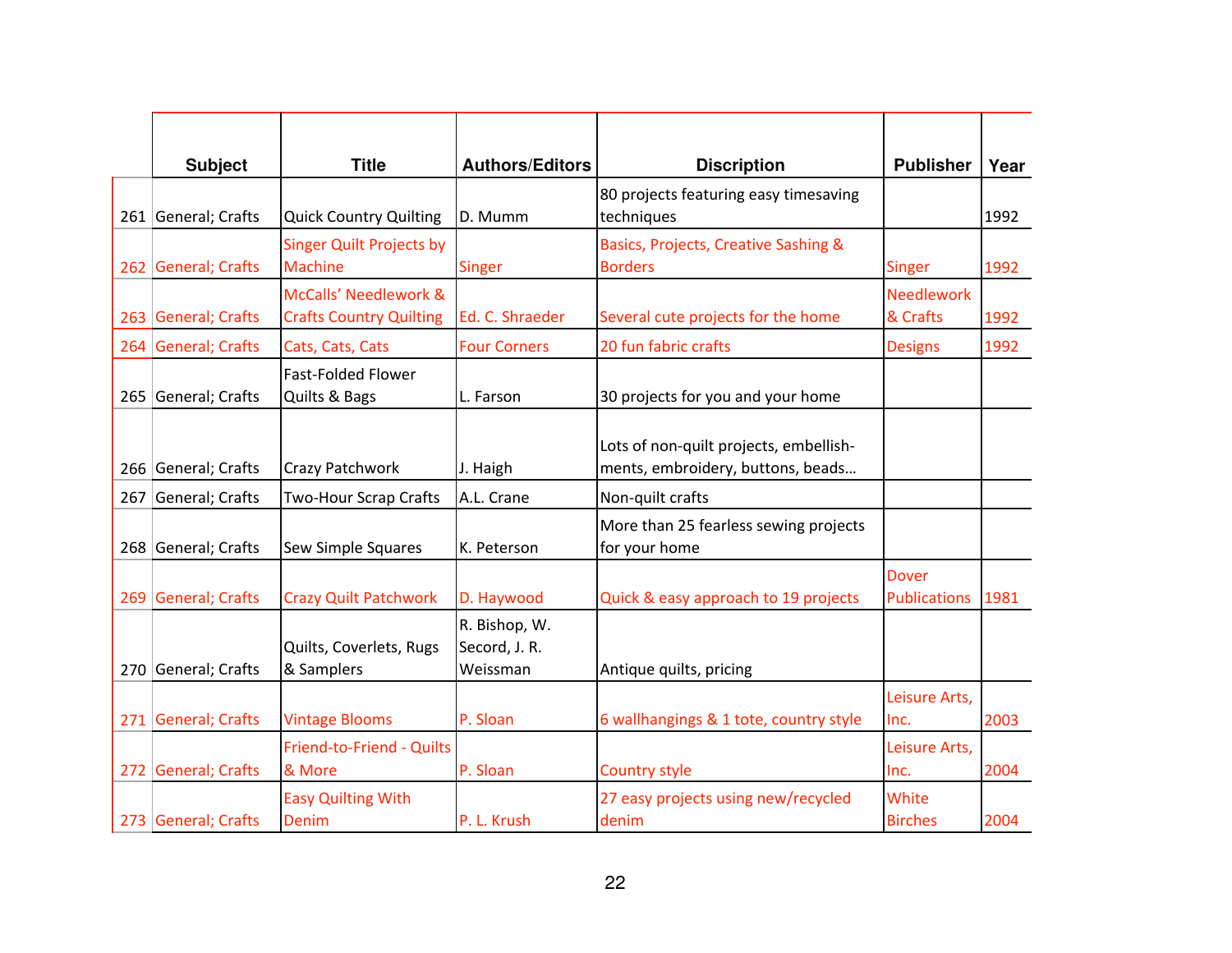| <b>Subject</b>                    | <b>Title</b>                                                   | <b>Authors/Editors</b>  | <b>Discription</b>                                                         | <b>Publisher</b>                     | Year |
|-----------------------------------|----------------------------------------------------------------|-------------------------|----------------------------------------------------------------------------|--------------------------------------|------|
| 274 General; Crafts               | <b>Scrap Quilts</b>                                            | J. Martin               | Quilts, patterns, old & new                                                |                                      | 1985 |
| 275 General; Crafts               | <b>Another Nice Mix</b>                                        | G. Kimmel               | Trees, deer, snowflakes, cabins, Santa<br>with reindeer, country style     |                                      | 1995 |
| General; Crafts;<br>276 Clothing  | The Complete Book of<br><b>Machine Quilting 2nd</b><br>Edition | R. & T. Fanning         | Quilts/clothing/interiors/crafts                                           | Chilton                              | 1994 |
| General; Crafts;<br>277 Holiday   | Thimbleberries Book of<br>Quilts                               | L. Jensen               | Quilts, accessories; also fun & festive<br>projects for Christmas          | Rodale Press 1995                    |      |
| General; Tips &<br>278 Techniques | John Flynn's Double<br><b>Wedding Ring</b>                     | J. Flynn                | Step by step instructions with 18" ring<br>w/heavy gauge plastic templates |                                      | 1990 |
| 279 Holiday                       | <b>America's Best Quilting</b><br>Projects                     | Edited by M.V.<br>Green | Special Feature: Hoidays & Celebrations Rodale Press 1993                  |                                      |      |
| 280 Holiday; Crafts               | A Quilters Christmas                                           | M. Mitchell             | <b>Quilts and crafts</b>                                                   | Rodale Press 1993                    |      |
| 281 Holiday                       | <b>Christmas Handcrafts</b><br>Book 2                          |                         |                                                                            | Oxmoor<br>House                      | 1993 |
| 282 Holiday                       | <b>Christmas Gifts of Good</b><br><b>Taste</b>                 | Ed A.V.W. Childs        | <b>Recipes</b>                                                             | Leisure Arts,<br>Inc.                | 1991 |
| 283 Holiday; Crafts               | <b>Christmas Patchwork</b><br>Projects                         | L. Seward               | <b>Quilts and crafts</b>                                                   | <b>Sterling</b><br>Publishing        | 1986 |
| 284 Holiday                       | <b>Country Christmas</b>                                       | S. Saltkill             | 28 projects using log cabin and<br>sunbonnet sue                           | Patchwork<br>Place                   | 1983 |
| 285 Holiday                       | <b>Quilted Projects for a</b><br><b>Country Christmas</b>      | C. Duran                | Many kinds of crafts                                                       | <b>Sterling</b><br><b>Publishing</b> | 2004 |
| 286 Holiday                       | <b>Quick Country</b><br><b>Christmas Quilts</b>                | D. Mumm                 | Lots of appliqué on piecing                                                | Rodale Press 1995                    |      |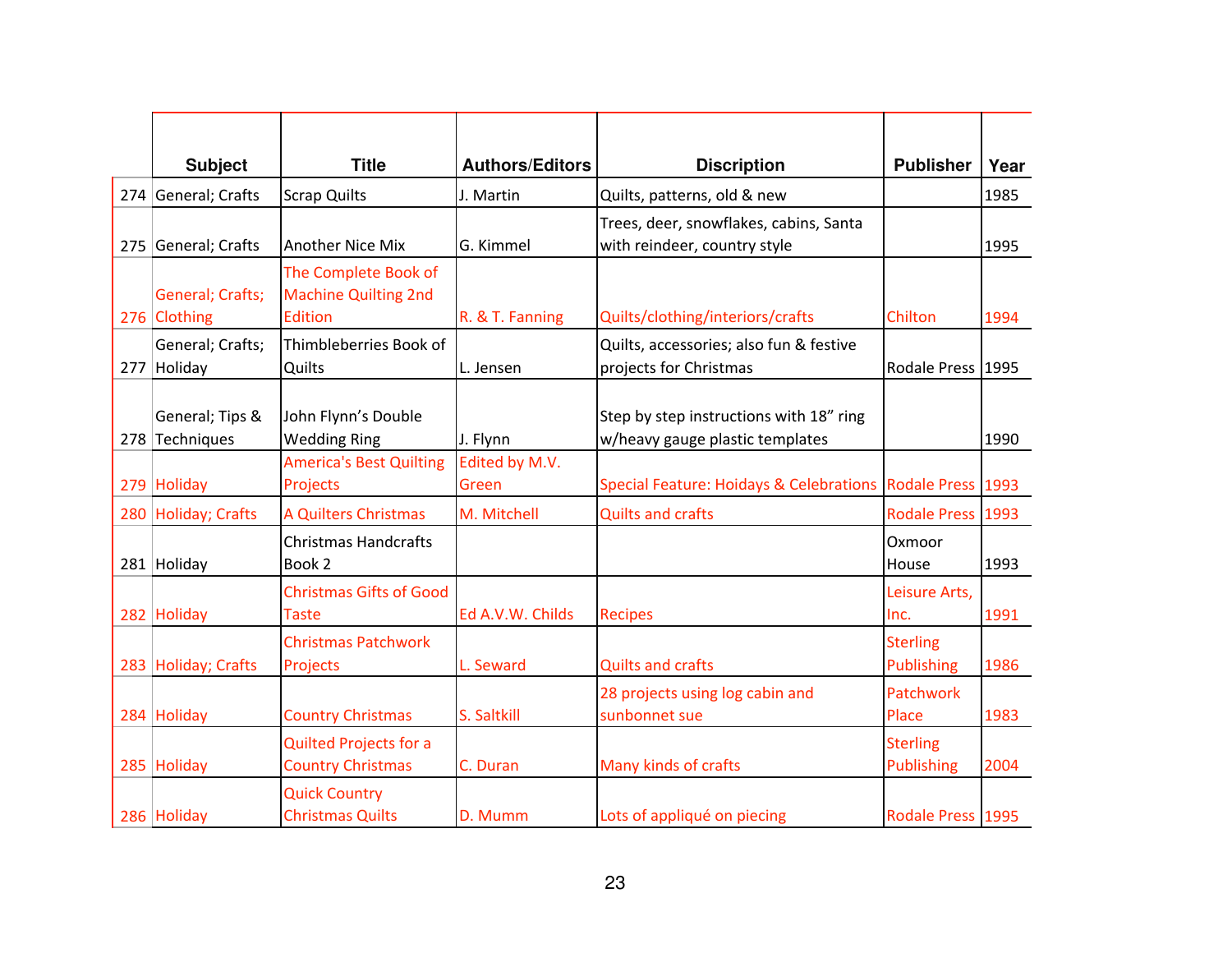| <b>Subject</b>               | <b>Title</b>                                     | <b>Authors/Editors</b>                | <b>Discription</b>                                                                                                                                            | <b>Publisher</b>                   | Year |
|------------------------------|--------------------------------------------------|---------------------------------------|---------------------------------------------------------------------------------------------------------------------------------------------------------------|------------------------------------|------|
| 287 Holiday                  | PaperPiece a Merry<br><b>Christmas</b>           | J. Davis                              | Different Christmas blocks to be used<br>any way you wish                                                                                                     | That<br>Patchwork                  | 2000 |
| 288 Holiday                  | <b>Christmas Delights</b>                        | J. Huff                               | Quilts that celebrate the season                                                                                                                              | That<br>Patchwork                  | 2003 |
| 289 Holiday                  | Log Cabin Christmas<br><b>Wreath Wallhanging</b> | E. Burns                              | Single project                                                                                                                                                | Eleanor<br><b>Burns</b>            | 1989 |
| 290 Holiday                  | <b>Woodland Christmas</b>                        | D. Mumm                               | Visions of pine-covered mountain tops<br>and cozy winter hearthsides with this<br>gathering of irresistible quilts - bears,<br>cabins, pine trees, snowflakes | Mumm's the<br>Word, Inc            | 1999 |
| 291 Holiday; Crafts          | Scrap Saver's Christmas<br>Stitchery             | S.L. Foose                            | Lots of Christmas fabric projects with<br>few quilts                                                                                                          |                                    |      |
| 292 Holiday; Crafts          | <b>Christmas Quilts &amp;</b><br><b>Afghans</b>  | Edited by G.M.<br><b>Knox</b>         | 50% quilts, 50% afghans                                                                                                                                       | <b>Homes and</b><br><b>Gardens</b> | 1990 |
| 293 Holiday; Crafts          | <b>Fireside Christmas</b>                        | D. LaRose-Weaver,<br>D. Cusick        | >120 festive projects, not quilts                                                                                                                             |                                    | 1992 |
|                              | 294 Holiday; Seasonal Quilts for All Seasons     | S. Wright                             | Pattern sheet included                                                                                                                                        | Craftworld<br><b>Books</b>         | 1993 |
|                              | 295   Holiday; Seasonal Quilts for All Seasons   | C. Carter                             | Year-round log cabin designs, 14<br>projects, pattern sheet included                                                                                          | Craftworld<br><b>Books</b>         | 1993 |
| 296 Holiday; Seasonal Quilts | <b>Our Best Seasonal</b>                         | M. Fons & L. Porter Quilting magazine | Originally published in "For the Love of                                                                                                                      | Inc. &<br>Oxmoor                   | 2005 |
| 297 Holiday; Seasonal Spring | The Quilter's Home -                             | L.K. Fletcher                         | Quilts, tea cozy, mug rugs, banners                                                                                                                           | Patchwork<br>Place                 | 2005 |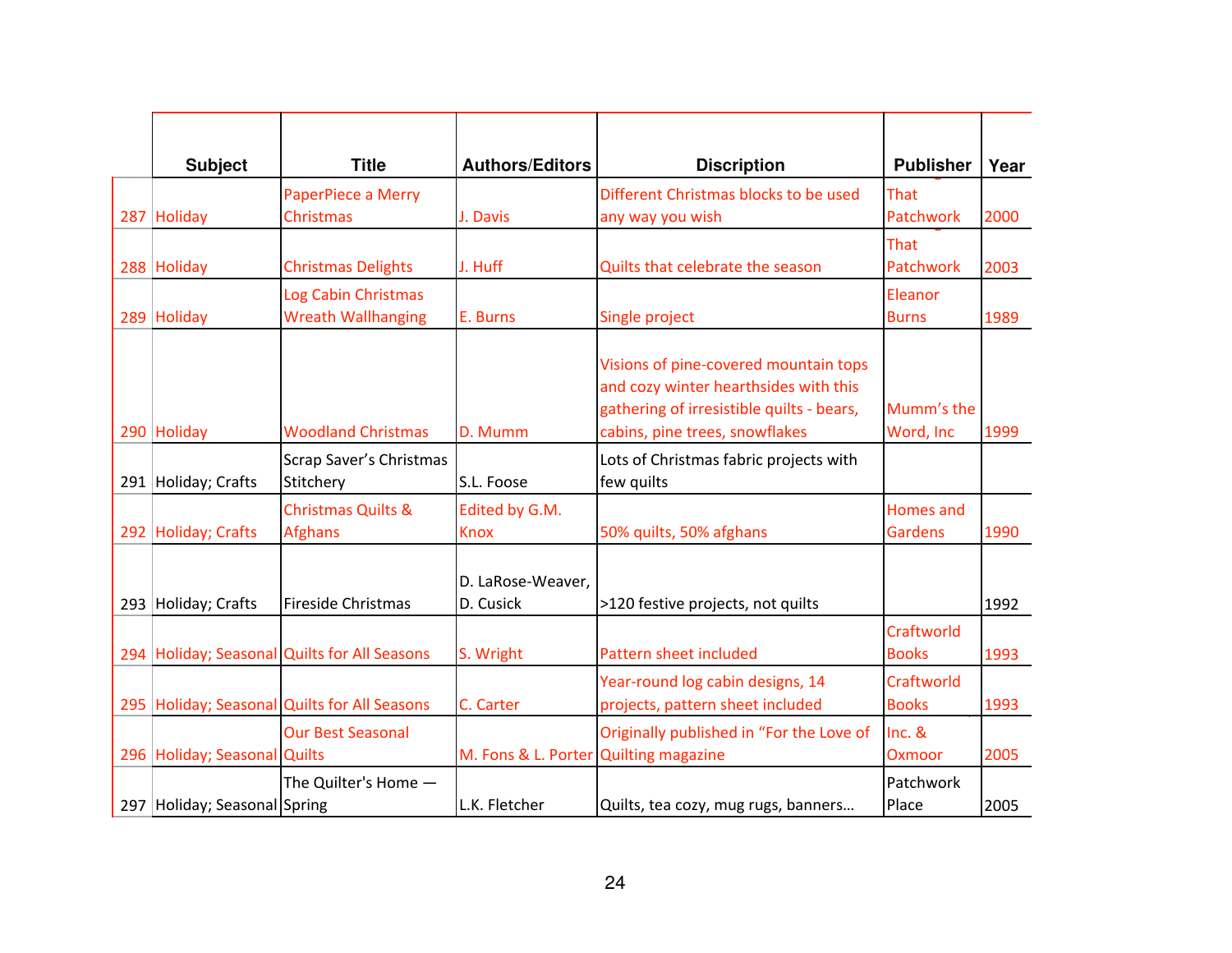| <b>Subject</b>       | <b>Title</b>                  | <b>Authors/Editors</b> | <b>Discription</b>                       | <b>Publisher</b> | Year |
|----------------------|-------------------------------|------------------------|------------------------------------------|------------------|------|
|                      |                               |                        |                                          |                  |      |
| Holiday;             | Seasonal Samplers -           |                        |                                          | Mumm's the       |      |
| 298 Seasonal; Crafts | <b>Spring &amp; Summer</b>    | D. Mumm                | quilts, gifts and trimmings              | Word, Inc        | 1997 |
|                      |                               |                        |                                          |                  |      |
| Holiday;             | Seasonal Samplers -           |                        |                                          | Mumm's the       |      |
| 299 Seasonal; Crafts | <b>Autumn &amp; Winter</b>    | D. Mumm                | quilts, gifts and trimmings              | Word, Inc        | 1996 |
|                      | <b>Thimbleberries Classic</b> |                        |                                          |                  |      |
| Holiday;             | Country - Expanded            |                        | Four seasons -                           | Thimbleberri     |      |
| 300 Seasonal; Crafts | <b>Edition</b>                | L. Jensen              | quilting/decorating/entertaining         | es               | 2004 |
|                      |                               |                        |                                          |                  |      |
| Holiday;             | <b>Patchwork for All</b>      |                        |                                          | Leisure Arts,    |      |
| 301 Seasonal; Crafts | <b>Seasons</b>                | ????                   | 15 projects for four seasons             | Inc.             | 1995 |
|                      |                               |                        | Lots of small crafty projects,           |                  |      |
| Holiday;             | Seasonal Patchwork &          |                        | wallhangings, ring pillow, doll, bib,    | <b>Meredith</b>  |      |
| 302 Seasonal; Crafts | <b>Quilting</b>               | C. Wolff               | placemats                                | <b>Press</b>     | 1991 |
|                      |                               |                        |                                          |                  |      |
| Holiday;             | <b>Quilt the Seasons with</b> |                        |                                          | Leisure Arts,    |      |
| 303 Seasonal; Crafts | <b>Pat Sloan</b>              | P. Sloan               | 10 projects country style, with patterns | Inc.             | 2003 |
|                      | The Wonder-Under              |                        |                                          |                  |      |
| Holiday;             | <b>Book of Christmas</b>      |                        |                                          | Leisure Arts,    |      |
| 304 Seasonal; Crafts | Creations                     |                        | Nice Christmas crafts                    | Inc.             | 1997 |
|                      |                               |                        |                                          |                  |      |
| Holiday;             |                               |                        |                                          | Penguin          |      |
| 305 Seasonal; Crafts | Nature's Christmas            | D. Mumm                | Christmas gifts & projects               | Group            | 1996 |
|                      |                               |                        |                                          |                  |      |
| Holiday;             |                               |                        |                                          | Penguin          |      |
| 306 Seasonal; Crafts | <b>Frosty Folks</b>           | D. Mumm                | <b>Collection of snowmen</b>             | Group            | 1997 |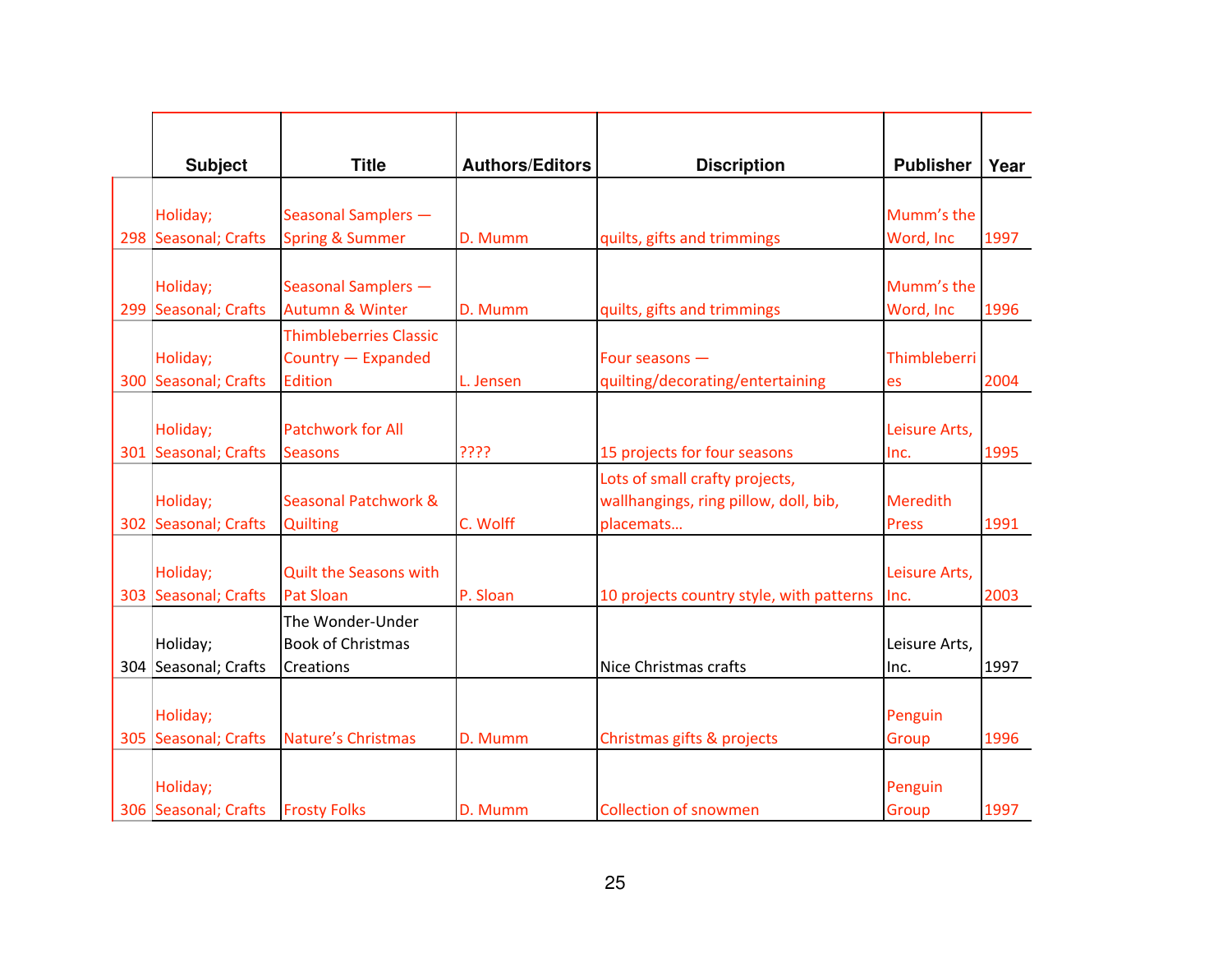| <b>Subject</b>                | <b>Title</b>                               | <b>Authors/Editors</b> | <b>Discription</b>                   | <b>Publisher</b>    | Year |
|-------------------------------|--------------------------------------------|------------------------|--------------------------------------|---------------------|------|
|                               |                                            |                        |                                      |                     |      |
| Holiday;                      |                                            |                        |                                      | Penguin             |      |
| 307 Seasonal; Crafts          | 12 Days of Christmas                       | D. Mumm                | Gifts, decorating & quilting         | Group               | 2000 |
|                               | 60 Machine Quilting                        |                        |                                      | <b>Dover</b>        |      |
| 308 Machine Quilting Patterns |                                            | P. Holly, S. Nickels   | <b>Machine quilting</b>              | <b>Publications</b> | 1994 |
|                               |                                            |                        |                                      |                     |      |
| 309 Novel                     | Looking for a Miracle<br>The Storekeeper's | W.E. Brunstetter       | novel                                | Barbour             | 2006 |
| 310 Novel                     | Daughter                                   | W.E. Brunstetter       | novel                                | Barbour             | 2005 |
|                               |                                            |                        |                                      |                     |      |
| 311 Novel                     | Plain & Fancy                              | W.E. Brunstetter       | novel                                | Barbour             | 2006 |
|                               |                                            |                        |                                      |                     |      |
| 312 Novel                     | The Bishop's Daughter                      | W.E. Brunstetter       | novel                                | Barbour             | 2006 |
|                               |                                            |                        |                                      |                     |      |
| 313 Novel                     | The Hope Chest                             | W.E. Brunstetter       | novel                                | Barbour             | 2006 |
| 314 Novel                     | A Merry Heart                              | W.E. Brunstetter       | novel                                | Barbour             | 2006 |
|                               |                                            |                        |                                      |                     |      |
| 315 Novel                     | The Quilter's Daughter                     | W.E. Brunstetter       | Inovel                               | Barbour             | 2005 |
|                               |                                            |                        | New Fiction, traditions, quilts, and |                     |      |
|                               | An Elm Creek Quilts                        |                        | favorite moments from the beloved    | Penguin             |      |
| 316 Novel                     | Companion                                  | J. Chiaverini          | series                               | Group               | 2013 |
|                               |                                            |                        |                                      |                     |      |
|                               |                                            |                        | Quicker, easier quiltmaking Fabulous |                     |      |
| Tips &                        | Quiltimaking Tips &                        |                        | charts for yardage, cutting layouts, |                     |      |
| 317 Techniques                | Techniques                                 | J. Townswick           | drafting designs, etc                | Rodale Press 1994   |      |
| <b>Tips &amp;</b>             | <b>The Mountain Artisans</b>               |                        | Techniques & designs of the West     |                     |      |
| 318 Techniques                | <b>Quilting Book</b>                       | A.A. Lewis             | <b>Virginia Cooperative</b>          | Macmillan           | 1973 |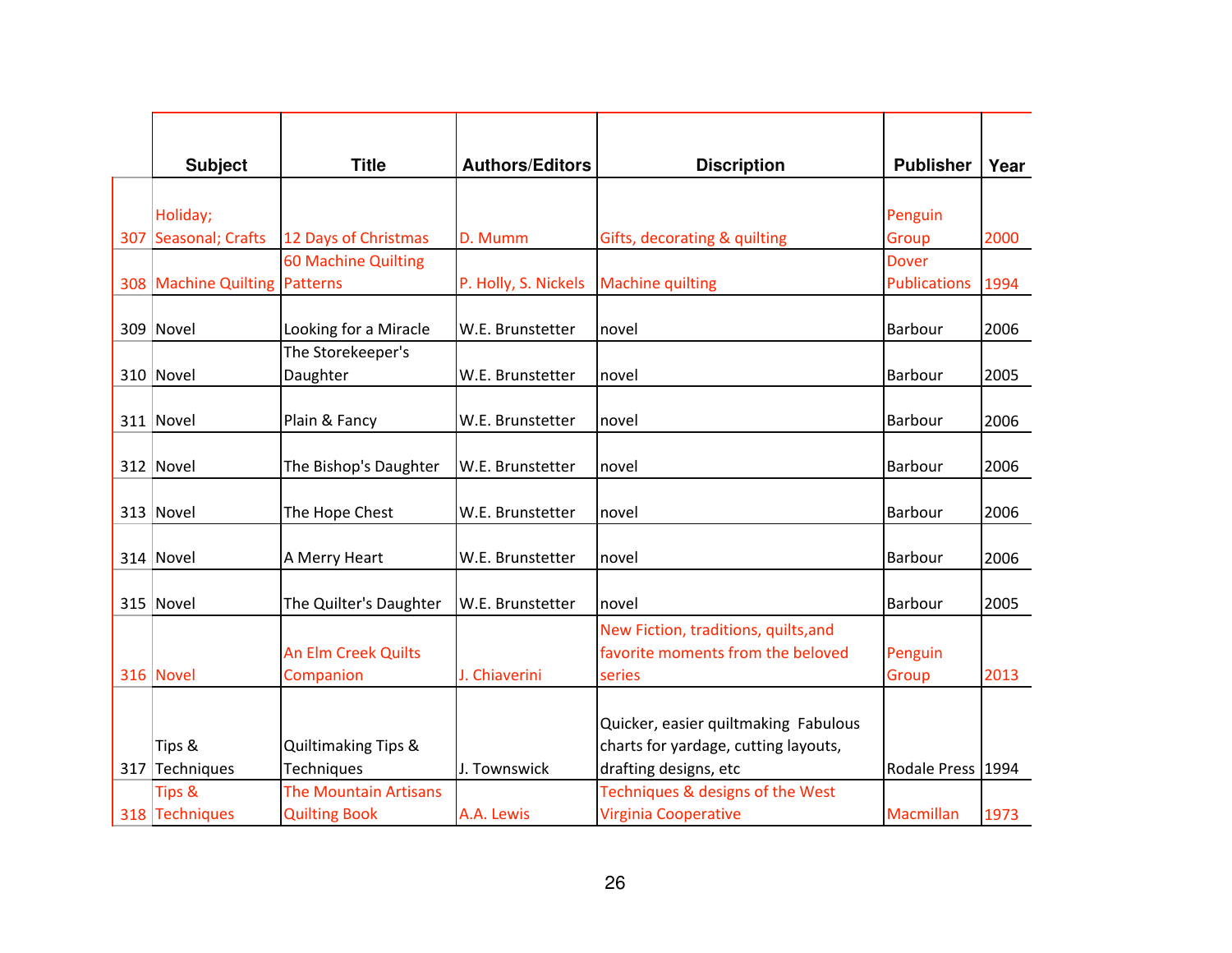| <b>Subject</b>    | <b>Title</b>                  | <b>Authors/Editors</b> | <b>Discription</b>                       | <b>Publisher</b>    | Year |
|-------------------|-------------------------------|------------------------|------------------------------------------|---------------------|------|
| Tips &            |                               |                        | The First Lady of Quilts shares her tips | Oxmoor              |      |
| 319 Techniques    | Easy Does It Quilts           | G. Bonesteel           | and tricks                               | House               | 1995 |
| Tips &            |                               |                        | Instructions, techniques, patterns,      | <b>RCW</b>          |      |
| 320 Techniques    | Houses of Cloth               | W. Etzel               | stories                                  | Publishing          | 1994 |
| <b>Tips &amp;</b> |                               |                        |                                          | Contempora          |      |
| 321 Techniques    | <b>Designing Tesselations</b> | J. Beyer               | The secrets of interlocking patterns     | ry Books            | 1998 |
| Tips &            |                               |                        |                                          |                     |      |
| 322 Techniques    | <b>Block by Block</b>         | <b>B.</b> Donaldson    | Techniques for quilting & assembly       |                     | 1995 |
| <b>Tips &amp;</b> | <b>Perfect PatchworkThe</b>   |                        |                                          | <b>Sterling</b>     |      |
| 323 Techniques    | Sew-Easy Way                  | M.H. Nichols           | Techniques for quilting & assembly       | <b>Publishing</b>   | 1993 |
| Tips &            | Quick & Easy Guide to         |                        |                                          | <b>Butterick</b>    |      |
| 324 Techniques    | <b>Sewing Techniques</b>      | Ed m.A.S. Brown        | All kinds of things for sewing           | <b>Publishing</b>   | 1978 |
| Tips &            |                               | Edited by J.           |                                          | <b>Rodale Quilt</b> |      |
| 325 Techniques    | <b>Easy Machine Quilting</b>  | <b>Townswick</b>       | 12 step-by-step lessons                  | <b>Book</b>         | 1996 |
|                   |                               | from previously        |                                          |                     |      |
| <b>Tips &amp;</b> |                               | published books by     |                                          | FC&A                |      |
| 326 Techniques    | <b>Tips for Quilters</b>      | R.T. Pellman           | Plus 63 of your favorite quilt patterns  | <b>Publishing</b>   | 1995 |
| Tips &            | The Quilting Primer 2nd       |                        |                                          |                     |      |
| 327 Techniques    | <b>Edition</b>                | D. Frager              | <b>Covering advanced techniques</b>      | Chilton             | 1979 |
|                   | Rodale's Successful           |                        |                                          |                     |      |
| Tips &            | Quilting Library -            | Edited by K.C.         |                                          |                     |      |
| 328 Techniques    | <b>Perfect Piecing</b>        | Soltys                 |                                          | <b>Rodale Press</b> |      |
|                   | <b>Rodale's Successful</b>    |                        |                                          |                     |      |
| <b>Tips &amp;</b> | Quilting Library -            |                        |                                          |                     |      |
| 329 Techniques    | <b>Favorite Techniques</b>    |                        | Favorite techniques from the experts     | Rodale Press 2000   |      |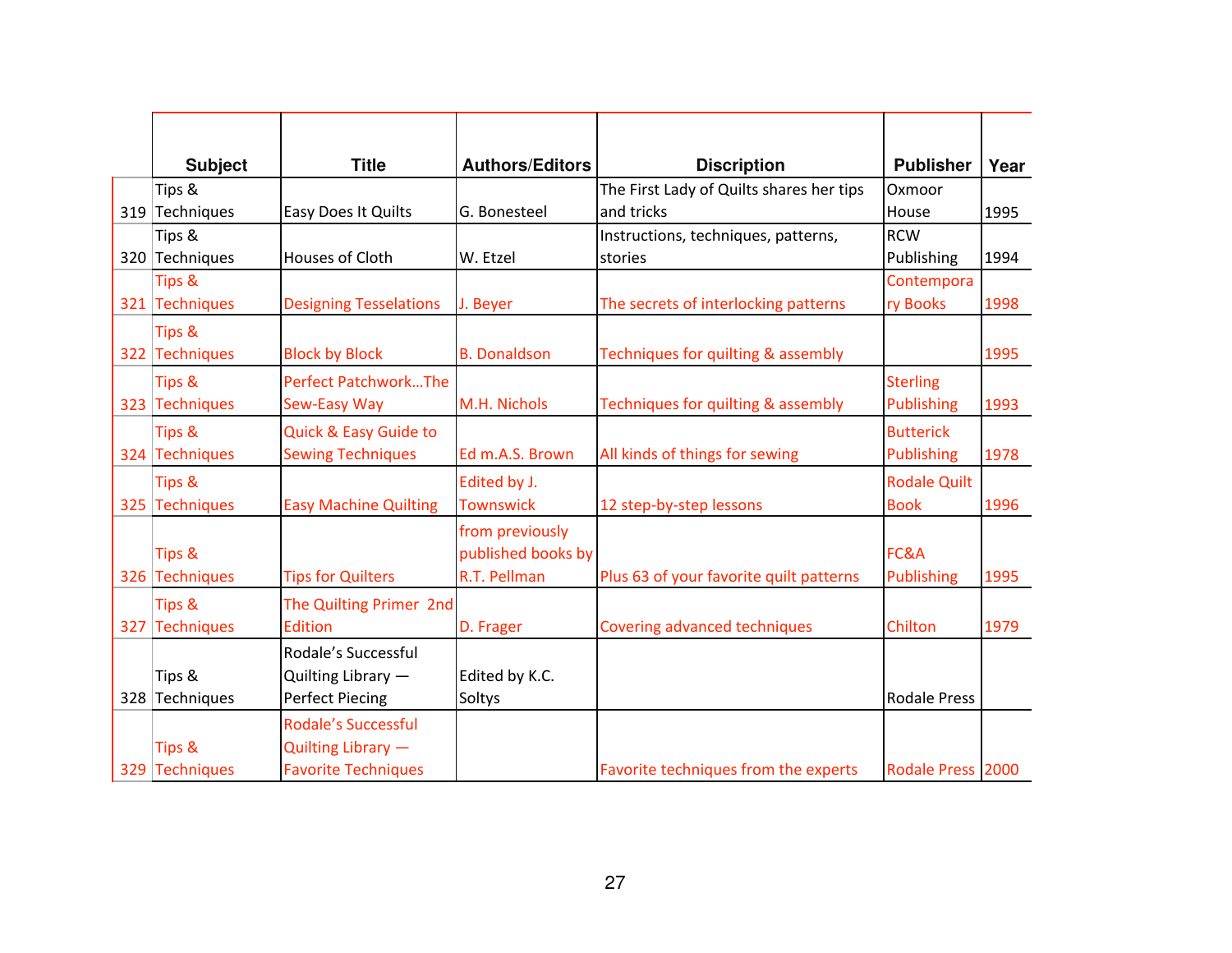|     | <b>Subject</b>                           | <b>Title</b>                                                                                                  | <b>Authors/Editors</b> | <b>Discription</b>                                     | <b>Publisher</b>                     | Year |
|-----|------------------------------------------|---------------------------------------------------------------------------------------------------------------|------------------------|--------------------------------------------------------|--------------------------------------|------|
|     | <b>Tips &amp;</b><br>330 Techniques      | <b>Rotary Magic - Easy</b><br><b>Techniques to Instantly</b><br><b>Improve Every Quilt You</b><br><b>Make</b> | N. Johnson-Srebro      | 12 gorgeous projects                                   | Johnson<br>&Sebro                    | 1998 |
|     | <b>Tips &amp;</b><br>331 Techniques      | <b>Quilting Shortcuts</b>                                                                                     | M. Malone              | Wonderful collection of tips, patterns,<br>etc         | <b>Sterling</b><br><b>Publishing</b> | 1986 |
|     | Tips &<br>332 Techniques                 | Fabric to Dye For -<br>Create 72 Hand-Dyed<br><b>Colors for Your Stash</b>                                    | F. Anderson            | Also, 5 fused quilt projects                           | C&T<br><b>Publishing</b>             | 2010 |
| 333 |                                          |                                                                                                               |                        |                                                        |                                      |      |
|     | <b>Tips &amp;</b><br>334 Techniques      | <b>Cut No Diamonds! Lone</b><br><b>Star</b>                                                                   | B. Gall, J. Hill       | Easiest, fastest, most accurate lone star<br>ever made | Quilters Rule 1986                   |      |
|     | <b>Tips &amp;</b><br>335 Techniques      | Creating with Color - A<br><b>Guide for Quilters</b>                                                          | P. Knoechel            | A study of colors                                      | Quilt in a<br>Day                    | 1985 |
|     | Tips &<br>336 Techniques                 | <b>Teach Yourself Machine</b><br><b>Quilting</b>                                                              | <b>B.</b> Baatz        | Step by step instructions                              | Leisure Arts,<br>Inc.                | 2002 |
|     | <b>Tips &amp;</b><br>337 Techniques      | <b>Possibilities with</b><br>Omnigrid(R)                                                                      | N. Johnson-Srebro      | Rotary cutting book for left or right<br>handed person | with Silver<br>star                  | 1993 |
|     | <b>Tips &amp;</b><br>338 Techniques      | How to Improve Your<br><b>Quilting Stitch</b>                                                                 | A. Simms               | <b>Hand quilting</b>                                   |                                      | 1987 |
|     | Techniques;<br>339 Amish Quilts          | of Your Favorite Quilt<br><b>Patterns</b>                                                                     | <b>FCA Editors</b>     | <b>Quilting tips &amp; Amish patterns</b>              | FC&A<br>Publishing                   | 1995 |
|     | Tips &<br>Techniques;<br>340 Collections | The Patchwork Point of<br>View                                                                                | J. Jarnow              | Various patchwork accessories,<br>clothing, etc        |                                      |      |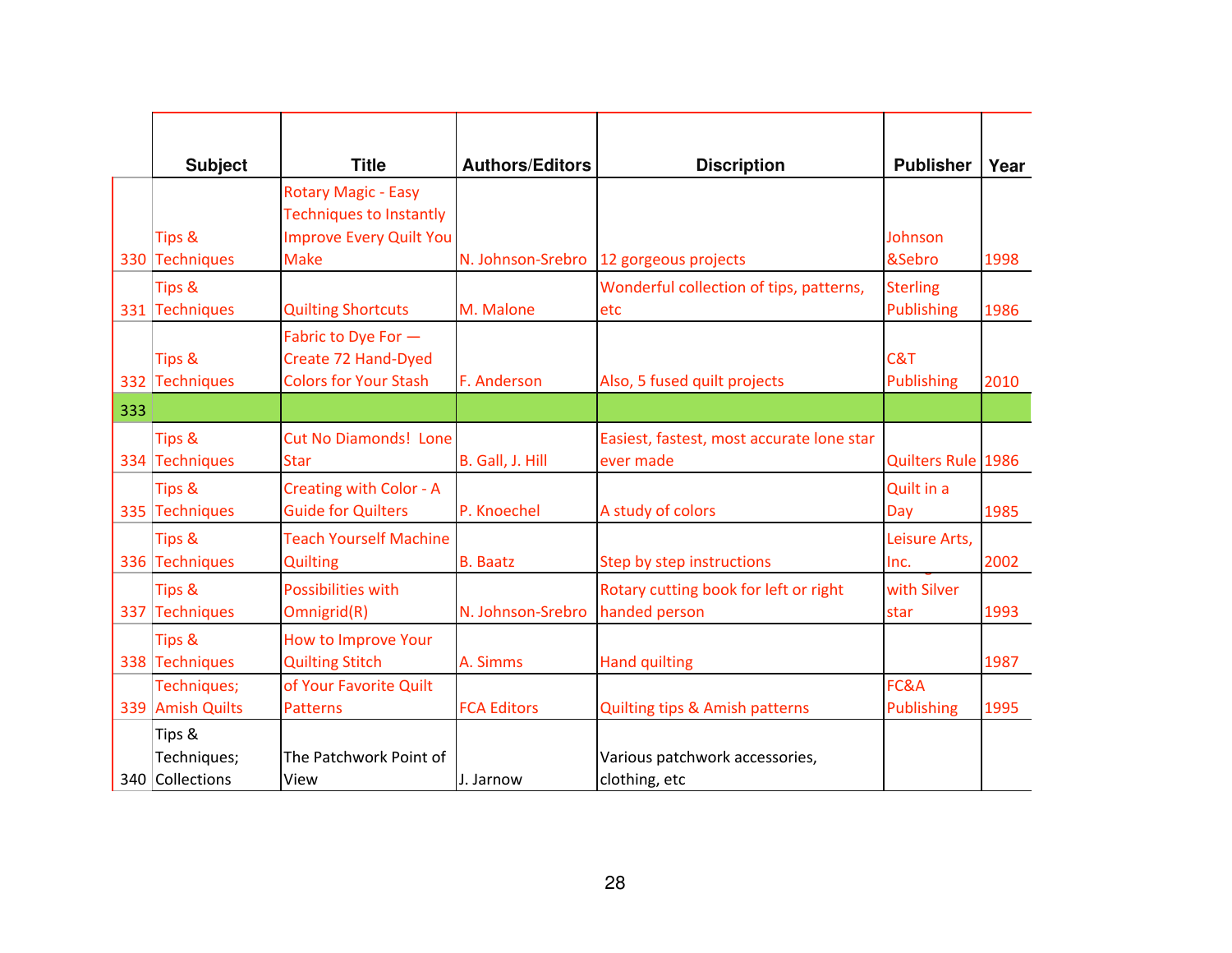| <b>Subject</b> | <b>Title</b>                                                                                         | <b>Authors/Editors</b>                        | <b>Discription</b>                                     | <b>Publisher</b>                                                                           | Year                                                                                                                                                                              |
|----------------|------------------------------------------------------------------------------------------------------|-----------------------------------------------|--------------------------------------------------------|--------------------------------------------------------------------------------------------|-----------------------------------------------------------------------------------------------------------------------------------------------------------------------------------|
| Tips &         |                                                                                                      |                                               |                                                        |                                                                                            |                                                                                                                                                                                   |
| Techniques;    |                                                                                                      | C.L. Rymer, L.                                |                                                        |                                                                                            |                                                                                                                                                                                   |
| 341 Crafts     | More Photo Fun                                                                                       | <b>Koolish</b>                                | for quilts and crafts                                  | Publishing                                                                                 | 2005                                                                                                                                                                              |
| Techniques;    | Quilts, Patchworks &                                                                                 |                                               | An encyclopedia of techniques &                        | Chartwell                                                                                  |                                                                                                                                                                                   |
| 342 Designs    | <b>Samplers</b>                                                                                      |                                               |                                                        | <b>Books</b>                                                                               | 1995                                                                                                                                                                              |
| Tips &         | <b>Great Finishes: Patterns</b>                                                                      |                                               |                                                        | Homes &                                                                                    |                                                                                                                                                                                   |
| Techniques;    | & Techniques for                                                                                     |                                               |                                                        | <b>Gardens</b>                                                                             |                                                                                                                                                                                   |
| 343 Designs    | <b>Quilting</b>                                                                                      | M. Bannon                                     | Ideas, patterns, techniques                            | <b>Books</b>                                                                               | 1995                                                                                                                                                                              |
| Tips &         |                                                                                                      |                                               |                                                        |                                                                                            |                                                                                                                                                                                   |
| Techniques;    |                                                                                                      |                                               |                                                        | C&T                                                                                        |                                                                                                                                                                                   |
| 344 Designs    | Plaids & Stripes                                                                                     | R. Horton                                     | The Use of Directional Fabric in Quilts                | <b>Publishing</b>                                                                          | 1990                                                                                                                                                                              |
|                |                                                                                                      |                                               |                                                        |                                                                                            |                                                                                                                                                                                   |
| Techniques;    |                                                                                                      |                                               |                                                        | C&T                                                                                        |                                                                                                                                                                                   |
| 345 Designs    | <b>Dancing with Thread</b>                                                                           | A. Fahl                                       | Guide to free-motion quilting                          | Publishing                                                                                 | 2010                                                                                                                                                                              |
|                |                                                                                                      |                                               |                                                        |                                                                                            |                                                                                                                                                                                   |
|                |                                                                                                      |                                               |                                                        |                                                                                            |                                                                                                                                                                                   |
| 346 Designs    | <b>Drafting Plus</b>                                                                                 | S. S. Craig                                   | 5 Simple Steps to Pattern Drafting                     | <b>Shitra Pub</b>                                                                          | 1994                                                                                                                                                                              |
|                |                                                                                                      |                                               |                                                        |                                                                                            |                                                                                                                                                                                   |
|                |                                                                                                      |                                               |                                                        |                                                                                            |                                                                                                                                                                                   |
| 347 Designs    | <b>Fine Hand Quilting</b>                                                                            |                                               |                                                        | Leone Pub                                                                                  | 1986                                                                                                                                                                              |
|                |                                                                                                      |                                               |                                                        | That                                                                                       |                                                                                                                                                                                   |
|                |                                                                                                      |                                               |                                                        | Patchwork                                                                                  |                                                                                                                                                                                   |
| 348 General    | <b>Eight-Pointed Stars</b>                                                                           | S. Reis                                       | <b>Basic quiltmaking technique</b>                     | Place                                                                                      | 1999                                                                                                                                                                              |
|                |                                                                                                      |                                               |                                                        |                                                                                            |                                                                                                                                                                                   |
| 349 General    |                                                                                                      |                                               |                                                        |                                                                                            | 1996                                                                                                                                                                              |
|                |                                                                                                      |                                               |                                                        |                                                                                            |                                                                                                                                                                                   |
|                |                                                                                                      |                                               |                                                        |                                                                                            | 1999                                                                                                                                                                              |
|                | Tips &<br>Tips &<br>Techniques;<br>Tips &<br>Techniques;<br>Tips &<br>Techniques;<br>350 Collections | 21st Century's Best<br><b>American Quilts</b> | The Sampler Quilt Show Ed. L Causee<br>Ed. M.L. Austin | Edited by E. Callery designs<br>D. Leone, C. Walter Large pattern sheet included<br>making | Exciting new ideas for printing on fabric C&T<br>School of<br>Wonderful quilts with patterns provided Needlework<br>Celebration 100 years of the art of quilt Special<br>Interest |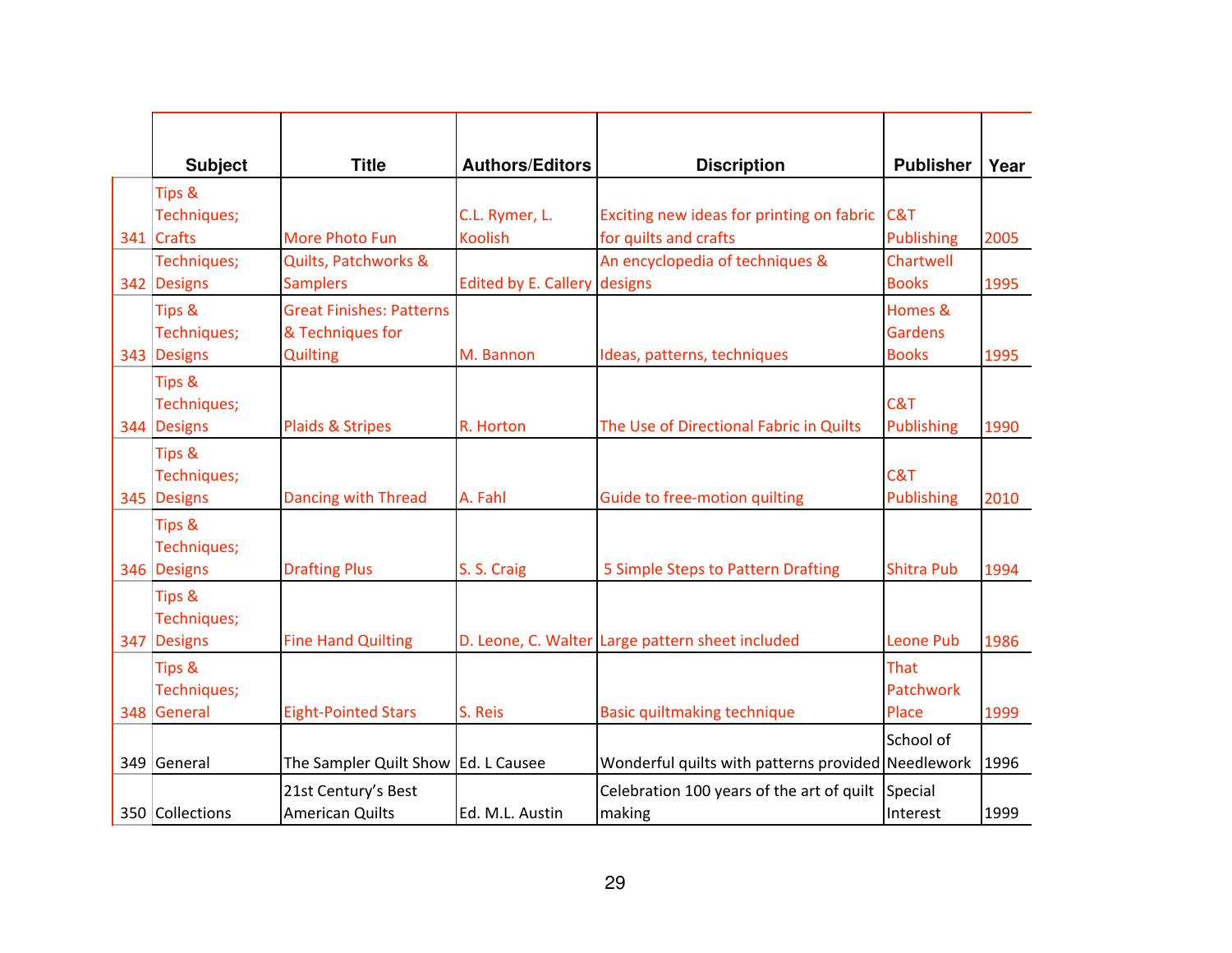| <b>Subject</b>                               | <b>Title</b>                                 | <b>Authors/Editors</b>         | <b>Discription</b>                                                                                           | <b>Publisher</b>                 | Year |
|----------------------------------------------|----------------------------------------------|--------------------------------|--------------------------------------------------------------------------------------------------------------|----------------------------------|------|
| General; Tips &<br>351 Techniques            | <b>Quilts Galore</b>                         | D. McClun, L.<br><b>Nownes</b> | Quiltmaking styles & techniques with<br>lots of quilt designs                                                | The Quilt<br><b>Digest Press</b> | 1990 |
| General; Crafts;<br>352 Holiday              | At Home with<br><b>Thimbleberries Quilts</b> | L. Jensen                      | A collection of 25 country quilts and<br>decorative accessories                                              | Rodale Quilt<br><b>Book</b>      | 1997 |
| 353 General; Crafts                          | Quilting Patchwork &<br>Applique             | Ed L.P. Rice                   | Placemats, curtains, pillows, cushions,<br>crib quilts                                                       | Sedgewood<br>Press               | 1986 |
| 354 General                                  | Kaffe Fassett's Quilts in<br>the Sun         | K. Fassett                     | 20 designs and patterns for patchwork<br>and quilting                                                        | Taunton<br>Press                 | 2007 |
| <b>Collections; Tips</b><br>355 & Techniques | Colorplay                                    | J. Wolfrom                     | Wonderful demonstrations of color<br>coordinations of all kinds Easy steps to<br>imaginative color in quilts | C&T<br>Publishing                | 2000 |
| 356 General                                  | Stack-n-Whackier Quilts B.S. Reynolds        |                                | A collection of advanced-design<br>stack-n-whack quilts                                                      | AQS                              | 2001 |
| 357 General                                  | Rectangle Pizzazz                            | J. Sisneros                    | Quilts of rectangular blocks                                                                                 | Publishing                       | 2008 |
| 358 General                                  | <b>Irish Chain</b>                           | E. Burns                       | Second edition of single and double<br>chains                                                                | Quilt in a<br>Day                | 2004 |
| 359 Applique                                 | Applique in a Day                            | E. Burns                       | Quilt block party, series six                                                                                | Day                              | 1994 |
| 360 General; Crafts                          | <b>Hearts from the Prairie</b>               | <b>Piecemakers</b>             | Several sweet projects                                                                                       | Piecemakers   1986               |      |
| <b>Collections; Tips</b><br>361 & Techniques | <b>Quilts from the</b><br>Smithsonian        | <b>Ed M. Dietrich</b>          | 12 designs inspired by the textile<br>collection of the Natl Museum of Am.<br><b>History</b>                 | That<br>Patchwork<br>Place       | 1995 |
| 362 General; Crafts                          | Fast, Fun & Fabulous<br><b>Quilts</b>        | Ed S. Nelson                   | 30 terrific projects from the country's<br>most creative designers                                           | Rodale Press 1996                |      |
| 363 General; Holiday                         | <b>Festival of Calendar</b><br><b>Quilts</b> | Ed S.L. Hatch                  | 12 delightful wall quilts to celebrate<br>each month                                                         | White<br><b>Birches</b>          | 1995 |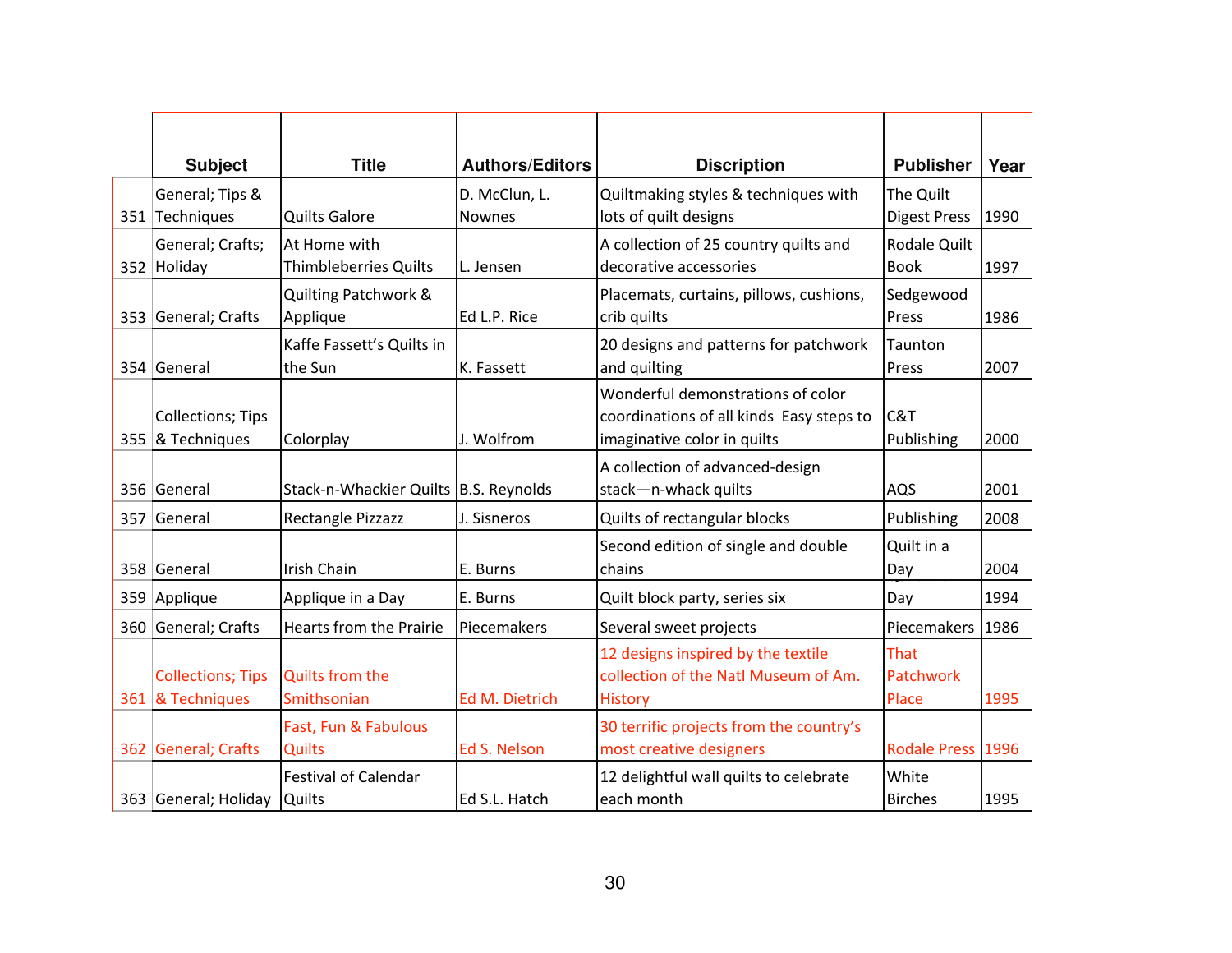| <b>Subject</b>                   | <b>Title</b>                                              | <b>Authors/Editors</b>             | <b>Discription</b>                                             | <b>Publisher</b>                    | Year |
|----------------------------------|-----------------------------------------------------------|------------------------------------|----------------------------------------------------------------|-------------------------------------|------|
| 364 General                      | Patchwork & Quilting                                      |                                    |                                                                | Homes and                           | 1997 |
| 365 General                      | <b>Bits and Pieces</b>                                    | K.C. Soltys                        | 18 small quilts from fat quarters and<br>scraps                | Martingale                          | 2007 |
| 366 General                      |                                                           | <b>G. Bonesteel</b>                | Lap quilting                                                   | House                               | 1990 |
| General; Crafts;<br>367 Holiday  | 100 Paper-Pieced Quilt<br><b>Blocks</b>                   | L. Causee                          | Wonderful patterns with CD                                     | Leisure Arts,<br>Inc.               | ???? |
| 368 General                      | <b>Mostly Quilts</b>                                      | J. Wnuk, L. Green,<br>K. Mundigler | <b>Quilts for the home</b>                                     | <b>Calico Print</b><br><b>Works</b> | 2007 |
| 369 General                      | <b>Four Blocks Say More</b>                               | T. Phillips, J.<br>Simonich        | Quilts to piece in a weekend                                   | Fabric<br><b>Expressions</b>        | 1999 |
| 370 General                      | Use It Up, Wear It Out,<br>Make It Do, or Throw It<br>Out | M. Tendall, C.<br><b>Tesene</b>    | Frugal use of fabrics to make quilts, with Country<br>patterns | <b>Threads</b>                      | 1996 |
| 371 General                      | <b>Wonderfully Whimsical</b><br>Quilts                    | C. Burniston                       | Quilts to make you smile                                       | C&T<br><b>Publishing</b>            | 2005 |
| 372 General                      | <b>Garden Lattice Quilts</b>                              | E. Burns                           | <b>Garden lattices</b>                                         | Day                                 | 2002 |
| 373 General                      | <b>Super Simple Strips</b>                                | N. Smith, L.<br>Milligan           | Colorful quilts w/patterns                                     | <b>Possibilities</b>                | 2003 |
| 374 General                      | <b>Impressionist Quilts</b>                               | G. Perry                           | Instructions on how to create color-<br>wash quilts            | C&T<br><b>Publishing</b>            | 1995 |
| 375 Holiday                      | <b>Quilt Preserves</b>                                    | L. Jensen                          | <b>Holiday quilts</b>                                          | es                                  | 1994 |
| Holiday;<br>376 Seasonal; Crafts | <b>Christmas with Jinny</b><br><b>Beyer</b>               | J. Beyer                           | 50 beautiful holiday quilts and projects                       | <b>Rodale Quilt</b><br><b>Book</b>  | 1996 |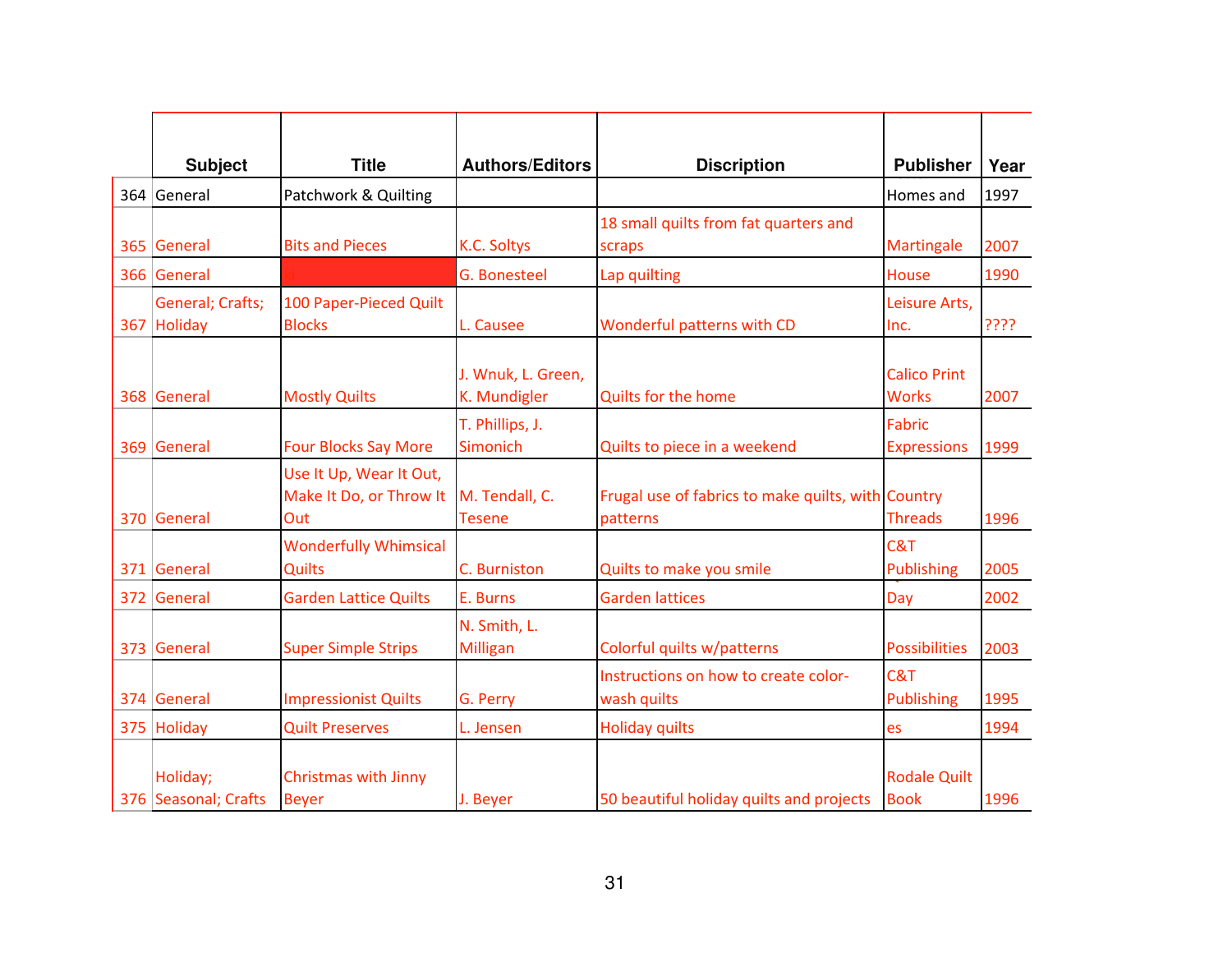| <b>Subject</b>                | <b>Title</b>                                             | <b>Authors/Editors</b>                | <b>Discription</b>                                          | <b>Publisher</b>               | Year |
|-------------------------------|----------------------------------------------------------|---------------------------------------|-------------------------------------------------------------|--------------------------------|------|
|                               | 377 Holiday; Seasonal Quilts for All Seasons             | S.R. Wright, P.<br><b>Wilens</b>      | <b>Wondrous variety</b>                                     | Oxmoor<br><b>House</b>         | 1993 |
| 378 Holiday                   | <b>Christmas Traditions</b>                              | W. Gilbert                            | Quilt block party, series four                              | Day                            | 1992 |
| 379 General                   | <b>Successful Scrap Quilts</b><br>from Simple Rectangles | J. Turner, M. Rolfe                   | Very attractive quilts made easy                            | That<br>Patchwork              | 2002 |
| 380 Babies                    | <b>Baby Quilts</b>                                       | U. Michael                            | Goof-proof instructions to sew 3<br>beautiful quilts        | <b>Crews</b><br><b>Designs</b> | 2003 |
| 381 General; Crafts           | <b>Quick and Easy Quilts</b>                             | J. Dobson                             | 20 stylish projects for fast results                        | <b>Publishing</b>              | 2006 |
| 382 General                   | Home for the Harvest                                     | N. Smith, L.<br><b>Milligan</b>       | A collection of patchwork and appliqué                      | <b>Possibilities</b>           | 2000 |
| 383 Holiday; Crafts           | <b>Quick-Sew Celebrations Top Designers</b>              |                                       | <b>Various projects</b>                                     | That<br>Patchwork              | 1998 |
| 384 Holiday; Seasonal Seasons | <b>Simply Charming</b>                                   | K. Luckau                             | <b>Quilts from charm squares</b>                            | Moose on<br>the Porch          | 2008 |
| 385 General                   | <b>Hearts Aplenty</b>                                    | I. Milligan, N. Smith hearts as theme | Wonderful array of quilt types using                        | <b>Possibilities</b>           | 2001 |
| 386 General                   | Quilts - An American<br>Legacy                           | M. Dietrich                           | Quilts at the National Museum of<br><b>American History</b> | Patchwork<br>Place             | 1996 |
| 387 General                   | The Best of Black<br><b>Mountain Quilts</b>              | T. Christopherson                     | Collection of quilt types with patterns                     | <b>Martingale</b>              | 2002 |
| 388 General                   | <b>Chameleon Quilts</b>                                  | M. Hall                               | Versatile looks using traditional patterns Publications     | <b>Krause</b>                  | 2006 |
| 389 General                   | <b>Quilts for Chocolate</b><br><b>Lovers</b>             | J.J. Worley                           | Wonderful patterns designed after<br>chocolate themes       | Quilter's<br><b>Society</b>    | 2001 |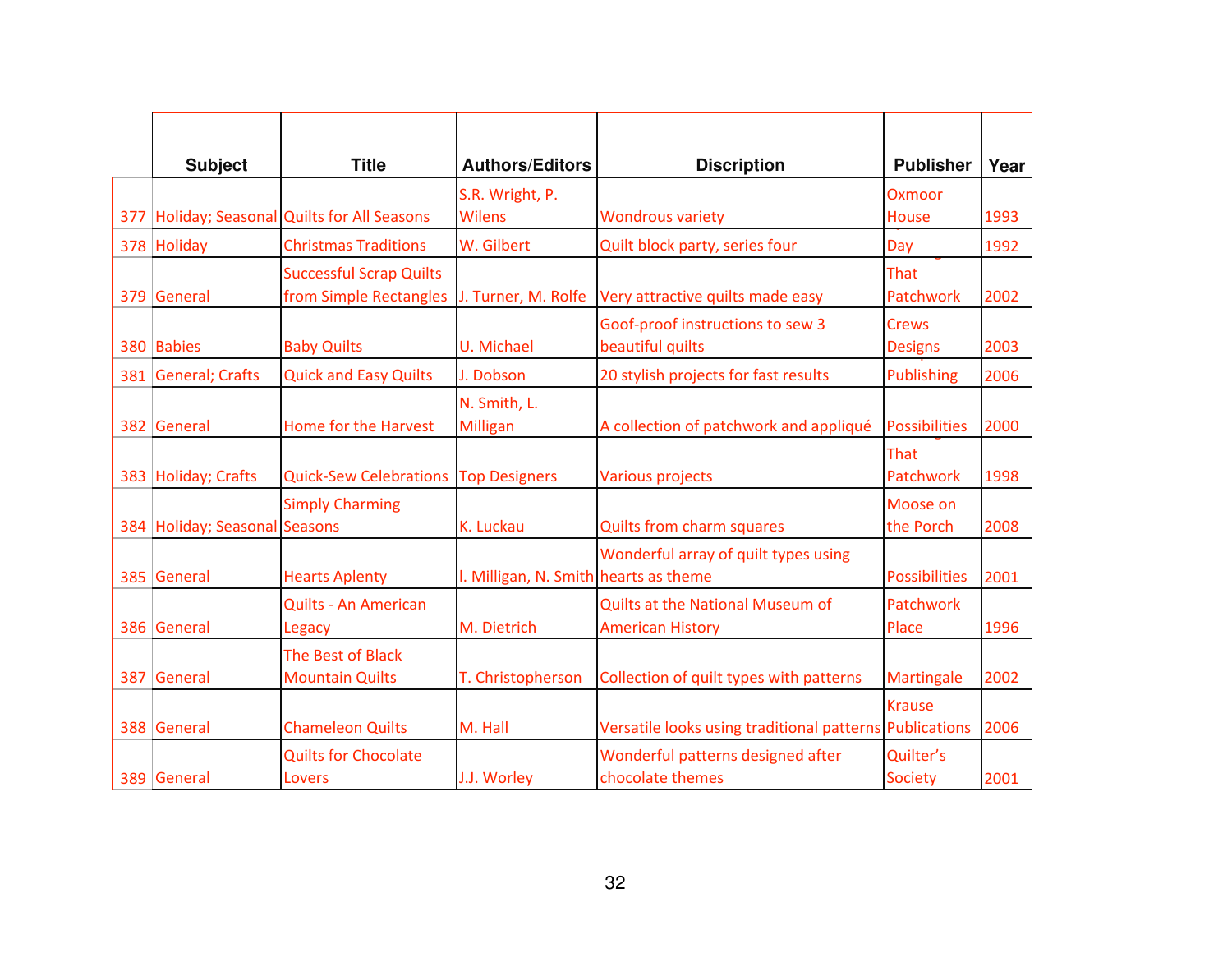| <b>Subject</b><br>390 General     | <b>Title</b><br>Open a Can of Worms                    | <b>Authors/Editors</b><br>D. Caffrey | <b>Discription</b><br>Sew dozens of beautiful scrappy quilts<br>simply and very quickly using 2 1/2"<br>strips | <b>Publisher</b><br><b>Creative</b><br>Moments,<br>Inc | Year<br>2000 |
|-----------------------------------|--------------------------------------------------------|--------------------------------------|----------------------------------------------------------------------------------------------------------------|--------------------------------------------------------|--------------|
| 391 General                       | <b>American Patchwork &amp;</b><br><b>Quilting</b>     | G.M. Knox                            | Piecing, applique, quilting                                                                                    | <b>Meredith</b><br>Press & BHG                         | 1985         |
| 392 General<br>General; Tips &    | <b>BH &amp; G Creative</b><br><b>American Quilting</b> | Ed. G.M. Knox                        | Classic & contemporary quilt designs<br>A feast of more than 100 photos of                                     | Homes &<br><b>Gardens</b><br>That                      | 1989         |
| 393 Techniques                    | <b>American Quilt Classics</b>                         | P. Cox                               | antique quilts with techniques                                                                                 | Patchwork                                              | 2001         |
| 394 General                       | <b>Great American Quilts</b><br>1988                   | Ed. S.L. O'Brien                     | A collection of quilters and their quilts<br>with patterns                                                     | Oxmoor<br><b>House</b>                                 | 1988         |
| 395 General                       | <b>Great American Quilts</b><br>1989                   | Ed. S.L. O'Brien                     | A collection of quilters and their quilts<br>with patterns                                                     | Oxmoor<br>House                                        | 1989         |
| 396 General                       | <b>Great American Quilts</b><br>1990                   | Ed. S.L. O'Brien                     | A collection of quilters and their quilts<br>with patterns                                                     | Oxmoor<br>House                                        | 1990         |
| 397 General                       | <b>Great American Quilts</b><br>1993                   | Ed. S.L. O'Brien                     | A collection of quilters and their quilts<br>with patterns                                                     | Oxmoor<br><b>House</b>                                 | 1993         |
| 398 General                       | Log Cabin Quilts                                       | Ed. M.V. Green                       | Great design workbook on an old<br>favorite                                                                    | Rodale Press 1997                                      |              |
| General; Tips &<br>399 Techniques | <b>Rotary Cutting &amp; Speed</b><br>Piecing           | Ed. S.S. Dunn                        | Rodale's successful quilting library                                                                           | Rodale Press 2000                                      |              |
| General; Tips &<br>400 Techniques | <b>Crazy Quilt Odyssey</b>                             | J. Montana                           | Adventures in Victorian needlework                                                                             | C&T<br><b>Publishing</b>                               | 1991         |
| 401 Holiday                       | <b>Spellbinding Quilts</b>                             | M. Bakker                            | Wizards, witches and magical characters That<br>to paper piece                                                 | Patchwork                                              | 2006         |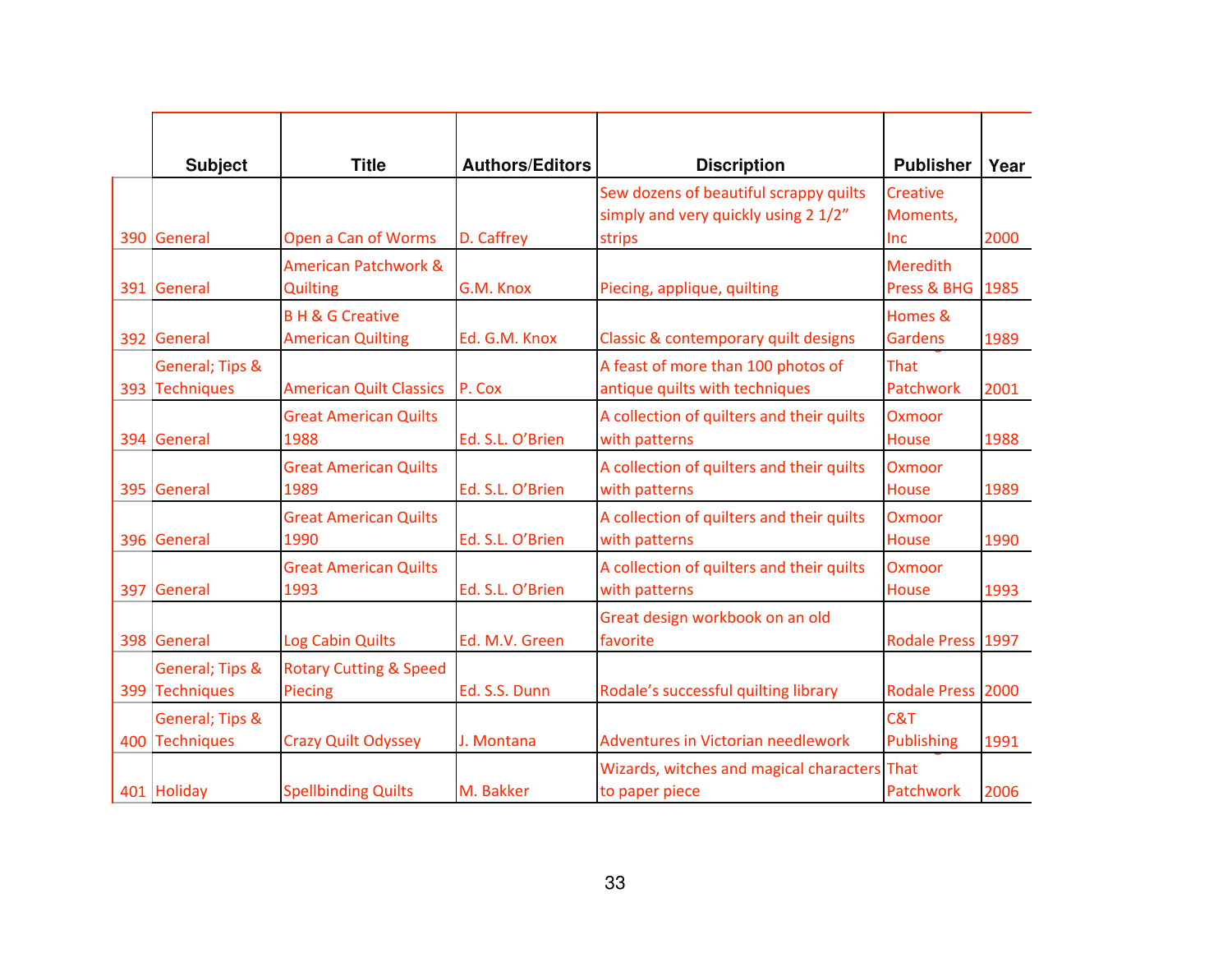|     | <b>Subject</b>                       | <b>Title</b>                                           | <b>Authors/Editors</b> | <b>Discription</b>                                                                                   | <b>Publisher</b>                           | Year |
|-----|--------------------------------------|--------------------------------------------------------|------------------------|------------------------------------------------------------------------------------------------------|--------------------------------------------|------|
|     |                                      | <b>Folded Fabric Squares &amp;</b>                     |                        |                                                                                                      | Quilter's                                  |      |
|     | 402 General                          | <b>More</b>                                            | J. Mori                | Wonderful 3-D quilts by folding                                                                      | <b>Society</b>                             | 2003 |
|     | 403 General                          | <b>Super Simple Squares</b>                            |                        | I. Milligan, N. Smith Creative uses for 6 1/2" squares                                               | <b>Possibilities</b>                       | 2002 |
|     | 404 General                          | Quilt in a Day Log Cabin<br><b>Pattern 5th Edition</b> | E. Burns               | Log cabin patterns                                                                                   | Eleanor<br><b>Burns</b>                    | 1988 |
|     | Tips &<br>405 Techniques             | <b>Quiltmaking Tips &amp;</b><br><b>Techniques</b>     | M.L. Balitas           | All you need to know about making a<br>quilt. Over 1000 creative ideas from 60<br>top-notch quilters | Rodale Press 1994                          |      |
|     | Applique &<br>406 Embellish          | The Art & Craft of<br>Appliqué                         | J. Bauden              | World-wide appliqué pieces and<br>construction                                                       | Grove<br>Weidenfeld                        | 1991 |
| 407 | Tips &<br>Techniques;<br>General     | <b>Creative Machine</b><br><b>Stitchery</b>            | Ed. G.M. Knox          | All kinds of projects for person and<br>home done on domestic sew                                    | <b>Better</b><br>Homes &<br><b>Gardens</b> | 1985 |
|     | Tips &<br>Techniques;<br>408 Designs | <b>Dragon Wings &amp; Faerie</b><br><b>Things</b>      | J. Sawyer              | Stained glass patterns that are great for<br>quilts                                                  | <b>Glass Books</b><br><b>PTY LTD</b>       | 1999 |
|     | 409 General                          | Living with Quilts                                     | P. George              | <b>Quilts for the home</b>                                                                           | Publishing                                 | 1998 |
|     | Tips &<br>410 Techniques             | Singer's Quilting by<br><b>Machine</b>                 | Z.A. Graul             | Making quilt tops and quilting                                                                       | <b>Cy DeCosse</b>                          | ???? |
|     | 411 General                          | <b>Quilts to Fit Beds</b>                              | T. Hughes              | Making 12 quilts to fit any bed size                                                                 | <b>PW</b><br><b>Publications</b>           | 1993 |
|     | 412 Amish                            | <b>Amish Quilt Patterns</b>                            | R.T. Pellman           | Patterns, design, borders, quilting                                                                  | <b>Good Books</b>                          | 1984 |
|     | <b>Babies &amp;</b><br>413 Children  | <b>Patchwork Zoo</b>                                   | S. Nephew              | 37 Delightful pieced animal quilts<br>including adorable bear & pine trees<br>quilt for our area     | Quick<br>Picture<br><b>Quilts</b>          | 1998 |